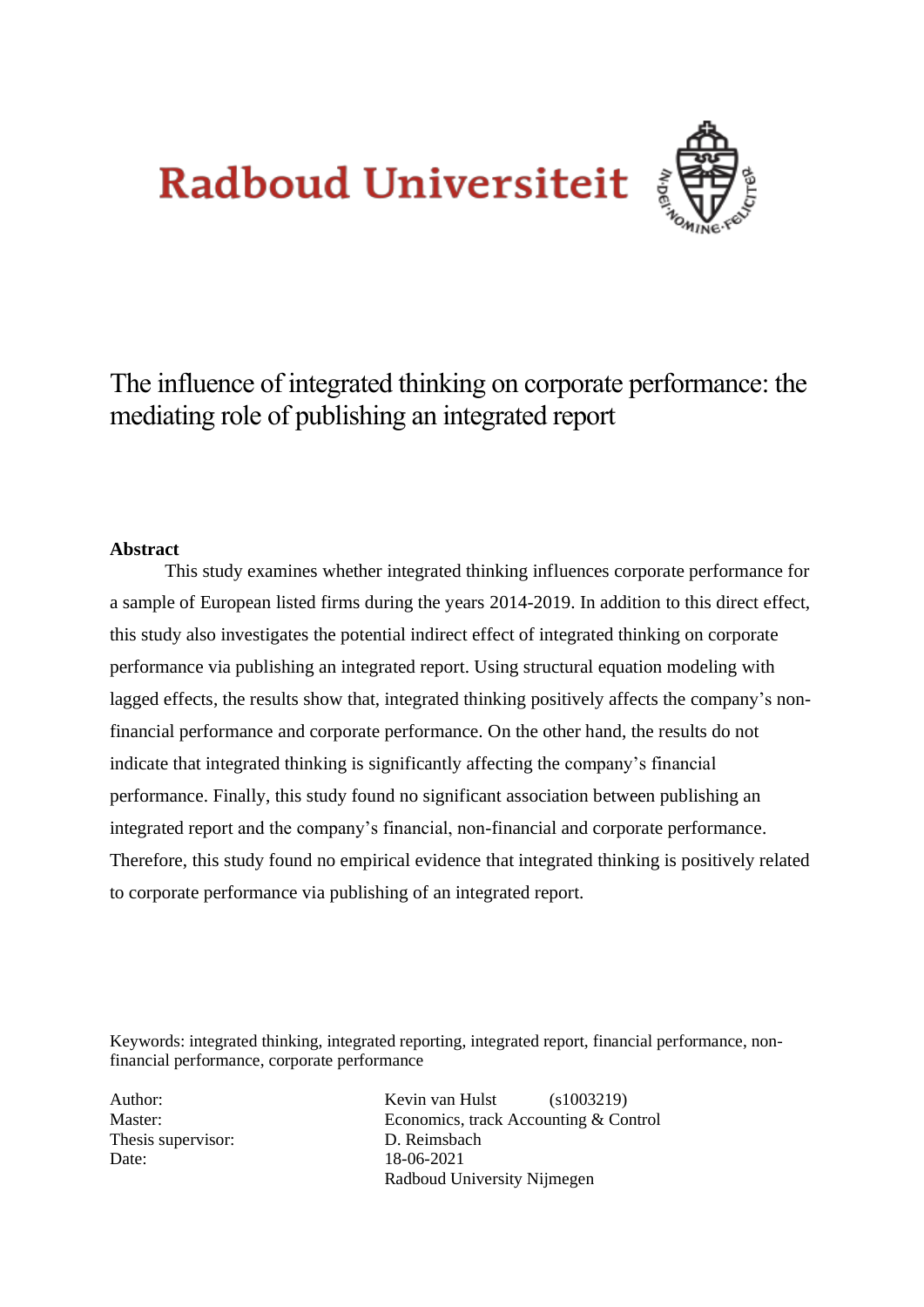## **TABLE OF CONTENTS**

| 2. LITERATURE REVIEW AND HYPOTHESES DEVELOPMENT5 |  |
|--------------------------------------------------|--|
|                                                  |  |
|                                                  |  |
|                                                  |  |
|                                                  |  |
|                                                  |  |
|                                                  |  |
|                                                  |  |
|                                                  |  |
|                                                  |  |
|                                                  |  |
|                                                  |  |
|                                                  |  |
|                                                  |  |
|                                                  |  |
|                                                  |  |
|                                                  |  |
|                                                  |  |
|                                                  |  |
|                                                  |  |
|                                                  |  |
|                                                  |  |
|                                                  |  |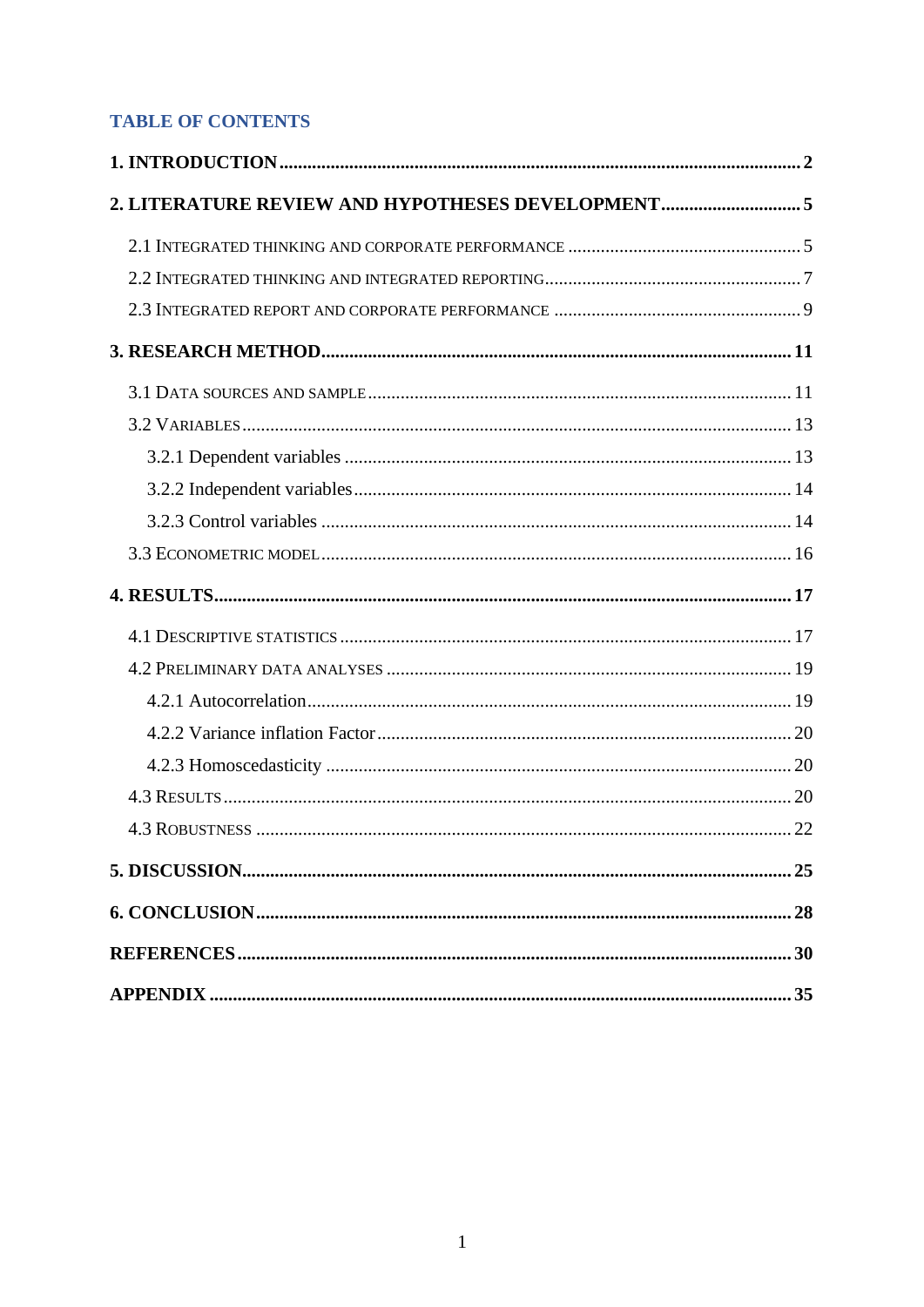#### <span id="page-2-0"></span>1. Introduction

Corporate scandals, such as Enron, WorldCom and BP, illustrated the limited social and environmental considerations in the decision-making process of firms (Cheng et al., 2015). Stakeholders criticized this unethical behavior and pressured firms to act more responsible for the impact of their decisions on the environment and society (Abeysekera, 2013). These critics resulted in the implementation of corporate programs and initiatives of sustainability in order to achieve specific targets in terms of corporate governance, social and environmental impact (Busco et al., 2013). On 9 December, 2013, the International Integrated Reporting Council, IIRC, released the first internationally recognized <IR> framework. Integrated reporting,  $\langle IR \rangle$ , is the latest attempt to counter alleged criticism of contemporary financial reporting that argues accounting no longer meet the information needs of financial capital providers and other stakeholders (Lev & Gu, 2016). The IIRC defines <IR> as *"a process founded on integrated thinking that results in a periodic integrated report by an organization about value creation over time and related communications regarding aspects of value creation*" (IIRC, 2014). Integral to <IR> is 'integrated thinking', which is a multicapital management approach by balancing a company's performance across 6 capitals, namely the financial, social and relationship, human, intellectual, manufactured and natural capitals (Al-Htaybat & von Alberti-Alhtaybat, 2018). Integrated thinking helps organizations to articulate the relevance of sustainability issues into their long-term business strategies. The integration of sustainability issues in long-term business strategies is important for firms to successfully face challenges and take advantage of opportunities in the complex and turbulent business environment to reconcile competitiveness and sustainable growth (Al-Htaybat & von Alberti-Alhtaybat, 2018). The objective of the IIRC is a world in which integrated thinking is embedded within mainstream business practices in the public and private sectors, facilitated by  $\langle IR \rangle$  as the corporate reporting norm (IIRC, 2013).

Considering this ambitious objective of the IIRC, many scholars have started paying attention to <IR> (Girella et al., 2019). Most research related to <IR> focused on the benefits that can be derived from publishing an integrated report (Lemma et al., 2019; Churet & Eccles, 2014; Salvi et al., 2020). Empirical studies that examined the benefits related to publishing an integrated report showed mixed results. Some empirical studies found positive benefits related to publishing an integrated report (Salvi et al., 2020; Lemma et al., 2019). Other empirical studies found no significant benefits related to publishing an integrated report (Churet & Eccles, 2014; Nurkumalasari et al., 2019). A possible explanation of these mixed results is the influence of integrated thinking on both corporate performance and the likeliness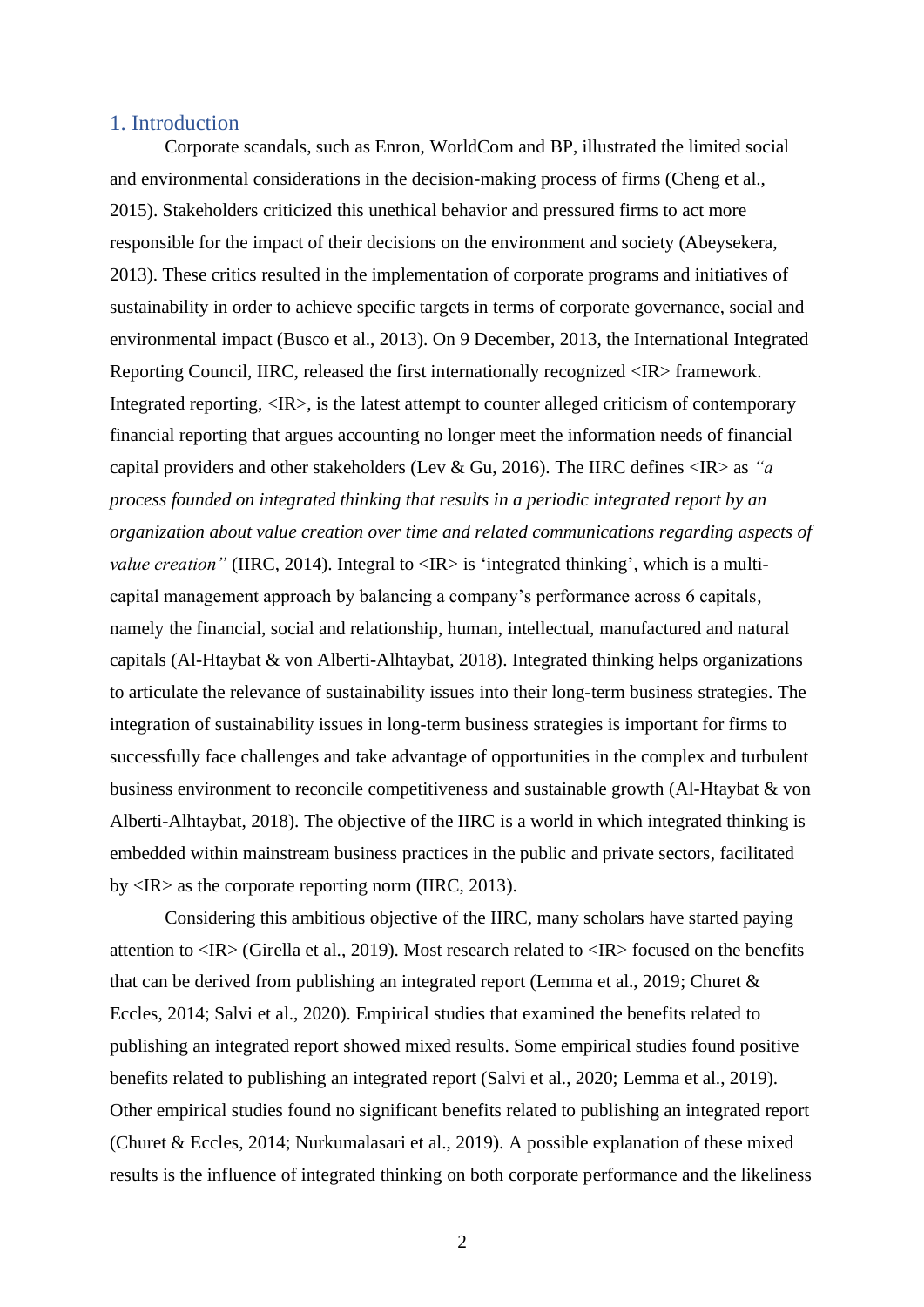of publishing an integrated report. The IIRC (2013) argues that changes and benefits of  $\langle IR \rangle$ are arising from integrated thinking and in the process of producing an integrated report, not from an integrated report itself. Yet, the benefits related to integrated thinking have received little attention in prior literature related to <IR> and remain largely unknown. To the best of the authors' knowledge, to date only Maniora (2017) investigated the direct effect of integrated thinking on corporate performance. Maniora (2017) perceived publishing an integrated report as main driver of integrated thinking and the  $\langle IR \rangle$  process. However, in line with the IIRC (2013), this study argues that integrated thinking is the main driver behind the publication an integrated report and the <IR> process. Nonetheless, the effects related to publishing an integrated report should not be underestimated because an integrated report is crucial for the realization of the benefits associated with integrated thinking (IIRC, 2016). In addition, an integrated report can be used as tool to communicate the integrated thinking embedded in an organization. This study posits that integrated thinking will explain variations in corporate performance and the likeliness of publishing an integrated report. More specifically, the aim of this study is to investigate whether integrated thinking affects corporate performance and to what extent this relationship is mediated through the publication of an integrated report. Therefore, the following research question will be investigated in this study:

*What is the effect of integrated thinking on corporate performance and to what extent is this relationship mediated through publishing an integrated report?* 

The scientific contribution of this study to the ongoing research related to  $\langle IR \rangle$  is threefold. First, most studies related to <IR> examined the benefits related to publishing an integrated report. These empirical studies provided mixed results (Lemma et al., 2019; Salvi et al., 2020; Churet & Eccles, 2014; Nurkumalasari et al., 2019). A possible explanation for these mixed findings is the omitted variable integrated thinking. Integrated thinking is the central principle underlying the <IR> process (IIRC, 2013). <IR> is a process founded on integrated thinking that results in a periodic integrated report by an organization about creating value in the short, middle and longer term. An integrated report is argued to be a tool for communicating the integrated thinking embedded in an organization (IIRC, 2013). Therefore, this study examines whether integrated thinking affects corporate performance and the potential indirect effect of integrated thinking on corporate performance via publishing an integrated report. Second, this study responds to the call of de Villiers et al. (2017) for more research on the benefits related to <IR> by examining the effects of <IR> on corporate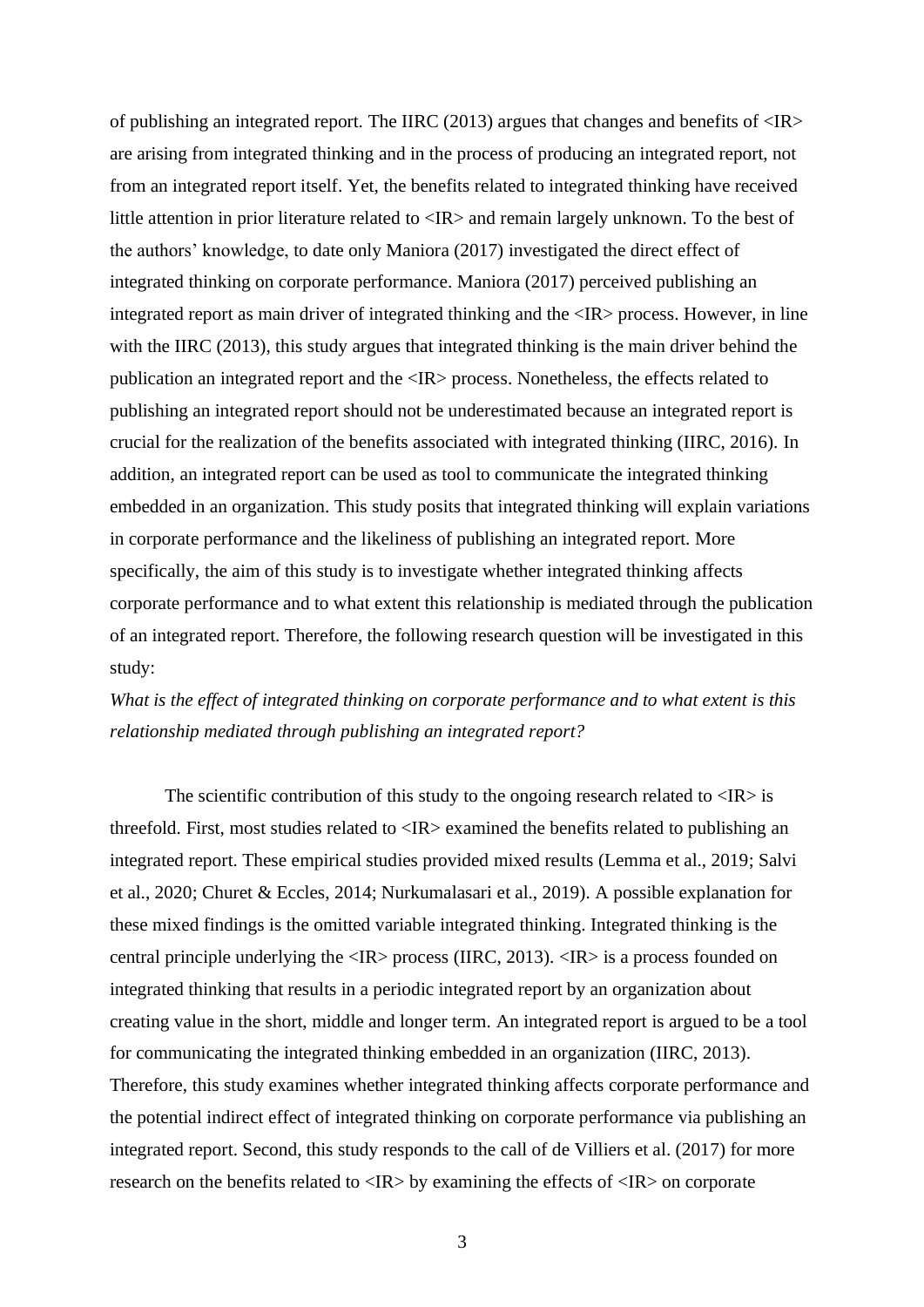performance, which consists of a company's non-financial and financial performance. Previous research on the benefits related to <IR> examined the effect of <IR> on corporate financial performance (Churet & Eccles, 2014; Albetairi & Hamdan, 2018; Wen et al., 2017). Up till now, Maniora (2017) is the only empirical study that investigated the indirect effect of publishing an integrated report on corporate performance via the overall integration level, measured by the amount of integrated thinking and integrated management embedded in an organization. However, according to the IIRC (2013), integrated thinking is the main driver behind publishing an integrated report and the <IR> process. Therefore, in contrast to the paper of Maniora (2017), this study investigates integrated thinking as main driver for publishing an integrated report, sustainable growth and improving corporate performance. Third, this study contributes to the ongoing research related to  $\langle IR \rangle$  by providing empirical evidence that integrated thinking is the driver of <IR> (IIRC, 2013; Deloitte, 2015; Dumay & Dai, 2017; Oliver et al., 2016). Yet, there is little quantitative research performed on the benefits related to integrated thinking. To date, most research on integrated thinking used a qualitative research method to examine the benefits of integrated thinking in Asian and African organizations (Dumay & Dai, 2017; Feng et al., 2017: Oliver et al., 2016). This study complements the empirical evidence of these case studies by examining the effects of integrated thinking on corporate performance for a large European sample.

The findings of this study are also relevant for the IIRC, policy makers and stakeholders because on the policy-making side, the findings of this study could provide useful insights to develop high-quality, mandatory, regulations and standards to ensure that <IR> achieves their goal *"focus on optimizing value creation for itself and others through a multi-capital approach"* (IIRC, 2020, p. 13). Moreover, despite the centrality of integrated thinking to <IR> and the growing number of firms that uses the IIRC framework, there has been limited research done on the concept of integrated thinking. Clarifying what integrated thinking means in practice can improve the understanding of this key <IR> concept and the  $\langle IR \rangle$ 's potential to improve  $\langle IR \rangle$  in practice. At last, this study provides insights for stakeholders to better understand the concept of integrated thinking as driver of sustainable growth and corporate performance in the short, medium and longer term.

The remainder of this study is structured as follows. The next section provides a literature review and develops hypotheses. The third section describes the research method, data sample and the economic model used in this study. The fourth section presents the results of the structural equation modeling analyses. The fifth and sixth section contains a conclusion, discusses the main implications, outlines the contributions and limitations of this study.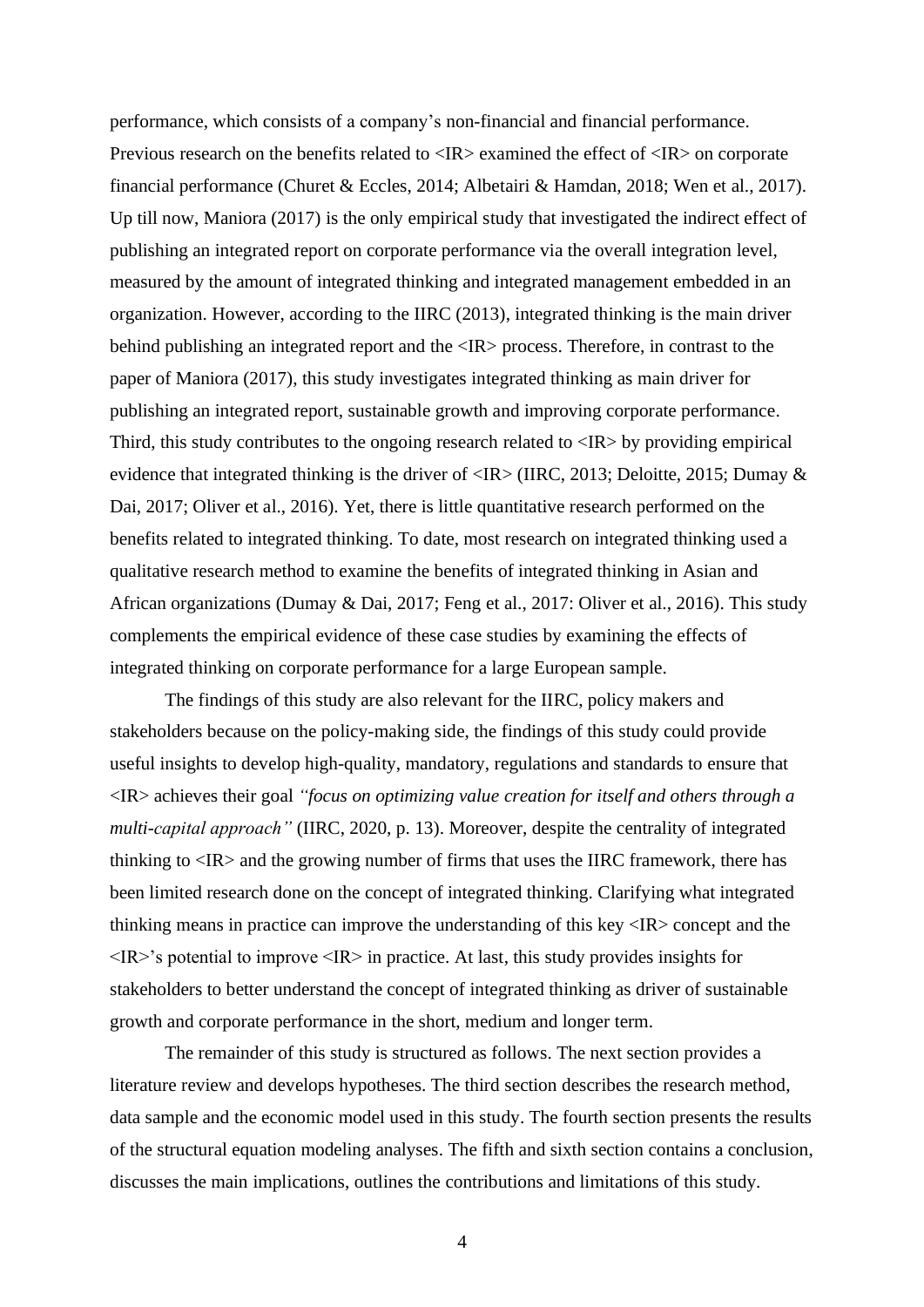## <span id="page-5-1"></span><span id="page-5-0"></span>2. Literature review and hypotheses development 2.1 Integrated thinking and corporate performance

The adoption of  $\langle IR \rangle$  has been motivated by the ability of management to respond to the changing needs of stakeholders regarding social responsibility (Haller et al., 2018). After a number of corporate scandals, in the last decennia, the market interest in non-financial performance has grown. Dhaliwal et al. (2011) found empirical evidence that superior corporate non-financial performance leads to a lower cost of capital and new financing opportunities. Other studies showed that managing non-financial performance issues can improve a firms' reputation which in turn has positive economic benefits, such as increased product sales, attracting more talented employees, increasing staff loyalty and higher employees' productivity rates (Lev 2003; Bebbingtion et al., 2008; Roberts & Dowling, 2002; Waddock & Graves, 1997). Up till now, sustainability reports are the most used reporting strategies for disclosing non-financial information. However, sustainability reports are criticized due to the limited connection between corporate financial and non-financial information, leading to an isolated approach to sustainability (Manoira, 2017). This isolated view prevents internal and external users of sustainability reports to get a comprehensive and reliable view on whether environmental and social issues are really integrated into sustainable business strategies and processes (Jensen & Berg, 2012).

On the contrary, <IR> is perceived as a superior mechanism to integrate environmental and social issues into the firm's core business model and long-term strategy (Manoira, 2017). Integrated thinking is the main principle underlying the ability of  $\langle IR \rangle$  to integrate sustainability issues into the firm's core busines model and long-term strategy. Eccles  $&$  Serafeim (2011) argues that when a company is able to achieve integrated thinking in its business model, <IR> can function as a driver of organizational change. In addition, in line with stakeholder theory, <IR> has the ability to help organizations to manage, to interact and to engage with complex networks of relations among different stakeholder groups because integrated thinking guides managers to develop a better understanding of key stakeholders' legitimate needs and interests into their day-to-day decision-making processes (IIRC, 2013). Specifically, integrated thinking helps management to balance its stakeholders' positions and decide to what extent it will meet these expectations and requirements. The inclusivity of different groups of stakeholders into the day-to-day decision-making process of managers may drive sustainable value creation, reduce information asymmetry between the company and its stakeholders and positively influence the companies' competitive position (Dal Maso et al., 2017; Lozano & Huisingh, 2011). On the other hand, in the short term, <IR>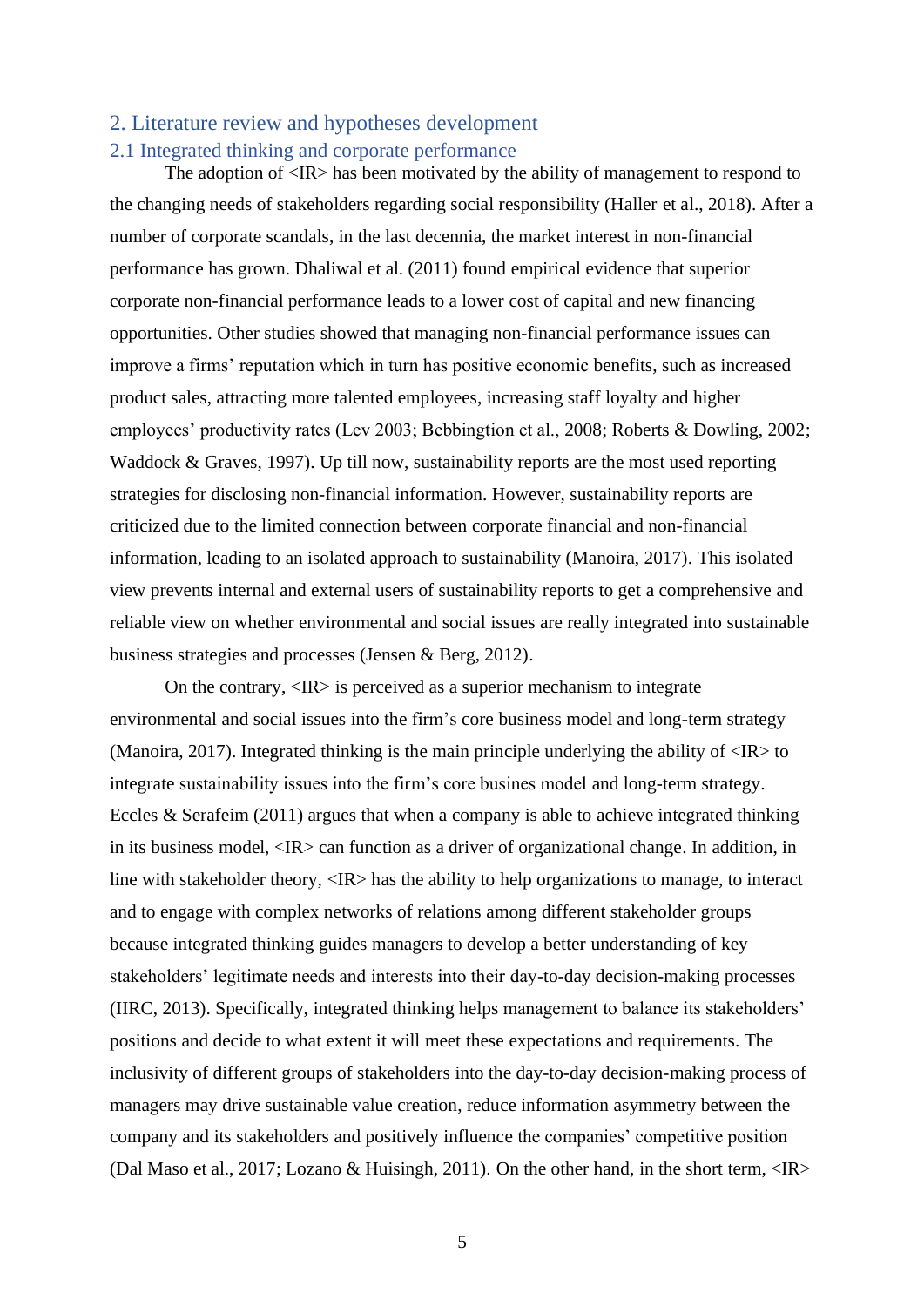could have a negative impact on a company's financial performance because integrated thinking has to be embedded throughout the whole organization and this requires time, money and investments, such as education and training of staff members (Vitolla et al., 2019). Therefore, the benefits of <IR> might only become visible after a certain period of time. On the basis of the main results of previous studies on the benefits related to publishing nonfinancial information, this study hypothesizes the following direct effect from integrated thinking:

#### *H1a: Integrated thinking is positively related to financial performance*

Currently, there is an emerging public pressure on companies to engage in the production of public goods and mitigate negative externalities driven by a greater awareness of environmental and social issues, changing set of institutions and expectations about the role of organizations in the society (Knauer & Serafeim, 2014). This pressure can be reflected in consumer choices, employment preferences, increased codified in laws, regulations and business practices, such as mandated disclosure of non-financial information (Eccles & Churet, 2014). These phenomena provide incentives for firms to improve their non-financial performance. On the other hand, short-term oriented investors provide a barrier to the execution of long-term business strategies. Fortunately, <IR> has the ability to help firms to manage this dilemma. According to Eccles & Churet (2014),  $\langle IR \rangle$  involves managing tangible and intangible assets for shareholder value creation while taking into consideration externalities on the environment and society. This requires recognizing social trends that influence business developments, engage with key stakeholders and a deeper understanding of the impact of decisions and activities on all types of capital. For that firms need the right systems and structures in place to incorporate integrated thinking in all aspects of decisionmaking. Integrated thinking plays a crucial role for managers to find an optimal balance between managing short-term business imperative and ongoing value creation. It helps firms to maintain their competitive advantage in a fast-changing business environment, which depends on its ability to manage new types of risks and opportunities related with environmental, social and corporate governance issues (Eccles & Churet, 2014). Integrated thinking is about creating and preserving value and decision-making based on interconnected, multi-capital information (IIRC, 2013). Then, all six capitals, from which social  $\&$ relationship and nature are two of the six capitals, will become integral part of the company's long-term strategy and objectives. The increased awareness and integration of the social and environmental dimensions into the day-to-day decision-making processes of managers,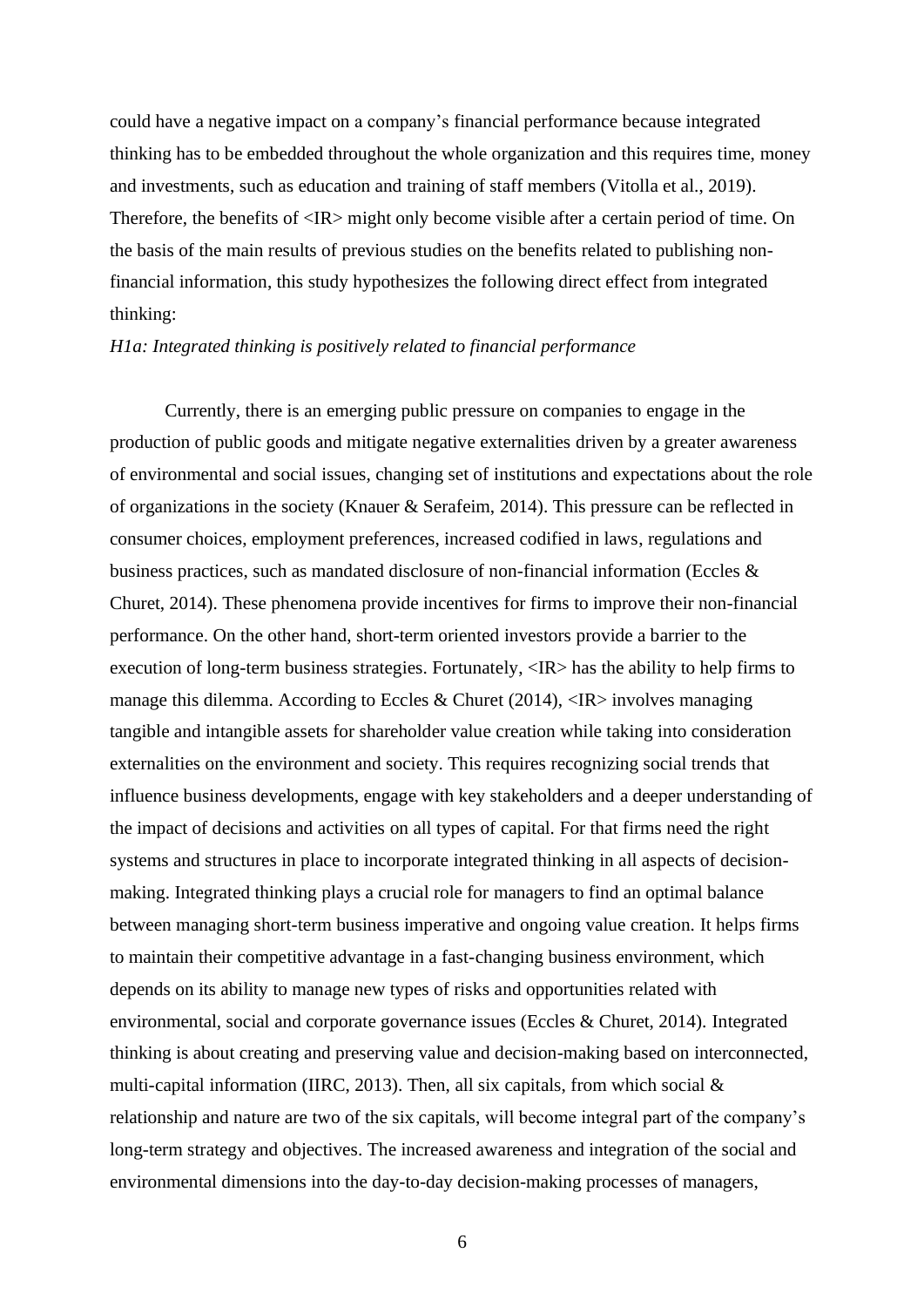guided by integrated thinking, might drive sustainable value creation and improve the company's non-financial performance. Accordingly, this study hypothesizes the following direct effect of integrated thinking:

#### *H1b: Integrated thinking is positively related to non-financial performance*

#### <span id="page-7-0"></span>2.2 Integrated thinking and integrated reporting

Nowadays, it is widely accepted that traditional financial reports do not provide all essential information for the decision-making process of investors and stakeholders (Girella et al., 2019). The inadequacy of financial information revealed in corporate scandals has led scholars and practitioners to raise doubts about the usefulness of this particular information (Lev & Gu, 2016). This led to the call of investors and stakeholders towards new forms of disclosing and reporting that take into consideration aspects of long-term and sustainable development, inclusive capitalism and transparency (Girella et al., 2019). The publication of sustainability reports did only respond partially to this call. Sustainability reports remain isolated documents that make a distinction between financial and non-financial drivers of corporate value creation (Mervelskemper & Streit). Furthermore, sustainability reports do contain little future-oriented information, such as future risks and opportunities (Jensen & Berg, 2012). In general, as mentioned before, sustainability reports do not contain information about interconnections between financial and non-financial dimensions that are essential to present a comprehensive picture of the firm (Bernardi & Stark, 2018). These shortcomings resulted in the development of a new reporting method, namely an 'integrated report' (IIRC, 2013). An integrated report contains both financial and non-financial information integrated into a single report. An integrated report provides information about future targets, long-term value creation and makes connections between corporate financial and non-financial performance in order to present a holistic view of the firm (Jensen & Berg, 2012). Another benefit of integrated reports regarding traditional financial and stand-alone sustainability reports is that traditional financial and stand-alone sustainability report are retrospective, integrated reports are not only retrospective but also future-oriented (IIRC, 2013).

However, an integrated report is not just a new way of reporting for firms. An integrated report is a product of the process of  $\langle IR \rangle$  (IIRC, 2013). In 2013, the International Integrated Reporting Council introduced the International Integrated Reporting Framework. This framework provides principles and guidelines for firms in order to report the firms' financial, social, intellectual, manufactured, human and natural capitals and how these six capitals are interconnected with the company's long-term strategies (IIRC, 2013). The focus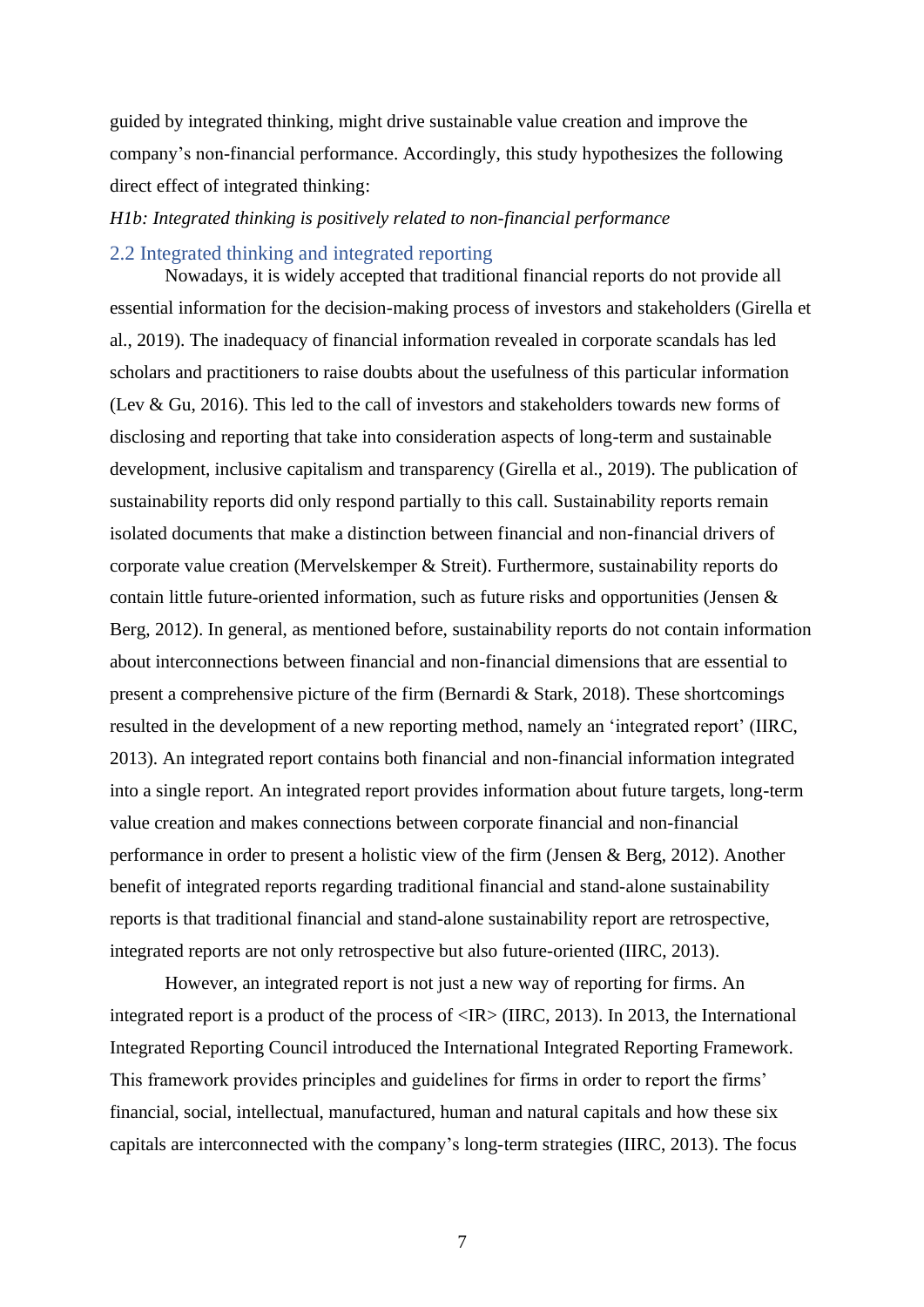on these 6 capitals should encourage firms to become more transparent about their activities and increase the number of sustainable decisions (IIRC, 2011).

In addition,  $\langle IR \rangle$  can function as vital driver of changes in senior management.  $\langle IR \rangle$ has the potential to change the focus of senior management from mono-capitalism, profit focus, to multi-capitalism, creating and preserving value based on interconnected multicapital information (IIRC, 2014). The ability of a firm to execute this multi-capital management approach is driven by the degree of integrated thinking embedded in an organization. Integrated thinking is perceived as the core element and driver of <IR> (IIRC, 2013). It enables organizations to create value for investors, society and the environment in the short, middle and long term (IIRC, 2020). The objective of integrated thinking is to provide guidance to managers in order to understand crucial factors which initiate integrated decision-making and actions that take into consideration the creation of value in the short, middle and long term (Feng et al., 2017). Integrated thinking is argued to be a key factor for the success of integrated reporting practices (Dumay et al., 2018). Figure 1 gives an overview of the process of  $\langle IR \rangle$ . This figure displays the centrality of integrated thinking in the  $\langle IR \rangle$ process. Also, previous literature suggests that publishing an integrated report is the visible aspect of <IR> that reflects the degree of integrated thinking within the internal business processes (Busco et al., 2013; Dumay et al., 2018; Eccles & Churet, 2014). Hence, an integrated report can be used to communicate the integrated thinking embedded in an organization to stakeholders and investors. Accordingly, this study hypothesizes the following direct effect from integrated thinking:

#### *H2: Integrated thinking is positively related to publishing an integrated report*



**Figure 1. an overview of the process of <IR>**

*Source: UK GBC (2015)*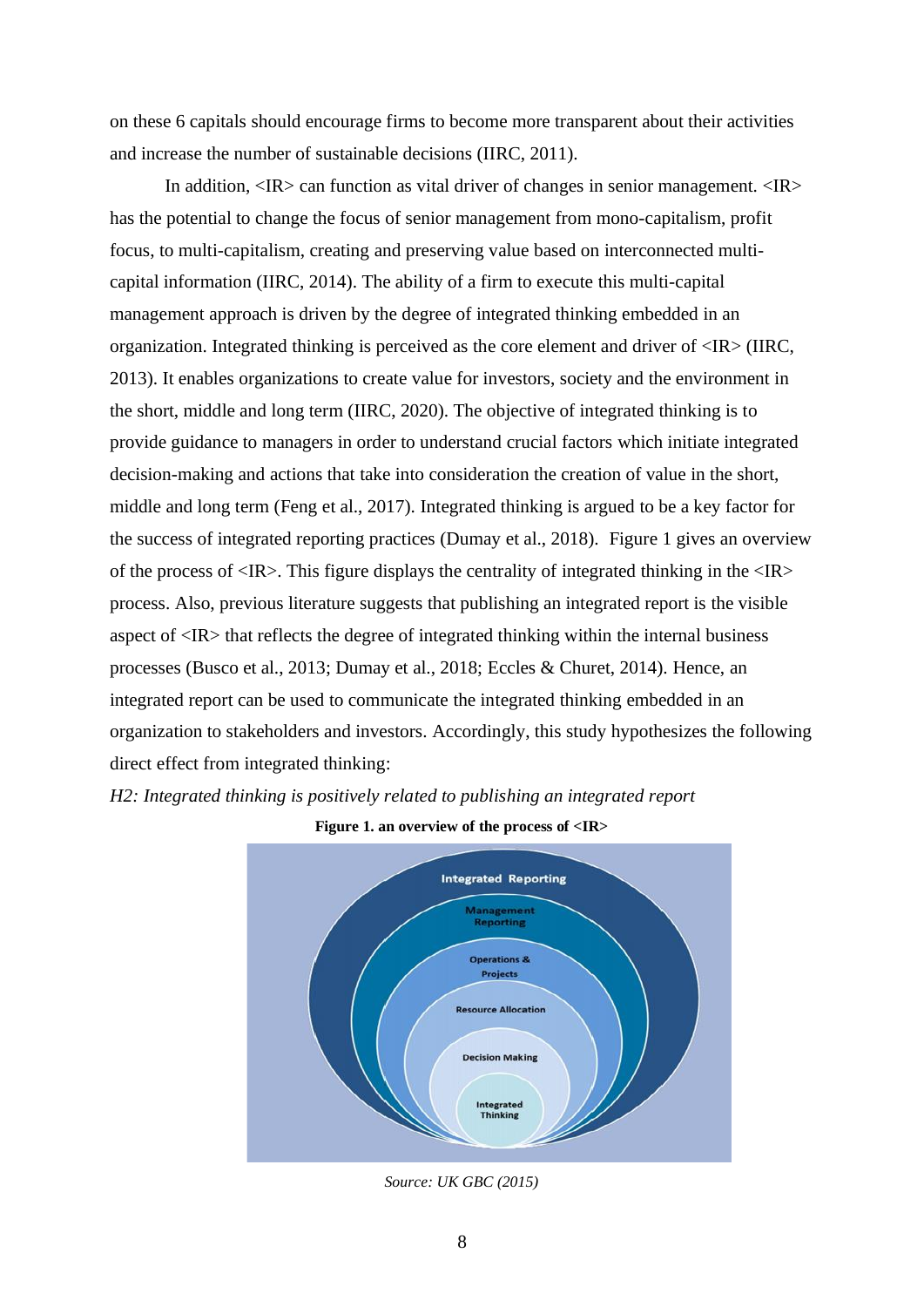#### <span id="page-9-0"></span>2.3 Integrated report and corporate performance

Besides direct effects of integrated thinking, there may also be indirect effects related to integrated thinking on the companies' financial, non-financial and overall corporate performance via publishing an integrated report. Currently, investors increasingly recognize the importance of strategies designed to limit negative externalities on the environment, society and other forms of capital (Eccles & Krzus, 2010). Investors and stakeholders are increasingly urging firms to become more accountable for the impact of their decisions and activities on the environment and society (Manning et al., 2019). Integrated reports, in which companies account for financial and non-financial performance, are tools to communicate their socially responsible behavior and are potential tools to reduce the asymmetric information between the firm's management and external stakeholders. However, in settings which there is a separation of ownership and control and  $\langle IR \rangle$  practices are voluntary, agency theory suggests that, management might behave opportunistically and disclose inaccurate and unreliable non-financial information (Cho et al., 2013). In particular, senior management of firms, which are under public pressure and their legitimacy is threatened, prefer to selectively publish good integrated reporting practices to reduce the legitimacy risks (Manning er al., 2019). Legitimacy theory suggests that managers can influence public expectations by means of communication strategies (Dowling and Pfeffer, 1975; Lindblom, 1994). Publishing voluntary information may be used as a 'symbol' to communicate changes in corporate behavior, thus repair poor legitimacy (Suchman, 1995). In line with legitimacy theory, Lai et al. (2016) found empirical evidence that the reporting on environmental and social performance might be driven by legitimacy threats such as bad records on economic performance given by rating agencies. Thus, similar to sustainability reports, integrated reports can be used to change the perceptions of external users. Perego et al. (2016) found that a large number of firms publishing an integrated report focus disproportionately on <IR> as a legitimate external communication tool rather than an internal managerial process that is known as integrated thinking. On the other hand, signaling theory suggests that the growing interest in non-financial performance, in turn, raises incentives for senior management to truthfully report their superior non-financial performance to differentiate themselves from its poor performing peers (Braam et al., 2016). Yet, publishing non-financial information is on a voluntary base. Therefore, it is hard for firms to convince investors that the firm really integrates sustainability issues into their long-term strategies and convince stakeholders that the firm is not engaging in cheap talk. The IIRC framework provides investors considerable help when making these distinctions and the IIRC framework is also helpful for senior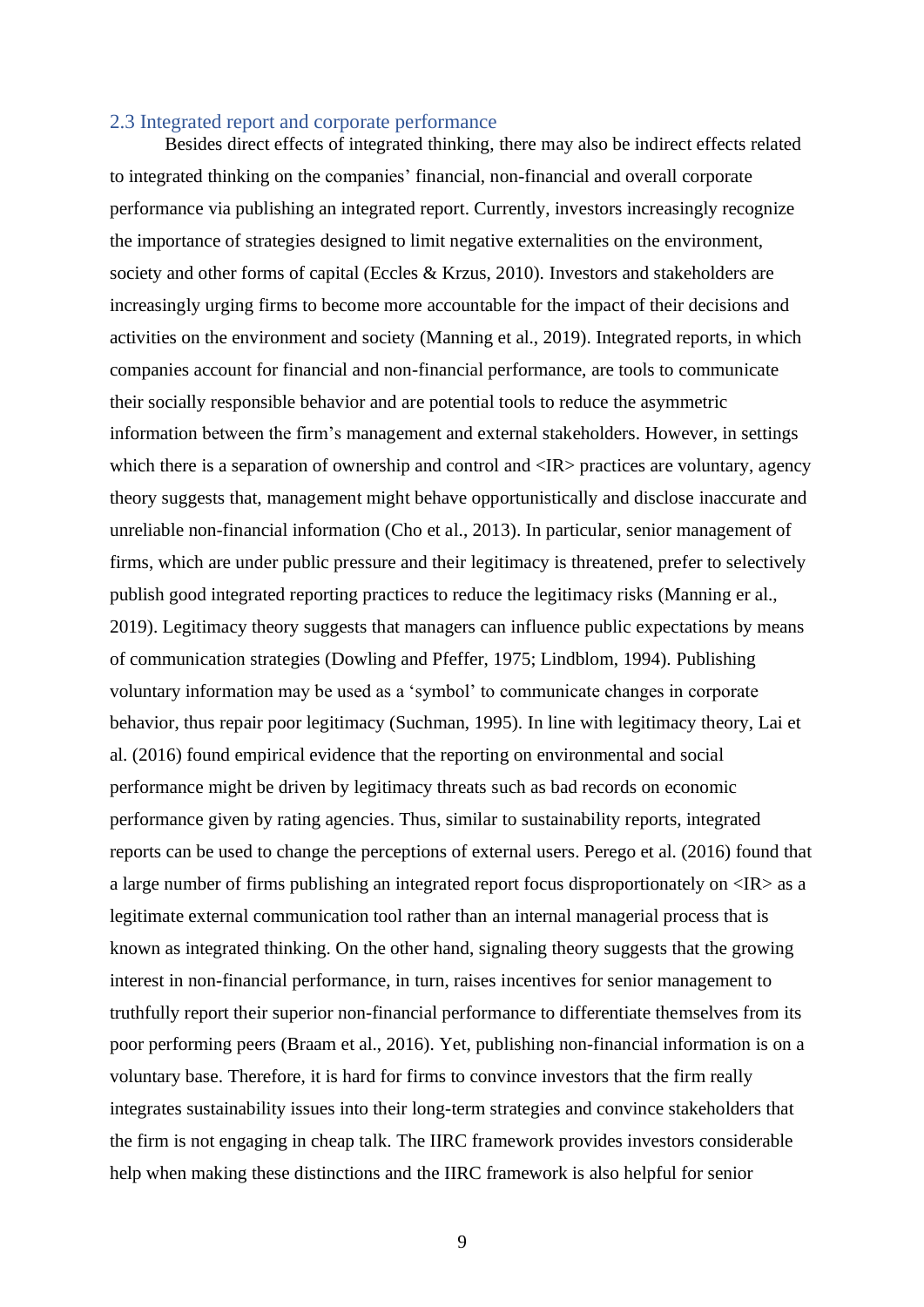management to really integrate sustainability issues into their business strategies (Knauer & Serafeim, 2014). The mission of  $\langle IR \rangle$  is both the development of integrated thinking in a firm and providing guidance to companies to effectively communicate the integrated thinking embedded in the organization by publishing high quality integrated reports (IIRC, 2013). In this context, signaling theory suggests that, integrated reports are useful devices for managers to distinguish themselves from competitors by signaling the high performance on all six capitals in comparison with sustainability reports that only focuses on two of the six capitals, social and natural capital. Besides, integrated reports are also important tools to provide senior management high-quality information, in a comprehensive way, by developing a better understanding about efficiently using and investing in financial, social and environmental resources which leads to positive changes in the company's financial and non-financial performance. Specifically, integrated thinking may initiate internal transformation processes within a company by influencing the integration of sustainability issues into the core business model via publishing an integrated report because publishing an integrated report creates discussions and reasonable reflections which can raise the company's understanding of how to link economic, environmental and social aspects more effectively together in the day-today decision-making process (Maniora, 2017). Accordingly, this study hypothesizes the following direct effect from integrated thinking:

*H3a: Integrated thinking is positively related to financial performance via publishing an integrated report* 

*H3b: Integrated thinking is positively related to non-financial performance via publishing an integrated report*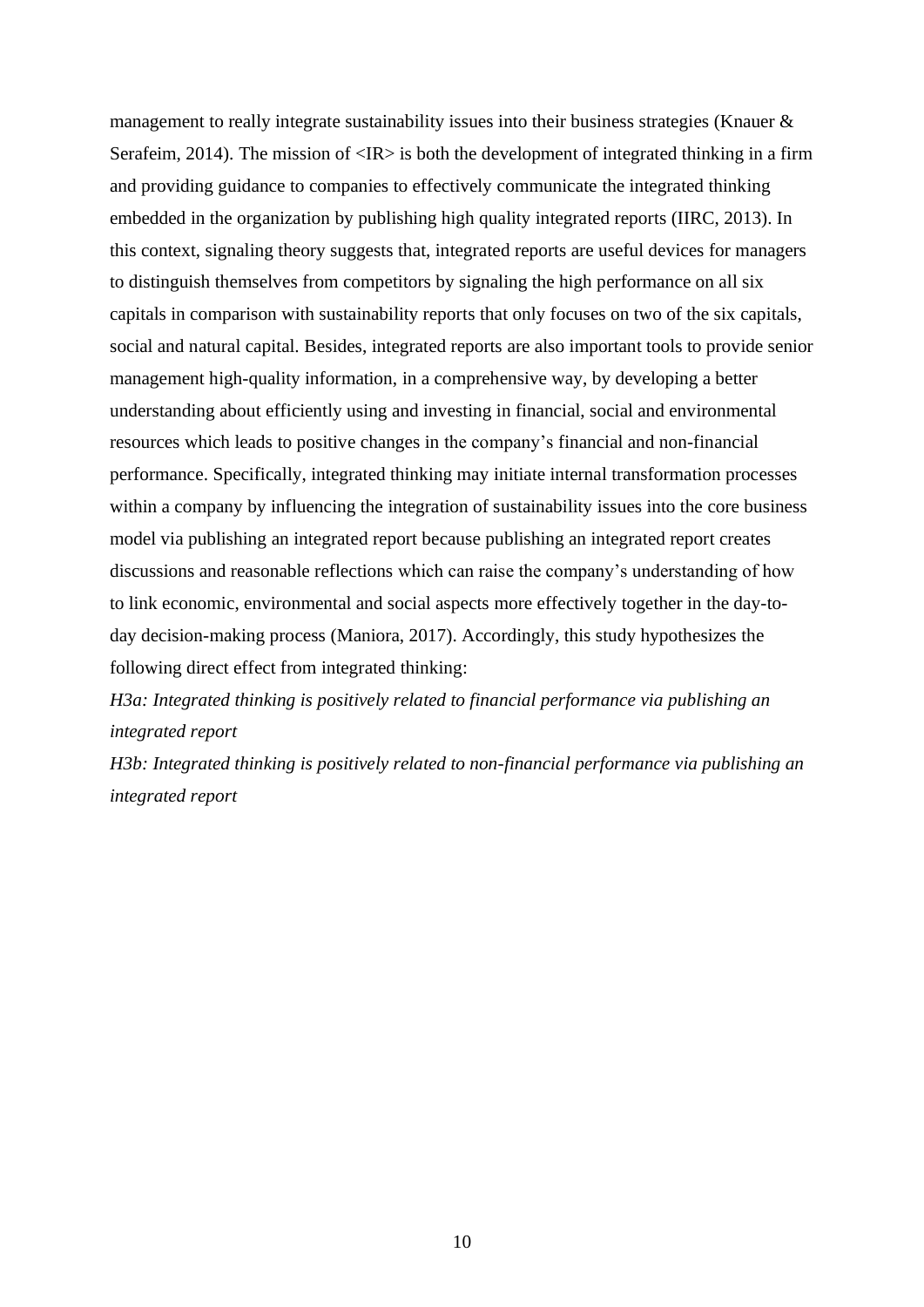#### <span id="page-11-0"></span>3. Research method

#### <span id="page-11-1"></span>3.1 Data sources and sample

To test the hypotheses, a panel data set was compiled covering a 6-year period (2014- 2019) for European listed companies. The data is retrieved from Refinitiv Eikon, the IIRC website and CorporateRegister.org. The data sample is derived from the ASSET4 Europe database. The initial data sample consisted of 1160 firms from different European countries and industries. However, 447 firms did have missing values from multiple variables and years. Therefore, these firms were excluded from the sample. This study uses a balanced panel data because biases in estimators derived from balanced panel data are smaller than biases in estimators derived from unbalanced panel data (Verbeek & Nijman, 1992). The remaining data sample consists of 713 firms from 20 European countries. These countries are Austria, Belgium, the Czech Republic, Denmark, Finland, France, Germany, Greece, Hungary, Ireland, Italy, the Netherlands, Norway, Poland, Portugal, Spain, Sweden, Switzerland, Turkey and the United Kingdom. Table 3.1 shows the distribution of the different European countries in which the firms of the data sample are headquartered. The United Kingdom is the most represented country with 32,07% of the data sample. The Czech Republic, Ireland and Portugal are the least represented countries in the data sample. Since 32,05% of the firms are headquartered in the United Kingdom, this may cause biased results. Therefore, in section 4, a robustness check will be performed in order to examine whether the results are influenced by the large distribution of the firms headquartered in the United Kingdom.

A European data sample is used for several reasons. First, a European data sample is used because the European Union has implemented different directives that should accelerate the adoption of <IR> and stimulate European firms to embed integrated thinking within their business processes (Dumay & Dai, 2017). Second, the ASSET4 European database is the largest database available in Refinitiv Eikon to empirically investigate the corporate benefits related to integrated thinking. Third, previous research on the determinants of <IR> found empirical evidence that culture significantly influences the adaption of  $\langle IR \rangle$  (García-Sánchez et al., 2013; Frias-Aceituno et al., 2013). A European sample is used to control for the possible influence of culture on the results of this study. Fourth, prior literature on integrated thinking investigated firms headquartered in Asia and Africa (Dumay & Dai, 2017; Feng et al., 2017; Venter et al., 2017). Yet, there is little known about the benefits of integrated thinking in European firms.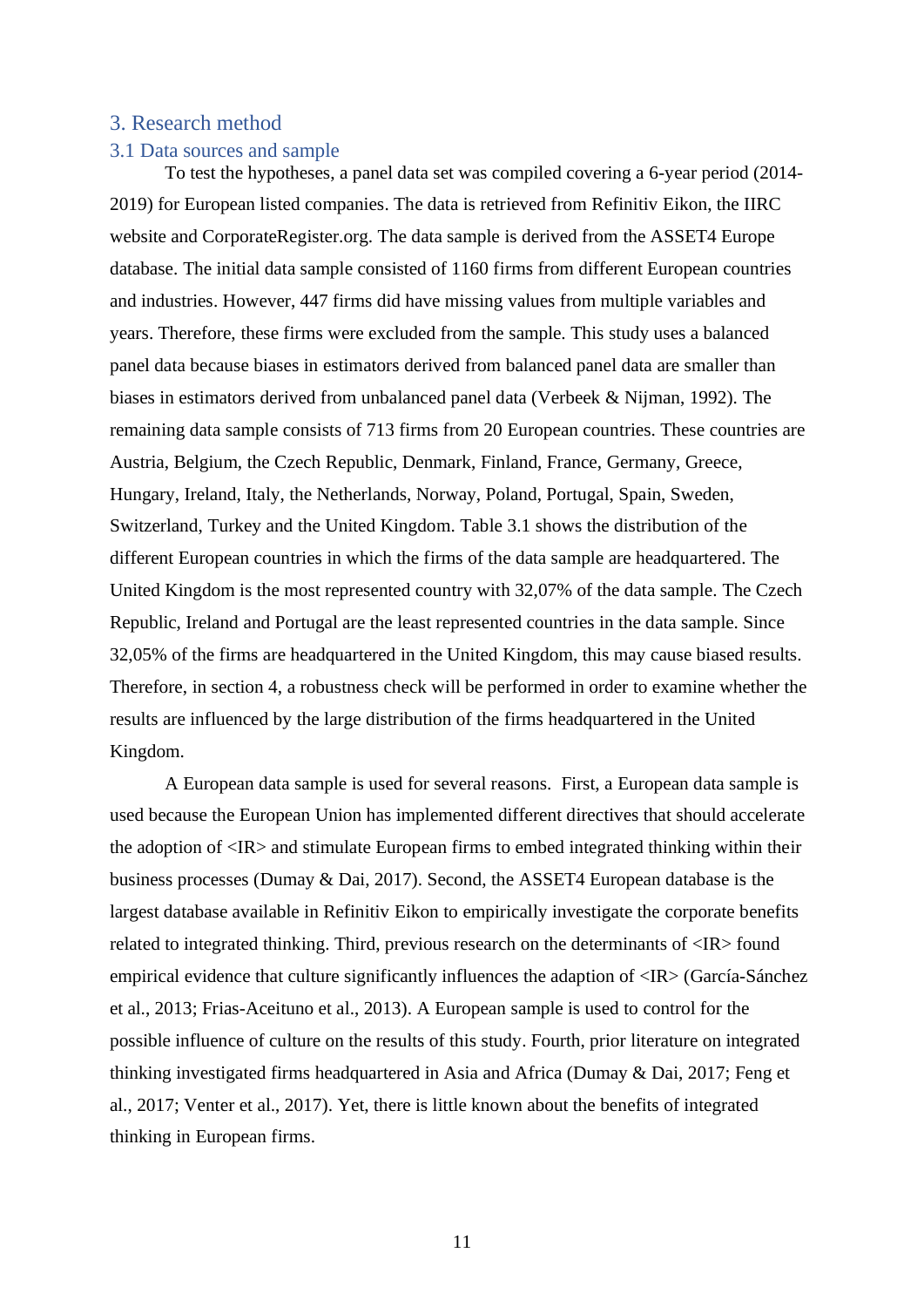The data sample will be examined for the period 2014-2019. The year 2014 is the first year examined in this study because the Pilot Program of IIRC ended in 2013. Integrated reporting, <IR>, gained importance worldwide after the Pilot Program of the IIRC in 2013. The year 2019 is the last year examined in this study because not all data, from the year 2020, is available for several variables examined in this study.

In addition, table 3.2 shows the industry distribution of the firms in the dataset based on the two-digit SIC codes categorization of industries (Cohen et al., 2008). The firms in the data sample are operating in 53 different industries. However, most of those industries had less than 30 observations. Therefore, similar to Braam et al. (2015), this study reclassifies the sample into six main industry groups. The six industry groups are mining and construction (10-17), manufacturing (20-39), transportation & pub. utilities (40-49), trade (50-59), finance, insurance & real estate (60-67) and services (70-89).

| Table 3.1: List of the European countries in the dataset<br>Country | Number of firm | Percentage of total |
|---------------------------------------------------------------------|----------------|---------------------|
|                                                                     | observations   |                     |
| Austria                                                             | 72             | 1.69                |
| Belgium                                                             | 90             | 2.11                |
| Czech Republic                                                      | 18             | 0.42                |
| Denmark                                                             | 138            | 3.23                |
| Finland                                                             | 126            | 2.95                |
| France                                                              | 504            | 11.81               |
| Germany                                                             | 402            | 9.42                |
| Greece                                                              | 72             | 1.69                |
| Hungary                                                             | 24             | 0.56                |
| Ireland                                                             | 30             | 0.70                |
| Italy                                                               | 210            | 4.92                |
| Netherlands                                                         | 168            | 3.94                |
| Norway                                                              | 102            | 2.39                |
| Poland                                                              | 90             | 2.11                |
| Portugal                                                            | 24             | 0.56                |
| Spain                                                               | 252            | 5.91                |
| Sweden                                                              | 240            | 5.63                |
| Switzerland                                                         | 222            | 5.20                |
| Turkey                                                              | 114            | 2.67                |
| <b>United Kingdom</b>                                               | 1368           | 32.07               |
| Total                                                               | 4266           | 100.00              |

**Table 3.1: List of the European countries in the dataset**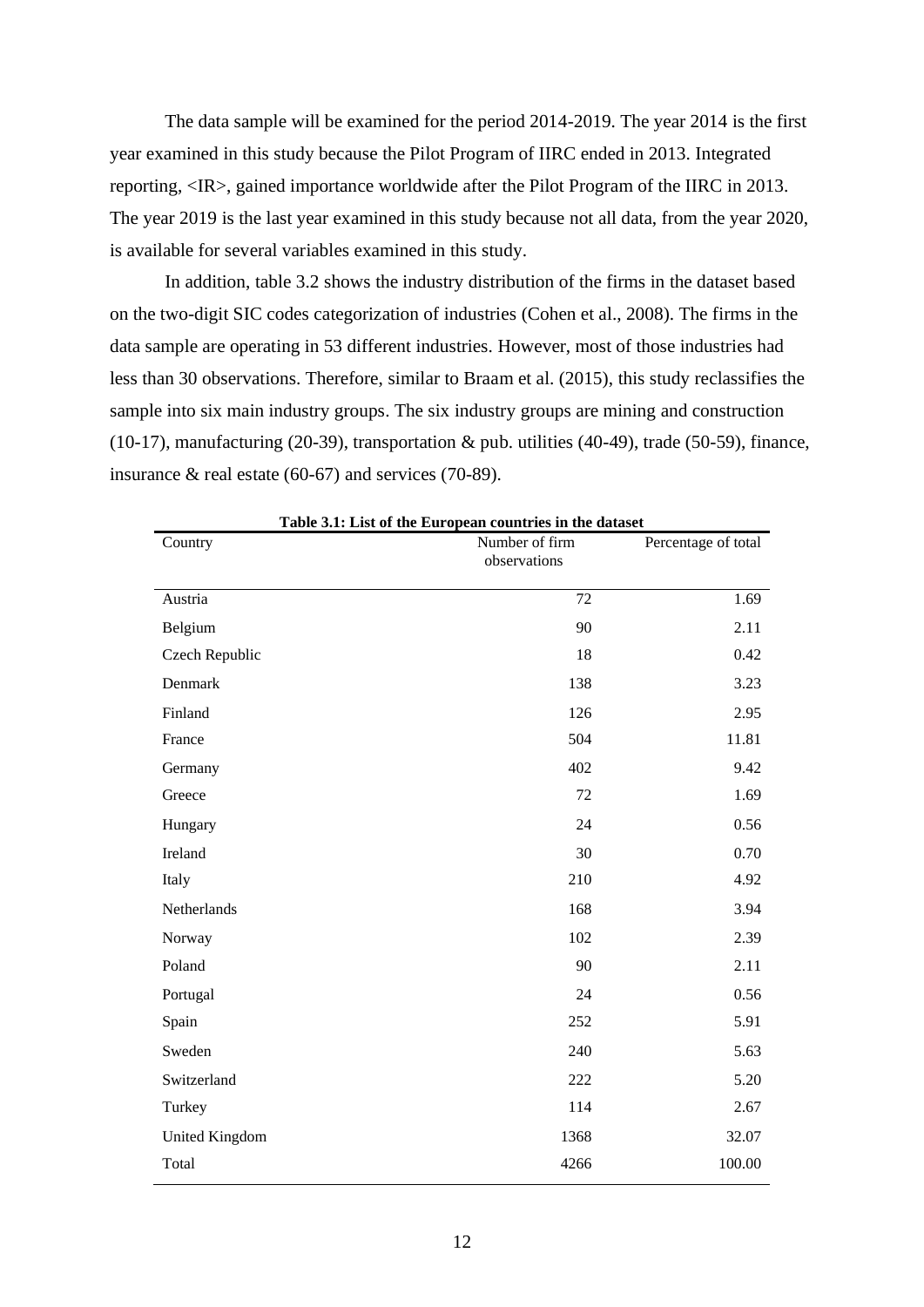| Industry (U.S. SIC codes)                   | Number of firms | Percentage of total |
|---------------------------------------------|-----------------|---------------------|
| Mining and construction $(10-17)$           | 58              | 8.13                |
| Manufacturing (20-39)                       | 184             | 25.81               |
| Transportation $\&$ pub. utilities (40-49)  | 77              | 10.80               |
| Trade (50-59)                               | 35              | 4.91                |
| Finance, insurance $\&$ real estate (60-67) | 164             | 23.00               |
| Services (70-89)                            | 195             | 27.35               |
| Total                                       | 713             | 100.00              |

**Table 3.2: List of the industry distribution in the dataset**

## <span id="page-13-0"></span>3.2 Variables

#### <span id="page-13-1"></span>3.2.1 Dependent variables

The dependent variable in this study is corporate performance. Similar to Maniora (2017), the overall corporate performance reflects the balanced view of a company's performance in all four areas, economic, environmental, social and corporate governance. Yet, it is not possible to retrieve this measurement directly from Asset4. Therefore, this study constructs a similar proxy measurement for corporate performance. Corporate performance is a comprehensive performance measurement that consists of a financial performance part, which is measured the return on assets, and a non-financial performance part, which is measured by the average scores on the social and environmental indicators, ESP. The return on assets, RoA, used as measurement proxy for financial performance, is an accounting-based measurement used by multiple studies on  $\langle IR \rangle$  (Galant & Cadez, 2017; Fassan, 2013; Frias-Aceituno et al., 2013). The RoA will be measured by dividing net income by total assets. All data to measure the return on assets are retrieved from Refinitiv Eikon. The company's nonfinancial performance is measured by a self-constructed variable which presents the average of the sum of the company's environmental and social performance. The environmental pillar measures how well a firm uses management practices to avoid environmental risks and takes environmental opportunities to create long-term shareholder value. The social pillar measures the company's reputation and the license to operate, which are essential factors for long-term value. In order to retrieve the overall corporate performance, the values of the company's financial performance and non-financial performance have to be standardized. The standardization of variables allows different variable measures to create values that are comparable (Studenmund, 2017). First, in order to standardize different variables, the mean has to be subtracted from the values of the variables. Second, the variable, which mean is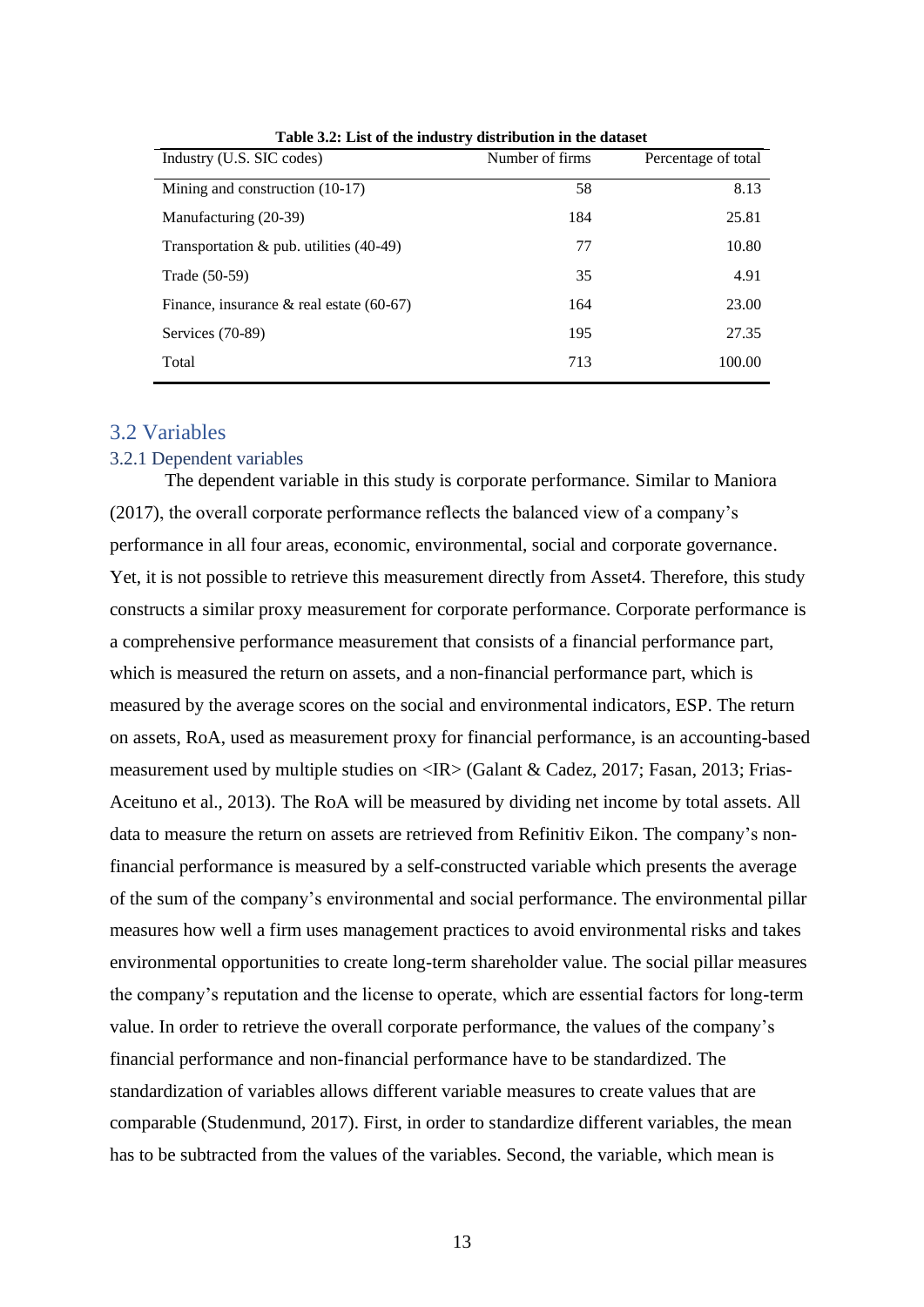subtracted from the value, has to be divided by their standard deviation. This process has to be done for every observation for the variables ESP and RoA. As a result, the standardized variables have a mean of zero and standard deviation of 1 and are thus on the same scale. (Studenmund, 2017). Finally, the standardized ESP and RoA variables will be added up and divided by two to get an overall score for corporate performance.

#### <span id="page-14-0"></span>3.2.2 Independent variables

Integrated thinking, IT, and publishing an integrated report, IR, are the independent variables in this study. IT captures to what extend a company demonstrates integrated thinking using both financial and non-financial information in the strategic decision-making (Maniora, 2017). Consistent with Venter et al.  $(2017)$  & De Villiers et al.  $(2017)$ , this study uses the Refinitiv TR ESG CSR strategy score as proxy measurement for integrated thinking. The TR ESG CSR is *"a score that reflects a company's practices to communicate that it integrates the economic (financial), social and environmental dimensions into its day-to-day decision-making processes"* (Thomson Reuters, 2019)*.* This index score is scaled from 0-100. Specifically, the higher the score on this index, the higher the integration of the financial, social and environmental dimensions into the decision-making process.

Publishing an integrated report, IR, is the other independent variable that is used in this study. IR indicates whether a company published an integrated report in that particular year or did not. To asses whether or not an integrated report is published in a particular year, this study uses a dummy variable, consistent with prior literature that investigated the benefits related to <IR> (Girella et al., 2019; Wahl et al., 2018; Frias-Aceituno et al., 2013). The dummy variable takes value 1 for firms that have published an integrated report in that year and takes value 0 when firms did not publish an integrated report in that year. Data about whether or not a firm publishes an integrated report is derived from CorporateRegister.com. 3.2.3 Control variables

<span id="page-14-1"></span>This study included several firm-level and country-level control variables in the structural equation model analyses. According to Waddock & Graves (1997), there are different firm-specific variables that influence the disclosure of non-financial information. First, firm size, which is measured by the logarithm of total assets. Second, leverage, which is measured by the ratio of debt to total assets of the company at the end of the year (Girella et al., 2019). Third, Debt, which is measured by the market value of the amount of debt at the end of the year. To control sector-specific effects, this study included industry dummies based on the two-digit standard industrial classification codes (Manning et al., 2019). At country level, this study controls for the country's judicial system. Prior literature related to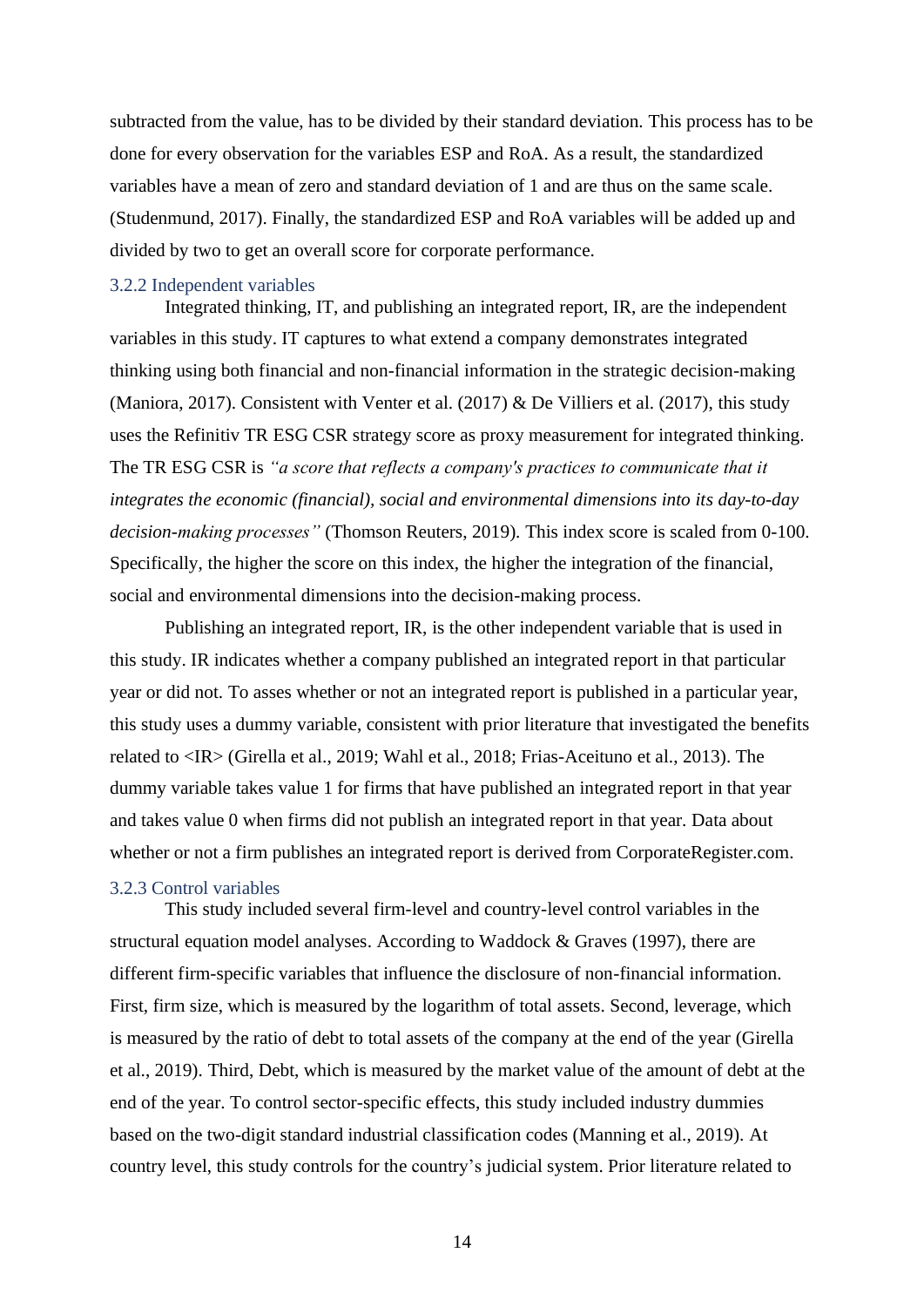the determinants of <IR> found empirical evidence that the judicial system influences the likeliness of publishing an integrated report (Jensen & Berg, 2012; García-Sánchez et al., 2013; Frias-Aceituno et al., 2013). According to Porta et al. (1998), countries can be distinguished in two main judicial systems, the civil law countries and the common law countries. The judicial system of a country will be measured by a dummy variable, Law. The Law variable takes value 1 when the firm is headquartered in a common law country. The Law variable takes value 0 when the firm is headquartered in a civil law country. Finally, this study uses country dummies to control for country-specific variations and year dummies to control for omitted variables that are constant among firms however varying over time. Table 3.2 gives an overview of the definitions of the dependent, independent and control variables used in this study.

| Variable                     | Definition                                                                                                                                                                                                                                                                        | Data                             |  |
|------------------------------|-----------------------------------------------------------------------------------------------------------------------------------------------------------------------------------------------------------------------------------------------------------------------------------|----------------------------------|--|
| <b>Dependent variables</b>   |                                                                                                                                                                                                                                                                                   |                                  |  |
| RoA                          | The income before extraordinary items scaled by total assets at<br>the end of the year.                                                                                                                                                                                           | <b>Thomson Reuters</b><br>ASSET4 |  |
| ESP                          | The average of the environmental, social scores measures the<br>overall ES performance.                                                                                                                                                                                           | <b>Thomson Reuters</b><br>ASSET4 |  |
| CP                           | The average of the standardized RoA and ESP scores. The<br>overall corporate performance reflects a balanced view of a<br>company's performance in all four areas, economic,<br>environmental, social and corporate governance.                                                   | <b>Thomson Reuters</b><br>ASSET4 |  |
| <b>Mediating variable</b>    |                                                                                                                                                                                                                                                                                   |                                  |  |
| IR                           | IR is a dummy variable that equals 1 if the company published an<br>integrated report according CorporateRegister.com, 0 otherwise.                                                                                                                                               | CorporateRegister.com            |  |
| <b>Independent variables</b> |                                                                                                                                                                                                                                                                                   |                                  |  |
| IT                           | Integrated thinking is measured by the TR ESG CSR strategy<br>score. This is a score that reflects a company's practices to<br>communicate that it integrates the economic (financial), social<br>and environmental dimensions into its day-to-day decision-<br>making processes. | Refinitiv<br>TR ESG CSR strategy |  |
| <b>Control variables</b>     |                                                                                                                                                                                                                                                                                   |                                  |  |
| Firm size                    | The natural logarithm of the market value of equity per share at<br>the end of the year.                                                                                                                                                                                          | <b>Thomson Reuters</b><br>ASSET4 |  |
| Leverage                     | The ratio of debt to total assets of the company at the end of the<br>year.                                                                                                                                                                                                       | <b>Thomson Reuters</b><br>ASSET4 |  |

| Table 3.2: Definitions of the variables |  |  |
|-----------------------------------------|--|--|
|-----------------------------------------|--|--|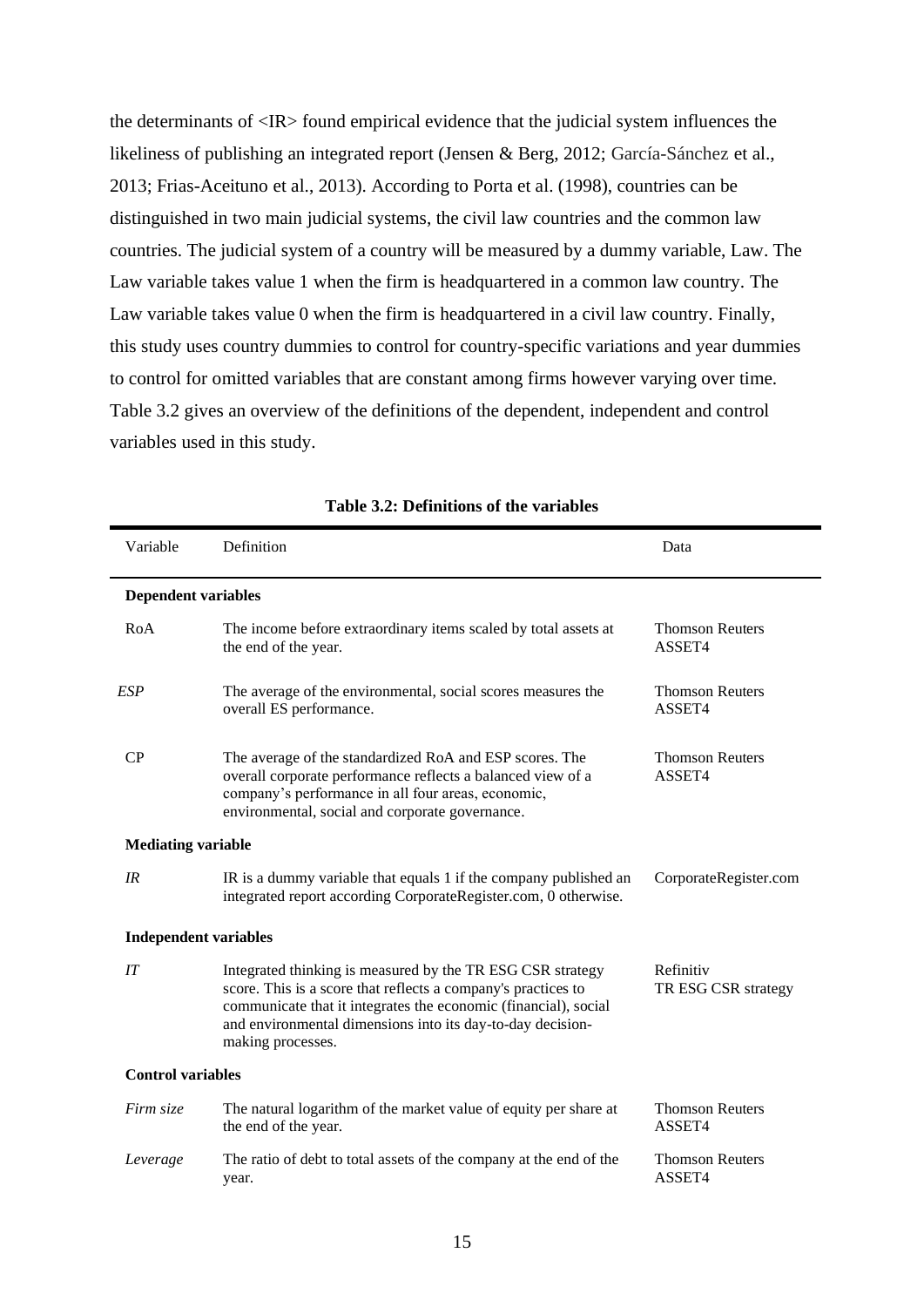| Debt                 | The market value of the amount of debt at the end of the year                                                                                                 | <b>Thomson Reuters</b><br>ASSET4 |
|----------------------|---------------------------------------------------------------------------------------------------------------------------------------------------------------|----------------------------------|
| Law                  | Dummy variable that equals 1 if the company is resides in<br>countries with a common law judicial system, 0 otherwise.                                        | Porta et al. (2008)              |
| Country<br>controls  | A vector of country dummies                                                                                                                                   |                                  |
| Industry<br>controls | A vector of dummy variables based on classification of the<br>sample in six main industry groups based on the two-digit<br>standard industrial classification | <b>Thomson Reuters</b><br>ASSET4 |
| Year<br>controls     | A vector of year dummies                                                                                                                                      |                                  |

#### <span id="page-16-0"></span>3.3 Econometric model

To test the hypotheses, this study performs the following structural equation models with lag effects for IT and IR, where integrated thinking is the independent variable that explains the variations in ROA, ESP, CP and IR while controlling for other variations related to other factors specified in the model. Previous studies on non-financial information found empirical evidence that the disclosure of non-financial information does not have an immediate effect on corporate performance (Lopez et al., 2007; Manning et al., 2019). This study used a 2-year lag effects of integrated thinking and 1-year lag effect of integrated reporting because integrated thinking is argued to be the underlying principle that drives the process of <IR> and publishing an integrated report is argued to be the final product of the  $\langle$ IR $>$  process (IIRC, 2013). Therefore, the following structural equation model with 2-year lag effects of IT and 1-year lag effects will be performed:

 $ROA_{it}$ ,  $ESP_{it}$ ,  $CP_{it} = \beta_0 + \beta_1 * IT_{it-2} + \beta_2 * IR_{it-1} + \beta_3 * SIZE_{it} + \beta_4 * DEBT_{it} + \beta_5 * LEVERAGE_{it} + \beta_6 * LAN +$  $\beta_7^*INDUSTRY_{control,i} + \beta_8^*YEAR_{control,t} + \beta_9^*Country_{control,t} + \epsilon_{it}$ 

And where integrated thinking affects ROA, ESP and CP via IR:  $IR_{it-1} = \beta_0 + \beta_1 * IT_{it-2} + \beta_2 * SIZE_{it} + \beta_3 * DEBT_{it} + \beta_4 * LEVERAGE_{it} + \beta_5 * LAN + \beta_6 * YEAR_{control} + +$  $β_7*INDUSTRY<sub>control</sub> + β_8*YEAR<sub>control</sub>t + β_9*Country<sub>control</sub>t + ε<sub>it</sub>$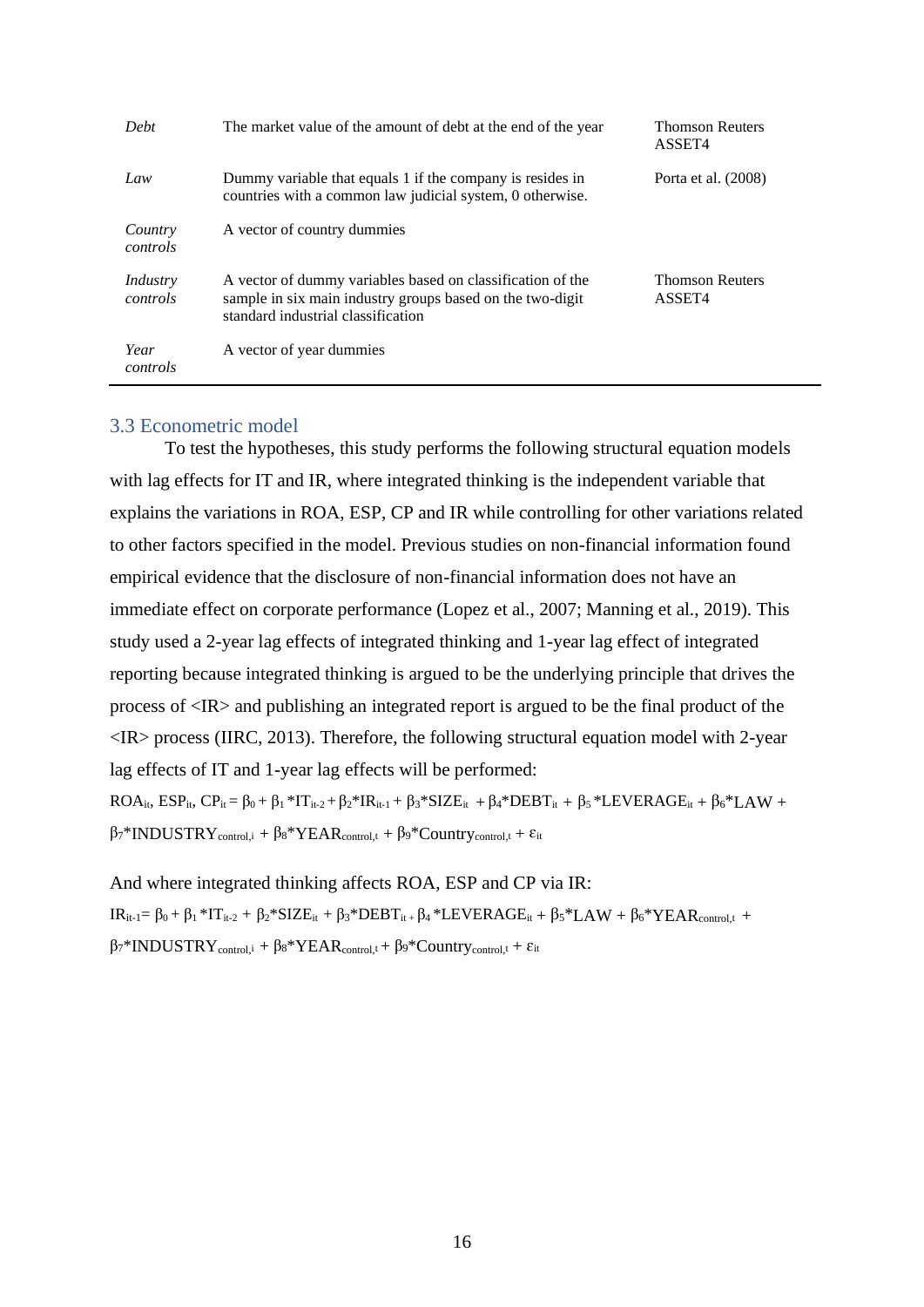

#### **Figure 2. IT is the determinant of IR, ROA, ESP and CP**

#### Controls

- Firm size, leverage, MTB
- Industry
- Year
- Country

## <span id="page-17-0"></span>4. Results

#### <span id="page-17-1"></span>4.1 Descriptive statistics

Table 4.1 gives a descriptive overview of the number of observations, means, standard deviations, minimum and maximum values of the dependent, independent and control variables. All variables consist of 4266 observations. The data sample was checked for influential outliers by using the lever, cook's d and dfits test. These tests showed that the CP, RoA, ESP, IR, Size and Debt variable had influential outliers. These variables were winsorized at level of 1% and 99% to remove the influential outliers. The corporate performance, CP, variable has a mean of -0.0003 because the CP variable is a proxy measurement created from the standardized RoA and ESP variable. The RoA variable has a mean of 5.40%. This implicates that, on average, the firms in the data sample have a return on assets of 5.40%. The ESP variable has a mean of 55.211, which indicates that, on average, the firms in the data sample have a combined social and environmental score of 55.211. However, the standard deviation of the ESP variable is 18.938. This large standard deviation suggests that the ESP scores are widespread among the data sample. Further, the IT variable has a mean of 57.955. This implicates that, on average, the firms in the data sample have a high score representing the integrated thinking embedded in their organization. Similar to the ESP variable, the IT variable has a large standard deviation of 27.245, which indicates that the amount of integrated thinking embedded in an organization is widespread among the data sample. The IR variable has a mean of 0.173. This indicates that only 17% of the total sample publishes an integrated report according CorporateRegister.com. In addition, all variables were checked whether they are normally distributed by performing histograms. The control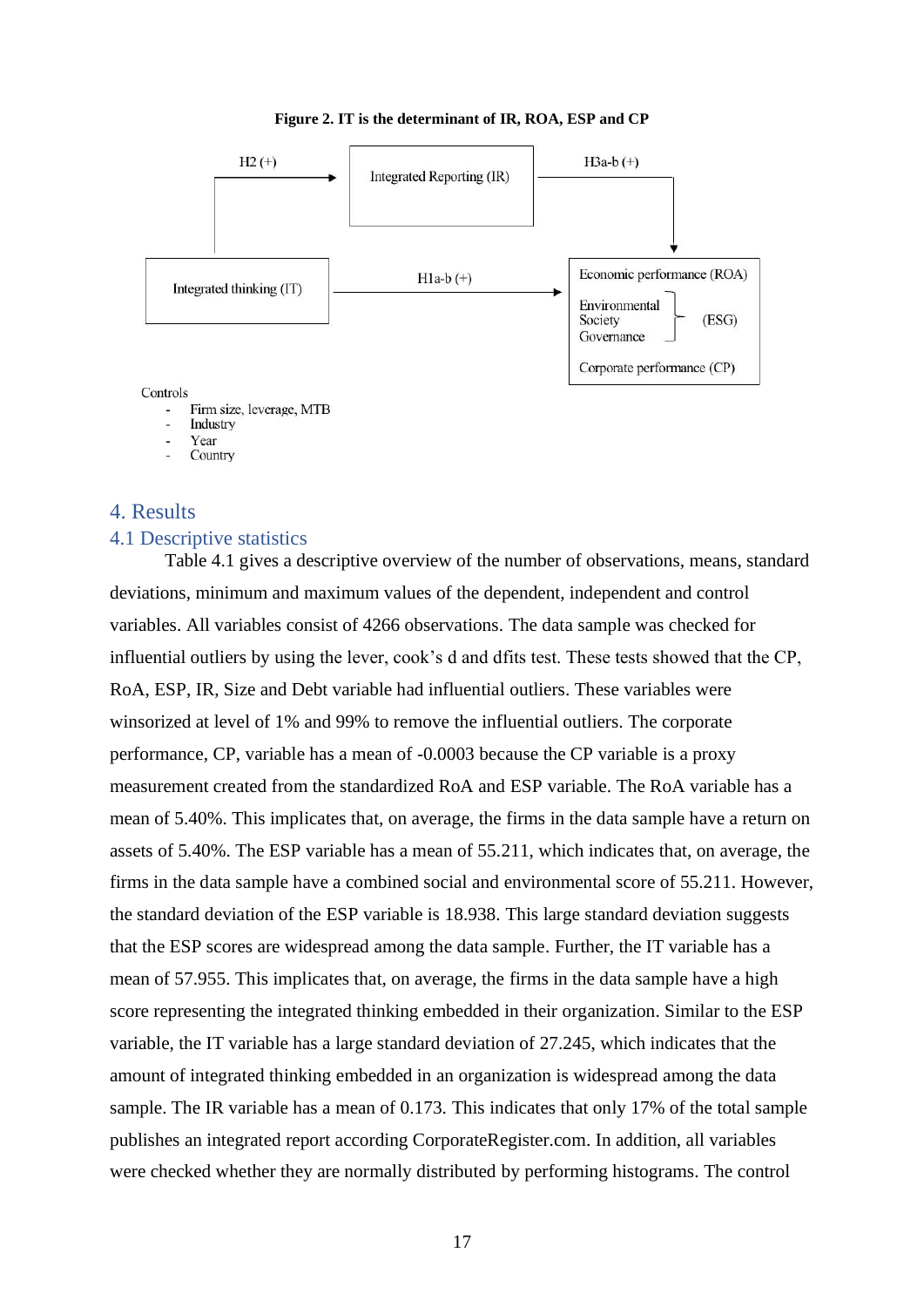variable firm size was not normally distributed. Therefore, this variable was turned into a logarithmic variable. The natural logarithm of the total assets has a mean of 16.635. The Debt variable has a mean of 41.25%, which suggest that, on average, the firms in the data sample have a total debt with respect to total assets of 41%. Similar to the ESP and IT variable, this variable contains a large standard deviation, 24.135, which indicates that the amount of debt to assets is widespread among the data sample. Finally, the law variable has a mean of 32.78, which indicates that one third of the firms are headquartered in common law countries.

| Table 4.1 Summary statistics after winsorizing |      |           |           |                |         |  |  |  |
|------------------------------------------------|------|-----------|-----------|----------------|---------|--|--|--|
| Variable                                       | Obs. | Mean      | Std. Dev. | Min            | Max     |  |  |  |
| Dependent variables                            |      |           |           |                |         |  |  |  |
| CP                                             | 4266 | $-0.0003$ | 0.688     | $-1.779$       | 1.902   |  |  |  |
| RoA                                            | 4266 | 5.4020    | 6.750     | $-16.770$      | 30.700  |  |  |  |
| <b>ESP</b>                                     | 4266 | 55.955    | 18.938    | 10.325         | 98.39   |  |  |  |
| Independent variables                          |      |           |           |                |         |  |  |  |
| IT                                             | 4266 | 57.955    | 27.245    | 2.540          | 98.390  |  |  |  |
| IR                                             | 4266 | 0.1730    | 0.378     | $\theta$       |         |  |  |  |
| Firm control variables                         |      |           |           |                |         |  |  |  |
| <b>Size</b>                                    | 4266 | 16.635    | 3.517     | 12.498         | 27.849  |  |  |  |
| Leverage                                       | 4266 | 0.0055    | 0.017     | $-0.001$       | 0.131   |  |  |  |
| Debt                                           | 4266 | 41.725    | 24.135    | $\theta$       | 119.041 |  |  |  |
| Country control variables                      |      |           |           |                |         |  |  |  |
| Law                                            | 4266 | 0.3280    | 0.469     | $\overline{0}$ | 1       |  |  |  |

Notes: IR: integrated report, ESP: environmental and social performance, RoA: return on assets, CP: corporate performance. See Table 3.2 for the definitions.

Table 4.2 presents the Pearson correlation matrix. As rule of thumb, a correlation between 0.7 and 1 is perceived as high correlation. A correlation between the 0.69 and 0.3 is perceived as moderate correlation. A correlation between 0.29 and 0 is perceived as low correlation (Stundenmund, 2017). The correlation matrix shows a high correlation between the CP variable and the ESP variable (0.711). Furthermore, a moderate correlation between CP and RoA (0.692). A reason for the high correlations between CP and RoA and CP and ESP is that the CP variable is created from the standardized values of the ESP and the RoA variable. However, the high correlations between CP and RoA and CP and ESP is not an issue because these variables are used as separate dependent variables in the structural equation models. The next section, section 4.2, tests the assumptions underlying the regression models for autocorrelation, multicollinearity and homoscedasticity.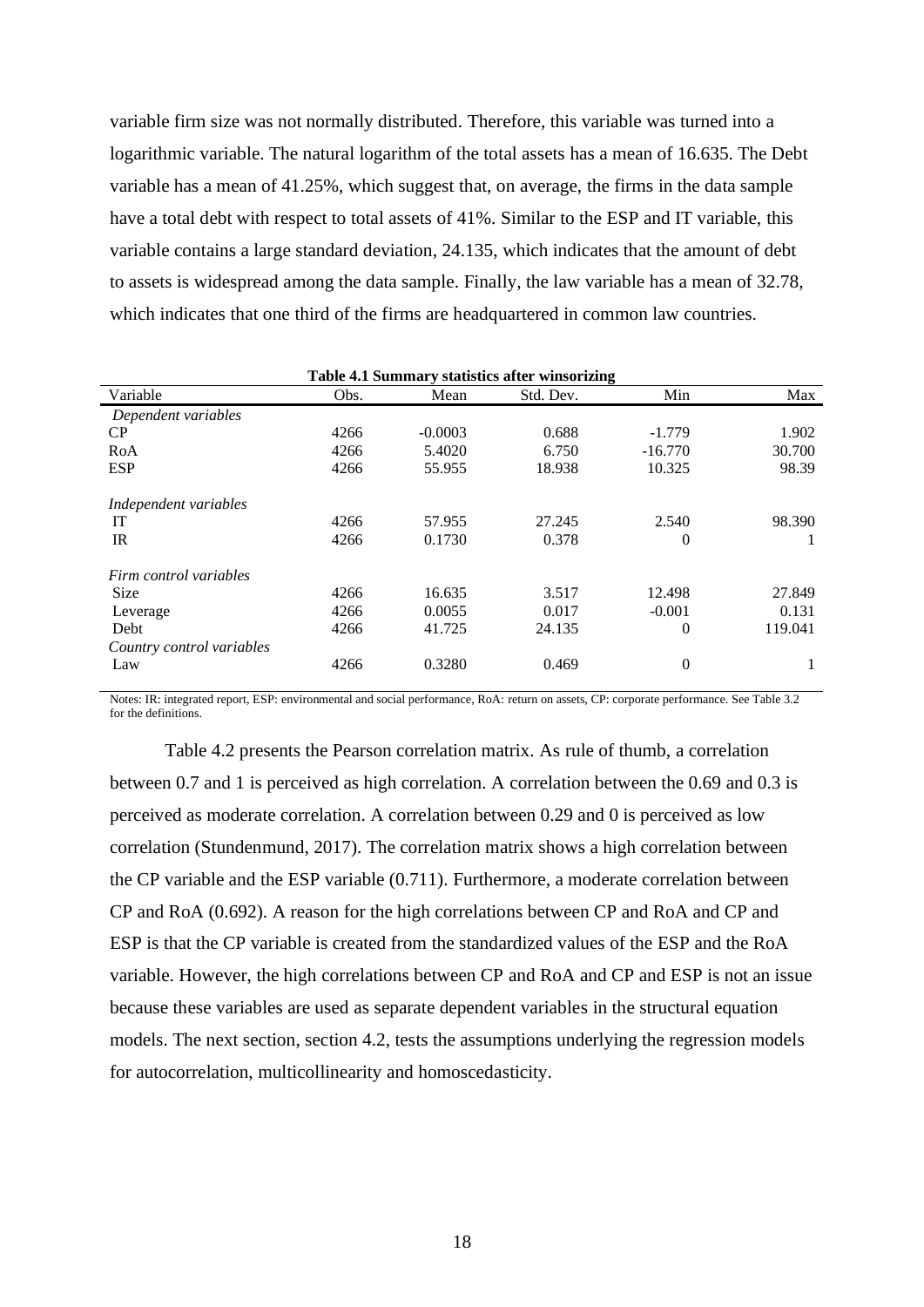| <b>Table 4.2 Pairwise correlations</b> |                     |                     |                     |                     |                     |                     |                     |                  |       |
|----------------------------------------|---------------------|---------------------|---------------------|---------------------|---------------------|---------------------|---------------------|------------------|-------|
| Variables                              | (1)                 | (2)                 | (3)                 | (4)                 | (5)                 | (6)                 | (7)                 | (8)              | (9)   |
| $(1)$ CP                               | 1.000               |                     |                     |                     |                     |                     |                     |                  |       |
| $(2)$ ESP                              | 0.711<br>(0.000)    | 1.000               |                     |                     |                     |                     |                     |                  |       |
| $(3)$ RoA                              | 0.692<br>(0.000)    | $-0.008$<br>(0.587) | 1.000               |                     |                     |                     |                     |                  |       |
| $(4)$ IT                               | 0.078<br>(0.000)    | 0.1672<br>(0.000)   | $-0.055$<br>(0.000) | 1.000               |                     |                     |                     |                  |       |
| $(5)$ Leverage                         | 0.025<br>(0.048)    | $-0.038$<br>(0.014) | 0.070<br>(0.000)    | $-0.086$<br>(0.000) | 1.000               |                     |                     |                  |       |
| (6) LNassets                           | $-0.109$<br>(0.000) | 0.096<br>(0.000)    | $-0.248$<br>(0.000) | 0.328<br>(0.000)    | 0.197<br>(0.000)    | 1.000               |                     |                  |       |
| $(7)$ DEBT                             | $-0.019$<br>(0.000) | 0.213<br>(0.164)    | $-0.289$<br>(0.000) | 0.144<br>(0.000)    | $-0.068$<br>(0.000) | 0.314<br>(0.000)    | 1.000               |                  |       |
| $(8)$ IR                               | 0.295<br>(0.540)    | 0.073<br>(0.000)    | $-0.028$<br>(0.063) | 0.376<br>(0.000)    | 0.036<br>(0.020)    | 0.237<br>(0.000)    | 0.105<br>(0.000)    | 1.000            |       |
| $(9)$ Law                              | 0.078<br>(0.000)    | $-0.028$<br>(0.074) | 0.134<br>(0.000)    | 0.023<br>(0.133)    | $-0.429$<br>(0.000) | $-0.178$<br>(0.000) | $-0.124$<br>(0.000) | 0.029<br>(0.056) | 1.000 |

Notes: IR: integrated report, ESP: environmental and social performance, RoA: return on assets, CP: corporate performance. See Table 3.2 for the definitions. The p-values \*\*\*, \*\* and \* indicate a significance at a 1%, 5% and 10% level.

### <span id="page-19-0"></span>4.2 Preliminary data analyses

#### <span id="page-19-1"></span>4.2.1 Autocorrelation

This study performs panel data analyses which consists of multiple years. Therefore, it is possible that the error terms of different years are correlated. To test for autocorrelation in the panel data, the Wooldridge test is performed. Table 4.3 (see appendix) presents the results of the Wooldridge test. The null hypothesis suggests that there is no first-order autocorrelation. The alternative hypothesis suggests that there is first-order autocorrelation. The F-value is 4.043 and the Prob>F is 0.0447. Therefore, the null hypothesis is rejected. The panel data in this study contains autocorrelation. Standard robust errors are used in the regression analyses to control for autocorrelation.

#### <span id="page-19-2"></span>4.2.2 Variance inflation Factor

Table 4.4 (see appendix) shows the VIF table to test the presence of multicollinearity. Multicollinearity can be assumed if two or more independent variables are correlated to each other. The Variance inflation factor measures the amount inflation of the variance of the regression coefficients due to collinearity among other coefficients. The general rule of thumb is that there is severe multicollinearity between variables when the VIF is higher than 5. The results of table 4.3 indicate no severe multicollinearity between the independent variables.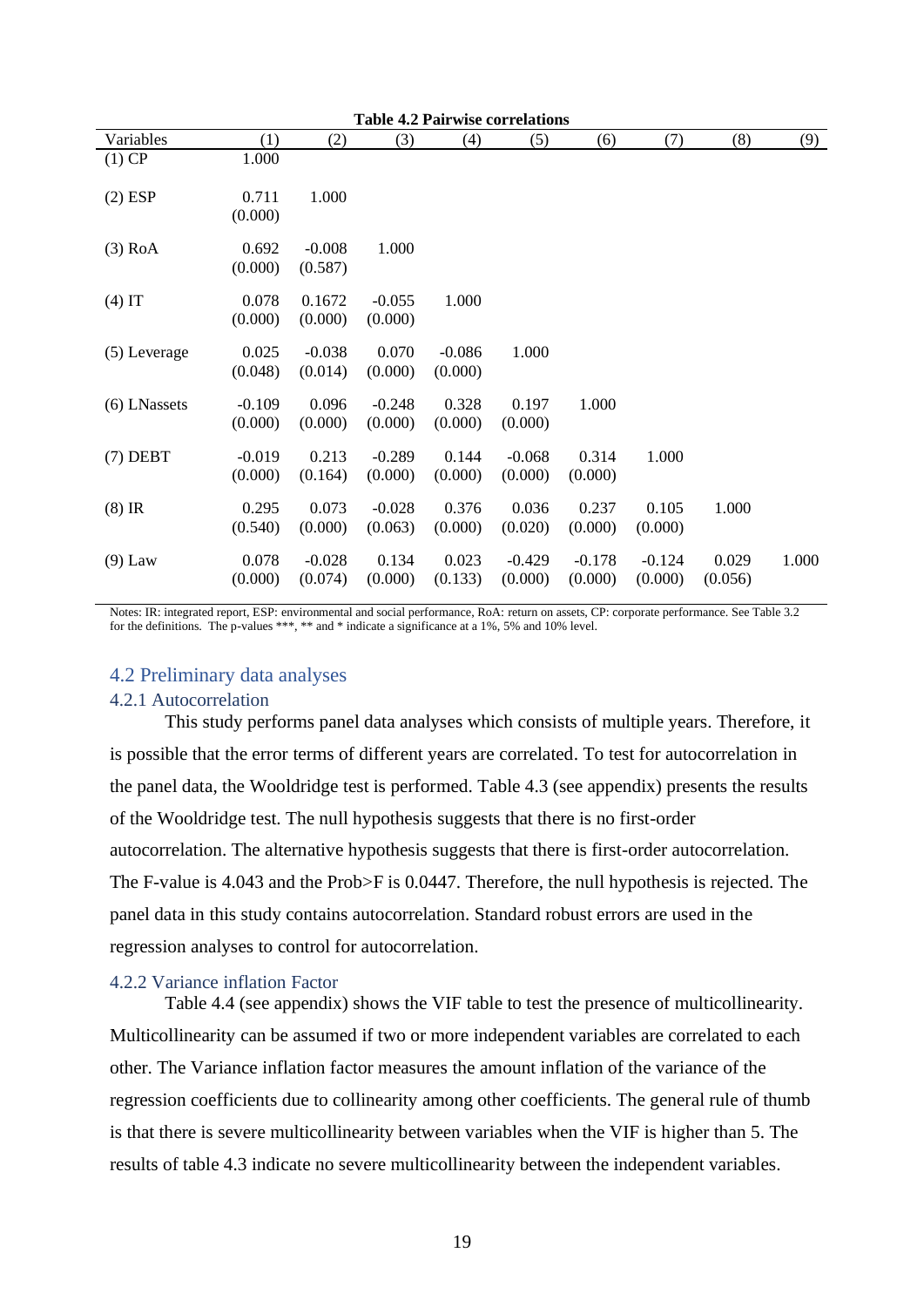#### <span id="page-20-0"></span>4.2.3 Homoscedasticity

Another important assumption for performing regression analyses is homoscedasticity. Homoscedasticity assumes constant variances between the different error terms. In contrast, heteroscedasticity assumes that the variance between the error terms is not constant. Table 4.4 (see appendix) shows the Breusch-Pagan-Godfrey test. The Breusch-Pagan-Godfrey test is used to test for heteroscedasticity. The null hypothesis of the Breusch-Pagan-Godfrey test suggests that there is constant variance between the error terms of the variables. The alternative hypothesis suggests non-constant variance of the error terms between the different variables. The chi-square has a value of 43.04 and the Prob>chi2 is significant (0.000). The null hypothesis will be rejected. Therefore, the error terms of the variables are non-constant. Robust standard errors are used to control for heteroscedasticity (Stundenmund, 2017).

#### <span id="page-20-1"></span>4.3 Results

Table 4.6 shows the results of the structural equation models with lagged effects to test H1-H3, which predicted direct and indirect effects of integrated thinking on IR, ROA, ESP and CP. Model 1,2 and 3 in table 4.6 uses IR and ROA, IR and ESP and IR and CP as dependent variables. Panel A presents the results when using 1-year lagged effects of integrated thinking. Panel B presents the results with 1-year lagged effect of IR and 2-year lagged effects of integrated thinking. Model 1 of Panel B shows a significant positive association between integrated thinking and ESP after controlling for integrated thinking variations related to IR and other factors included in the model ( $\beta$  = 0.0710 and the z-value = 2.90). These results provide support for H1b which indicates that integrated thinking positively affects non-financial performance. Model 2 of Panel B indicates that integrated thinking is insignificant positively related to RoA ( $\beta$  = 0.0022 and the z-value = 0.29). These results do not provide support for H1a, which assumed a positive association between integrated thinking and financial performance. Model 3 of Panel B shows a positive association between integrated thinking and corporate performance ( $\beta = 0.0021$  and the zvalue  $= 2.44$ ). This indicates that integrated thinking is positively related to corporate performance.

In addition, Model 1, 2 and 3 of Panel B show significant relations between integrated thinking and publishing an integrated report. These results provide support for H2 ( $\beta$  = 0.0046 and the z-value  $= 8.94$ ). However, Model 1, 2 and 3 show statistically insignificant relations between IR and ESP ( $\beta$  = 1.0011 and the z-value = 0.51), IR and RoA ( $\beta$  = -0.1073 and the zvalue = -0.18), IR and CP ( $\beta$  = 0.0036 and the z-value = 0.19). The insignificant associations between IR and ESP, RoA and CP in table 4.3 do not provide support for H3a-b, which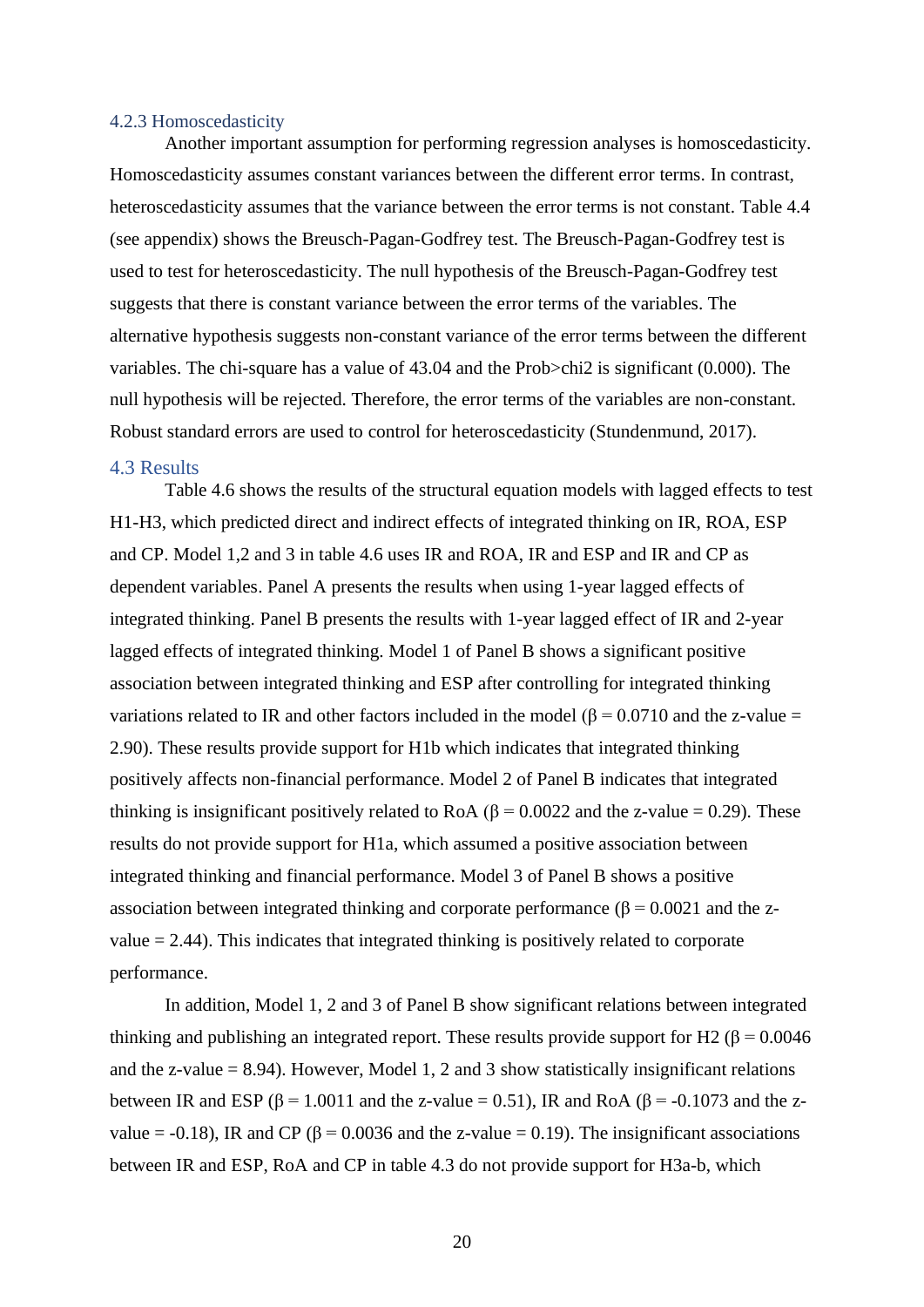predicted that integrated thinking indirectly affects financial, non-financial and corporate performance via publishing an integrated report.

| Panel A. Regression models with 1-year lag effects of the independent variables |             |            |             |                                                                                       |             |                 |  |  |
|---------------------------------------------------------------------------------|-------------|------------|-------------|---------------------------------------------------------------------------------------|-------------|-----------------|--|--|
|                                                                                 | Model 1     |            | Model 2     |                                                                                       | Model 3     |                 |  |  |
|                                                                                 | $IR_t$      | $ESP_t$    | IR          | $RoA_t$                                                                               | $IR_t$      | CP <sub>t</sub> |  |  |
| $IT_{t-1}$                                                                      | $0.0045***$ | $0.0710**$ | $0.0045***$ | 0.0022                                                                                | $0.0045***$ | $0.0021**$      |  |  |
|                                                                                 | (8.85)      | (2.90)     | (8.85)      | (0.29)                                                                                | (8.85)      | (2.44)          |  |  |
| $IR_t$                                                                          |             | 0.6796     |             | $-0.1287$                                                                             |             | 0.0036          |  |  |
|                                                                                 |             | (0.34)     |             | $(-0.22)$                                                                             |             | (0.05)          |  |  |
| $Debt_t$                                                                        | 0.0001      | 0.0088     | 0.0001      | $-0.0462***$                                                                          | 0.0001      | $-0.0033$       |  |  |
|                                                                                 | (0.21)      | (0.28)     | (0.21)      | $(-3.79)$                                                                             | (0.21)      | (0.15)          |  |  |
| Size <sub>t</sub>                                                               | $0.0126*$   | 0.0050     | $0.0126**$  | $-0.2239***$                                                                          | $0.0126*$   | $-0.0163**$     |  |  |
|                                                                                 | (2.13)      | (0.02)     | (2.13)      | $(-3.85)$                                                                             | (2.13)      | $(-2.03)$       |  |  |
| Leverage $t$                                                                    | 0.8094      | 6.0960     | 0.8094      | $6.6721***$                                                                           | 0.8094      | 0.7522          |  |  |
|                                                                                 | (1.14)      | (0.11)     | (1.14)      | $(-3.79)$                                                                             | (1.14)      | (0.53)          |  |  |
| Lawi                                                                            | $-0.0020$   | $-5.8708$  | $-0.0020$   | 2.3364**                                                                              | $-0.0020$   | 0.0190          |  |  |
|                                                                                 | $(-0.02)$   | $(-0.92)$  | $(-0.02)$   | (3.03)                                                                                | $(-0.02)$   | (0.10)          |  |  |
| Year                                                                            | <b>YES</b>  | <b>YES</b> | <b>YES</b>  | <b>YES</b>                                                                            | <b>YES</b>  | <b>YES</b>      |  |  |
| Country                                                                         | <b>YES</b>  | <b>YES</b> | <b>YES</b>  | <b>YES</b>                                                                            | <b>YES</b>  | <b>YES</b>      |  |  |
| Industry                                                                        | <b>YES</b>  | <b>YES</b> | <b>YES</b>  | <b>YES</b>                                                                            | <b>YES</b>  | <b>YES</b>      |  |  |
| Cons                                                                            | $-0.557**$  | 74.541 *** | $-0.557**$  | 16.734***                                                                             | $-0.557**$  | 1.333***        |  |  |
|                                                                                 | $(-2.97)$   | (6.59)     | $(-2.97)$   | (4.62)                                                                                | $(-2.97)$   | (4.27)          |  |  |
| $\mathbf N$                                                                     | 3,555       | 3,555      | 3,555       | 3,555                                                                                 | 3,555       | 3,555           |  |  |
|                                                                                 |             |            |             | Panel B. Regression models with 1-year lag effects of IR and 2-year lag effects of IT |             |                 |  |  |
|                                                                                 | Model 1     |            | Model 2     |                                                                                       | Model 3     |                 |  |  |
|                                                                                 | $IR_{t-1}$  | $ESP_t$    | $IR_{t-1}$  | $RoA_t$                                                                               | $IR_{t-1}$  | CP <sub>t</sub> |  |  |
| $IT_{t-2}$                                                                      | $0.0046***$ | $0.0602**$ | $0.0046***$ | 0.0040                                                                                | $0.0046***$ | $0.0126**$      |  |  |
|                                                                                 | (8.94)      | (2.45)     | (8.94)      | (0.50)                                                                                | (8.94)      | (2.23)          |  |  |
| $IR_{t-1}$                                                                      |             | 1.0011     |             | $-0.1073$                                                                             |             | 0.0019          |  |  |
|                                                                                 |             | (0.51)     |             | $(-0.18)$                                                                             |             | (0.19)          |  |  |
| $Debt_t$                                                                        | 0.0002      | 0.0064     | 0.0002      | $-0.0466$ ***                                                                         | 0.0002      | $-0.0023$       |  |  |
|                                                                                 | (0.28)      | (0.21)     | (0.28)      | $(-3.52)$                                                                             | (0.28)      | $(-1.49)$       |  |  |
| $Size_t$                                                                        | $0.0118*$   | $-0.022$   | $0.0118*$   | $-0.246***$                                                                           | $0.0118*$   | $-0.0183**$     |  |  |
|                                                                                 | (1.97)      | $(-0.09)$  | (1.97)      | $(-3.96)$                                                                             | (1.97)      | $(-2.26)$       |  |  |
| Leverage $t$                                                                    | 0.7440      | $-3.7521$  | 0.7440      | 4.114                                                                                 | 0.7440      | 0.4203          |  |  |
|                                                                                 | (0.99)      | $(-0.06)$  | (0.99)      | (0.14)                                                                                | (0.99)      | (0.26)          |  |  |
| $Law_i$                                                                         | $-0.0057$   | $-6.2861$  | $-0.0057$   | 1.355                                                                                 | $-0.0057$   | $-0.0635$       |  |  |
|                                                                                 | $(-0.05)$   | $(-1.02)$  | $(-0.05)$   | (1.74)                                                                                | $(-0.05)$   | $(-0.37)$       |  |  |
| Year                                                                            | <b>YES</b>  | <b>YES</b> | <b>YES</b>  | <b>YES</b>                                                                            | <b>YES</b>  | <b>YES</b>      |  |  |
| Country                                                                         | <b>YES</b>  | <b>YES</b> | <b>YES</b>  | <b>YES</b>                                                                            | <b>YES</b>  | <b>YES</b>      |  |  |
| Industry                                                                        | <b>YES</b>  | <b>YES</b> | <b>YES</b>  | <b>YES</b>                                                                            | <b>YES</b>  | <b>YES</b>      |  |  |
| Cons                                                                            | $-0.512*$   | 80.289***  | $-0.512*$   | 18.201***                                                                             | $-0.512*$   | $1.576***$      |  |  |

**Table 4.6 Regression results for structural equation model lag effects**

Notes: IR: publishing an integrated report, ESP: environmental and social performance, RoA: return on assets, CP: corporate performance. See Table 3.2 for the definitions. The p-values are shown in the parentheses. \*\*\*, \*\* and \* indicate a significance at a 1%, 5% and 10% level.

 $(2.55)$   $(7.09)$   $(-2.55)$   $(4.61)$   $(-2.55)$   $(4.90)$ 

N 2,844 2,844 2,844 2,844 2,844 2,844 2,844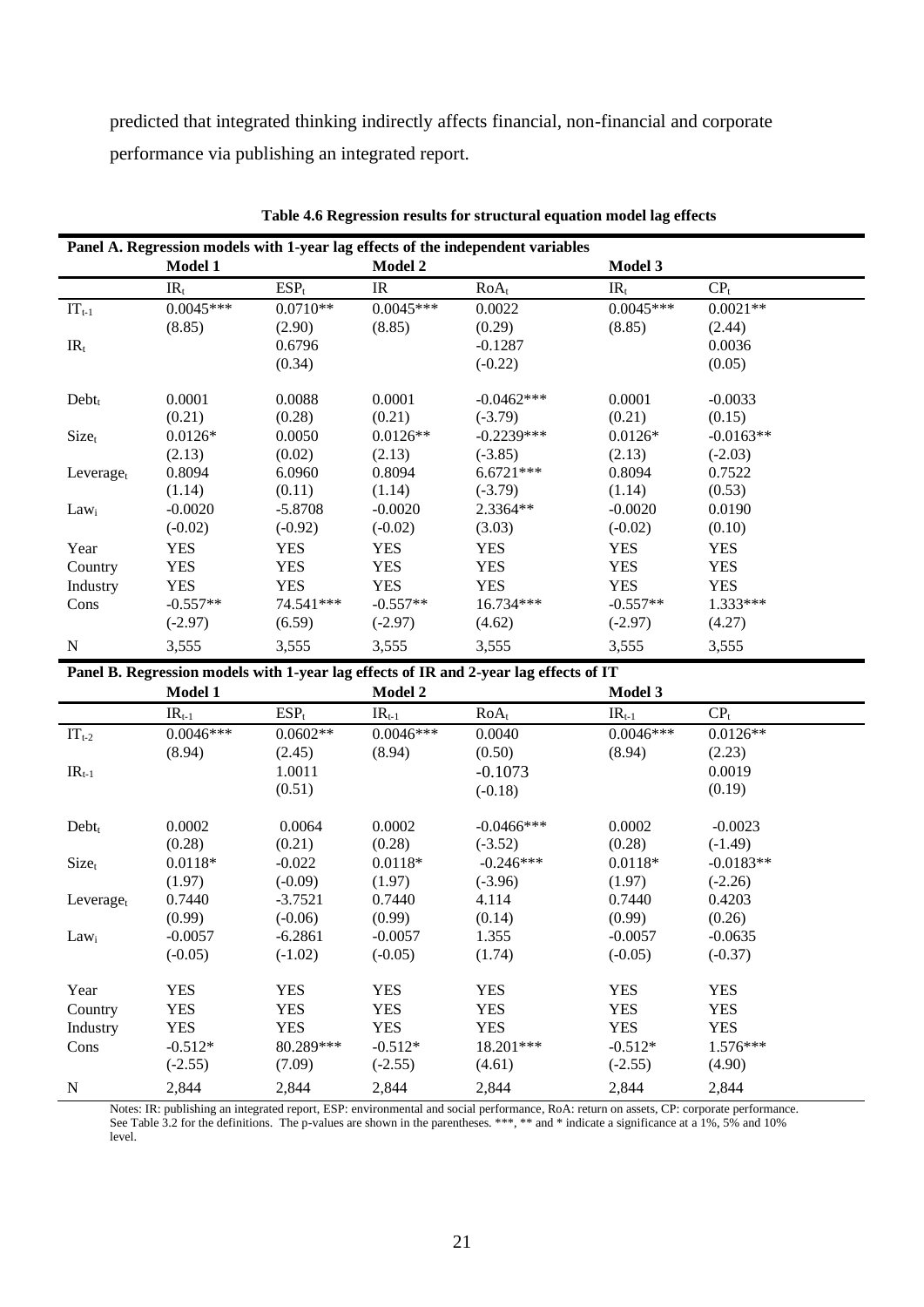#### <span id="page-22-0"></span>4.3 Robustness

Table 3.1 shows that the United Kingdom is relatively well represented in the data set with 1368 firm-year observations (32.07%). To check whether the results are influenced by the inclusion of the United Kingdom, table 4.7 shows the results of the repeated structural equation model analysis after eliminating the UK. The findings of these additional analysis are similar to the main results. Model 1 in table 4.7 shows a positive and significant association between integrated thinking and ESP after controlling for integrated thinking variations related to an integrated report and other factors included in the model. The relation remains significant at a level of 10%, however the magnitude has decreased. These results provide additional support for H1b. Model 2 in table 4.7 shows a negative and insignificant association between integrated thinking and RoA. The magnitude of the coefficient has become stronger, however the association remained non-significant. Similar to the main the results of the main analyses, these results do not provide support for H1a. The results of model 3 in table 4.7 indicates a positive and significant association between integrated thinking and corporate performance. The correlation between integrated thinking and corporate performance remains significant at a level of 10%, however the magnitude has decreased. The results of model 3 in table 4.7 provides additional support for H2. Finally, the results in table 4.7 indicates that IR is not significant associated to ESP, ROA and CP. In comparison with the main analysis, the magnitude of the coefficients of IR on ESP and CP did become negative and the coefficient of IR on RoA did become positive. However, similar to the results of Table 4.6, the relation of IR on ESP, RoA and CP remained insignificant. Therefore, these results do not provide support for H3a-b. Overall, the findings of this additional analysis show that the results are robust with regard to the different frequencies of country observations.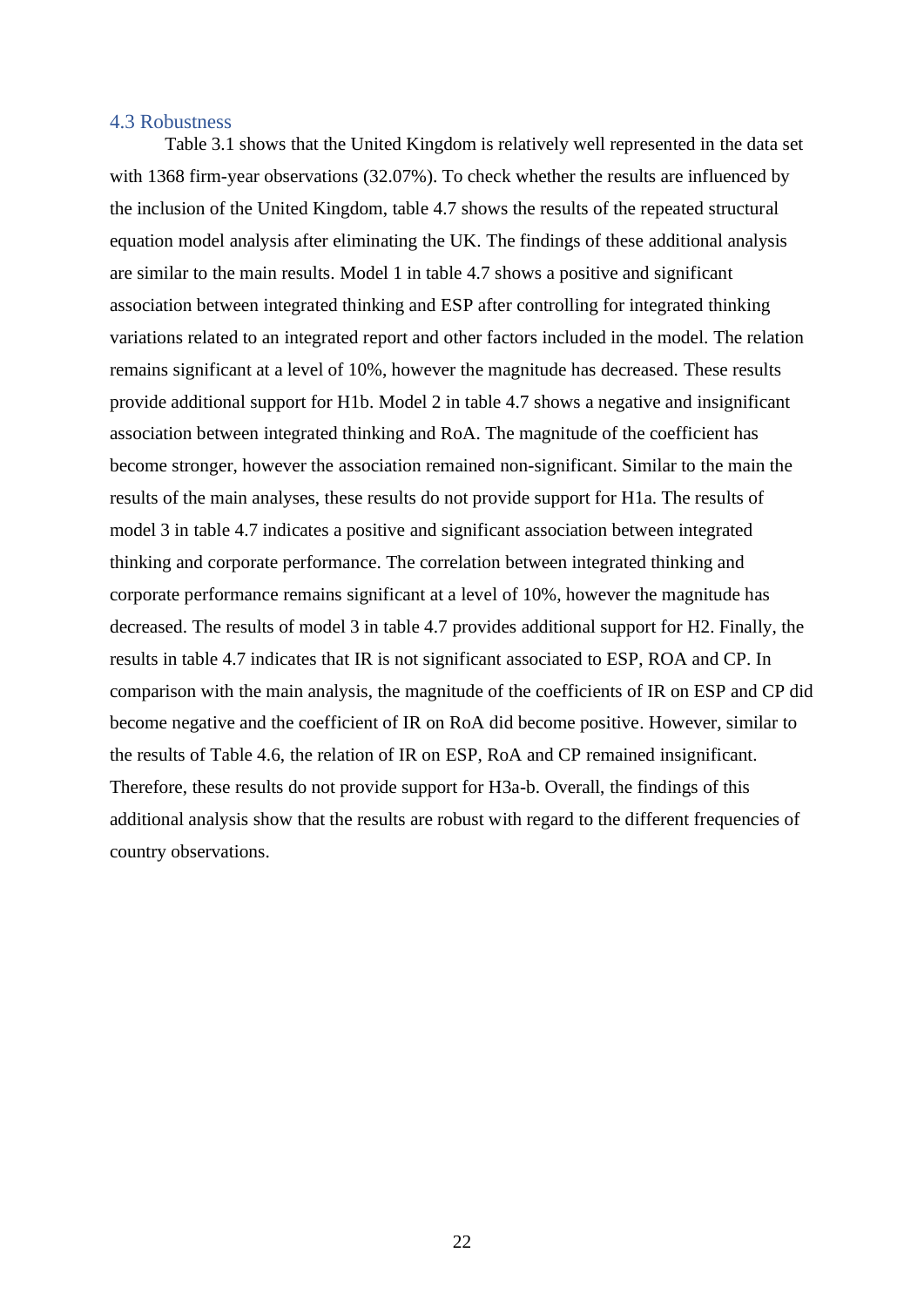| Model 1     |            | <b>Model 2</b> |              | Model 3                  |                 |
|-------------|------------|----------------|--------------|--------------------------|-----------------|
| $IR_{t-1}$  | $ESP_t$    | $IR_{t-1}$     | $RoA_t$      | $IR_{t-1}$               | CP <sub>t</sub> |
| $0.0037***$ | $0.0646**$ | $0.0037***$    | 0.0042       | $0.0037***$              | $0.0020**$      |
| (6.50)      | (2.13)     | (6.50)         | (0.56)       | (6.50)                   | (1.97)          |
|             | $-2.1519$  |                | 0.5491       |                          | $-0.0256$       |
|             | $(-0.76)$  |                | (0.88)       |                          | $(-0.28)$       |
| $-0.0001$   | 0.0082     | $-0.0001$      | $-0.0580***$ | $-0.0001$                | $-0.0117**$     |
| $(-0.05)$   | (0.17)     | $(-0.05)$      | $(-3.51)$    | $(-0.05)$                | $(-2.28)$       |
| 0.0039      | $-0.1376$  | 0.0039         | $-0.2606**$  | 0.0039                   | $-0.0099$       |
| (0.56)      | (0.41)     | (0.56)         | $(-3.11)$    | (0.56)                   | $(-0.99)$       |
| $-0.3240$   | 50.6053    | $-0.3240$      | $-12.4176$   | $-0.3240$                | 0.5074          |
| $(-0.41)$   | (0.81)     | $(-0.41)$      | $(-0.43)$    | $(-0.41)$                | (0.28)          |
| 0.1960      | 0.0677     | 0.1960         | $-0.1702$    | 0.1960                   | $-0.0117$       |
| (0.57)      | (0.00)     | (0.57)         | $(-0.14)$    | (0.57)                   | (0.03)          |
| <b>YES</b>  | <b>YES</b> | <b>YES</b>     | YES          | <b>YES</b>               | <b>YES</b>      |
| <b>YES</b>  | <b>YES</b> | <b>YES</b>     | <b>YES</b>   | <b>YES</b>               | <b>YES</b>      |
| <b>YES</b>  | <b>YES</b> | <b>YES</b>     | <b>YES</b>   | <b>YES</b>               | <b>YES</b>      |
| $-0.180$    | 69.488***  | $-0.180$       | 18.827***    | $-0.180$                 | 1.362***        |
| $(-0.83)$   | (5.55)     | $(-0.83)$      | (4.98)       | $(-0.83)$                | (3.62)          |
| 1,932       | 1,932      | 1,932          | 1,932        | 1,932                    | 1,932           |
|             |            |                |              | CHECLO OI 11 WHINDHE UIX |                 |

| Table 4.7 Regression results for structural equation model with 1-year lag effects of IR and 2-year lag |
|---------------------------------------------------------------------------------------------------------|
| effects of IT without UK                                                                                |

Notes: IR: integrated report, ESP: environmental and social performance, RoA: return on assets, CP: corporate performance. See Table 3.2 for the definitions. The p-values are shown in the parentheses. \*\*\*, \*\* and \* indicate a significance at a 1%, 5% and 10% level

To check whether the results are robust to non-lagged effects, table 4.8 shows the results of the additional structural equation model analysis with non-lagged effects. Model 1 shows a significant positive association between integrated thinking and ESP after controlling for integrated thinking variations related to IR and other factors included in the model ( $\beta$  = 0.0752 and the z-value  $= 3.12$ ). These results provide additional support for H1b which indicates that integrated thinking positively affects non-financial performance. The results of Model 2 of table 4.8 indicates that integrated thinking is insignificant associated with RoA ( $\beta$ )  $= 0.0024$  and the z-value  $= 0.33$ . These results do not provide support for H1a. Model 3 of table 4.8 shows a positive association between integrated thinking and corporate performance  $(\beta = 0.0022$  and the z-value = 2.63). This indicates that integrated thinking is positively related to corporate performance. In addition, Model 1, 2 and 3 of table 4.8 show significant associations between integrated thinking and publishing an integrated report. These results provide additional support for H2 ( $\beta$  = 0.0044 and the z-value = 8.83). Finally, Model 1, 2 and 3 show statistically insignificant relations between IR and ESP ( $\beta$  = 1.4712 and the z-value = 1.30), IR and RoA (β = -0.0754 and the z-value = 0.73), IR and CP (β = 0.0752 and the zvalue  $= 0.89$ ). Therefore, the results of table 4.6 and 4.8 provide support for H1a-b and H2, however not for H3a-b, which predicted that integrated thinking indirectly affects financial, non-financial and corporate performance via publishing an integrated report.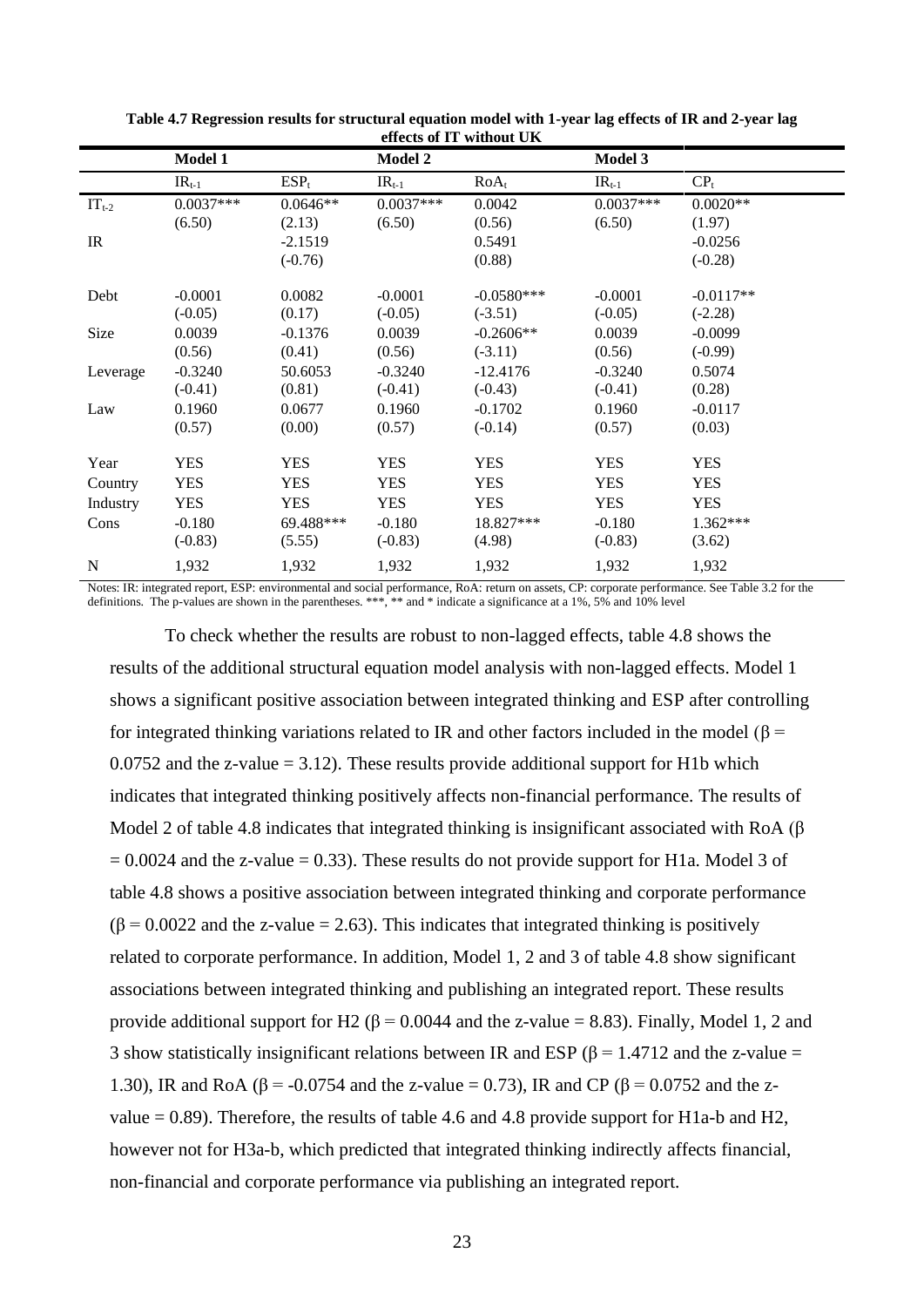|                       | <b>Model 1</b>                        |                                  | <b>Model 2</b>                        |                                   | Model 3                                |                                    |
|-----------------------|---------------------------------------|----------------------------------|---------------------------------------|-----------------------------------|----------------------------------------|------------------------------------|
|                       | $IR_t$                                | $ESP_t$                          | IR                                    | $ROA_t$                           | $IR_t$                                 | CP <sub>t</sub>                    |
| $IT_t$                | $0.0043***$<br>(8.83)                 | $0.0752**$<br>(3.12)             | $0.0044***$<br>(8.83)                 | 0.0024<br>(0.33)                  | $0.0044***$<br>(8.83)                  | $0.0022**$<br>(2.63)               |
| $IR_t$                |                                       | 2.0290<br>(0.24)                 |                                       | $-0.0754$<br>$(-0.13)$            |                                        | 0.0024<br>(0.04)                   |
| $Debt_t$              | 0.0022<br>(1.50)                      | 0.0030<br>(0.10)                 | 0.0022<br>(1.50)                      | $-0.0473***$<br>$(-4.15)$         | 0.0021<br>(1.50)                       | $-0.0034**$<br>$(-3.07)$           |
| Size <sub>t</sub>     | $0.0133**$<br>(2.25)                  | 0.0129<br>(0.00)                 | $0.0133**$<br>(2.25)                  | $-0.2237***$<br>$(-3.50)$         | $0.0133**$<br>(2.25)                   | $-0.0165**$<br>$(-2.09)$           |
| Leverage <sub>t</sub> | 0.7560<br>(1.09)                      | $-4.2578*$<br>$(-0.08)$          | 0.7560<br>(1.09)                      | 3.0569<br>(0.14)                  | 0.7560<br>(1.09)                       | 0.3092<br>(0.24)                   |
| Law <sub>i</sub>      | 0.0036<br>(0.03)                      | $-5.9304$<br>$(-0.91)$           | 0.0035<br>(0.03)                      | 3.1944***<br>(4.51)               | 0.0035<br>(0.03)                       | 0.0816<br>(0.43)                   |
| Year                  | <b>YES</b>                            | <b>YES</b>                       | <b>YES</b>                            | <b>YES</b>                        | <b>YES</b>                             | <b>YES</b>                         |
| Country               | <b>YES</b>                            | <b>YES</b>                       | <b>YES</b>                            | <b>YES</b>                        | <b>YES</b>                             | <b>YES</b>                         |
| Industry<br>Cons      | <b>YES</b><br>$-0.493**$<br>$(-2.51)$ | <b>YES</b><br>66.932**<br>(6.15) | <b>YES</b><br>$-0.493**$<br>$(-2.51)$ | <b>YES</b><br>14.898***<br>(5.04) | <b>YES</b><br>$-0.4933**$<br>$(-2.51)$ | <b>YES</b><br>$0.984***$<br>(3.29) |
| N                     | 4,186                                 | 4,186                            | 4,186                                 | 4,186                             | 4,186                                  | 4,186                              |

**Table 4.8 Regression results for structural equation**

Notes: IR: integrated report, ESP: environmental and social performance, RoA: return on assets, CP: corporate performance. See Table 3.2 for the definitions. The p-values are shown in the parentheses. \*\*\*, \*\* and \* indicate a significance at a 1%, 5% and 10% level.

| effects of 11, whereas CP is a measurement of 100in s q and ESG |                |             |                |               |             |             |
|-----------------------------------------------------------------|----------------|-------------|----------------|---------------|-------------|-------------|
|                                                                 | <b>Model 1</b> |             | <b>Model 2</b> |               | Model 3     |             |
|                                                                 | $IR_{t-1}$     | <b>ESGt</b> | $IR_{t-1}$     | Tobin's $q_t$ | $IR_{t-1}$  | $CP_{t}$    |
| $IT_{t-2}$                                                      | $0.0046***$    | $0.2280***$ | $0.0046***$    | 0.3621        | $0.0046***$ | $0.0063***$ |
|                                                                 | (8.94)         | (12.79)     | (8.94)         | (0.64)        | (8.94)      | (8.69)      |
| $IR_{t-1}$                                                      |                | 1.2870      |                | $-0.0033$     |             | 0.1168      |
|                                                                 |                | (1.52)      |                | $(-1.16)$     |             | (1.19)      |
| $Debt_t$                                                        | 0.0002         | 0.0183      | 0.0002         | $-0.0110**$   | 0.0002      | $-0.0013$   |
|                                                                 | (0.28)         | (0.93)      | (0.28)         | $(-2.03)$     | (0.28)      | $(-1.15)$   |
| $Size_t$                                                        | $0.0118*$      | $-0.0910$   | $0.0118*$      | 0.0190        | $0.0118*$   | 0.0065      |
|                                                                 | (1.97)         | $(-0.55)$   | (1.97)         | (0.76)        | (1.97)      | (0.10)      |
| Leverage <sub>t</sub>                                           | 0.7440         | $-68.121**$ | 0.7440         | 8.0016        | 0.7440      | $-0.6634$   |
|                                                                 | (0.99)         | $(-1.97)$   | (0.99)         | (1.28)        | (0.99)      | $(-0.40)$   |
| $Law_i$                                                         | $-0.0057$      | $-0.8976$   | $-0.0057$      | 0.5356        | $-0.0057$   | 0.0590      |
|                                                                 | $(-0.05)$      | $(-0.23)$   | $(-0.05)$      | (1.26)        | $(-0.05)$   | (0.43)      |
| Year                                                            | <b>YES</b>     | <b>YES</b>  | <b>YES</b>     | <b>YES</b>    | <b>YES</b>  | <b>YES</b>  |
| Country                                                         | <b>YES</b>     | <b>YES</b>  | <b>YES</b>     | <b>YES</b>    | <b>YES</b>  | <b>YES</b>  |
| Industry                                                        | <b>YES</b>     | <b>YES</b>  | <b>YES</b>     | <b>YES</b>    | <b>YES</b>  | <b>YES</b>  |
| Cons                                                            | $-0.512**$     | 31.03***    | $-0.512**$     | $2.716**$     | $-0.512**$  | $-0.663**$  |
|                                                                 | $(-2.55)$      | (4.13)      | $(-2.55)$      | (2.70)        | $(-2.55)$   | $(-2.20)$   |
| N                                                               | 2,844          | 2,844       | 2,844          | 2,844         | 2,844       | 2,844       |

| Table 4.9 Regression results for structural equation model with 1-year lag effects of IR and 2-year lag |  |  |
|---------------------------------------------------------------------------------------------------------|--|--|
| effects of IT, whereas CP is a measurement of Tobin's q and ESG                                         |  |  |

Notes: IR: integrated report, ESG: Environmental, Social and corporate Governance score, Tobin's q: measures whether a firm or an aggregate market is relatively over- or undervalued, CP: corporate performance, constructed by the standardized values of Tobin's q and ESG variables. See Table 3.2 for the remaining definitions. The p-values are shown in the parentheses. \*\*\*, \*\* and \* indicate a significance at a 1%, 5% and 10% level.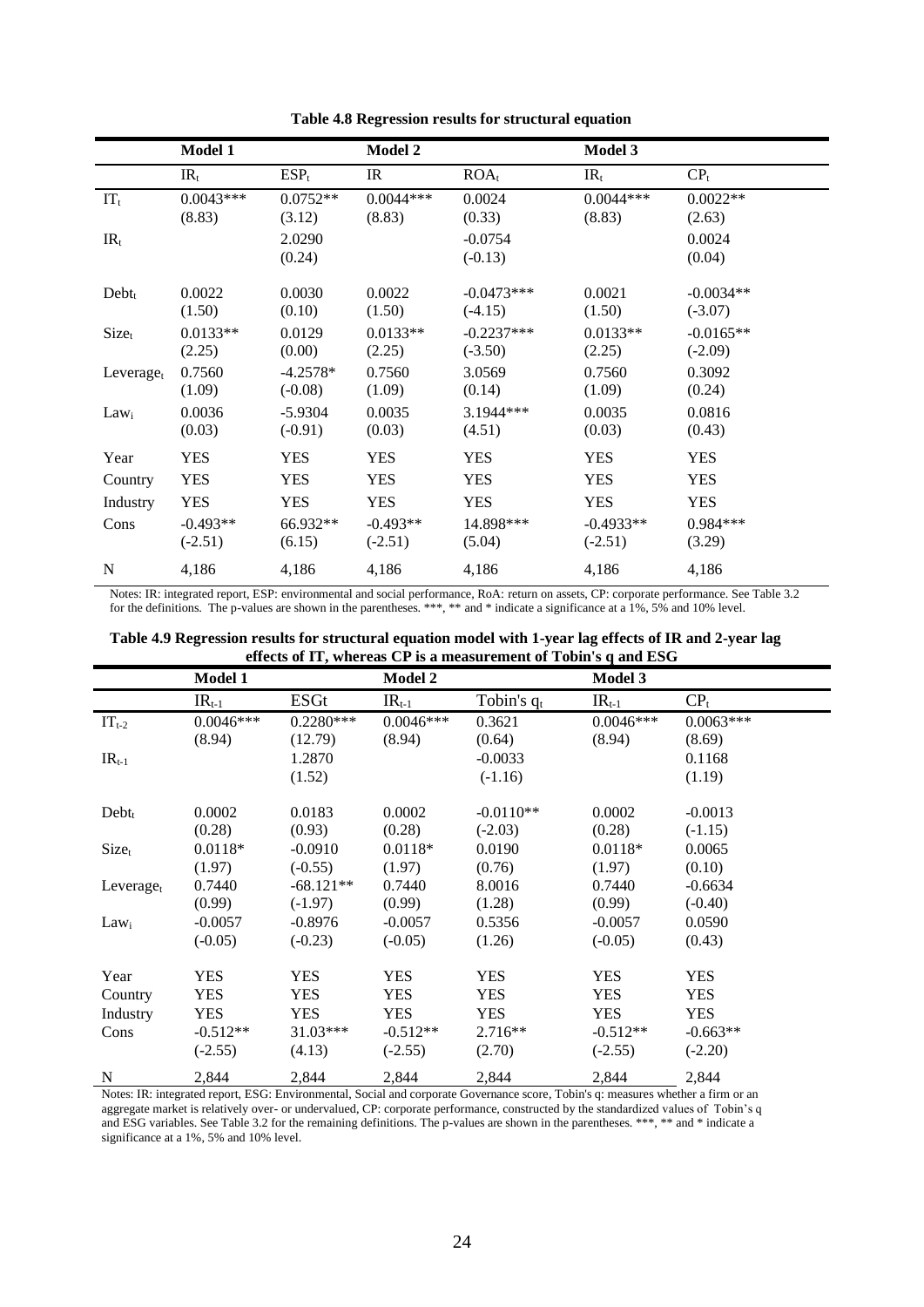To check whether the results are robust to alternative measurements of non-financial performance, financial performance and corporate performance, table 4.9 shows the results of an additional structural modelling analysis, with Tobin's q, a market-oriented measurement, as proxy measurement for financial performance, the ESG score as measurement of nonfinancial performance and CP presents a constructed score that contains the standardized values of the Tobin's q and ESG variables. The results of table 4.9 provide support for the results in the main structural equation modeling analyses of table 4.6 regarding the sign and insignificance between integrated thinking and financial performance, the positive and significant associations between integrated thinking and corporate performance and integrated thinking and non-financial performance. Furthermore, the results of table 4.9 also indicate an insignificant association between IR and non-financial performance, IR and corporate performance and IR and financial performance. Overall, the results using these alternative measures are consistent with those reported in the main analyses.

#### <span id="page-25-0"></span>5. Discussion

This study contributes to prior literature related to <IR> being the first study providing empirical evidence that integrated thinking is positively related to corporate performance. As proposed by KPMG Australia (2014), one of the most mentioned benefit of  $\langle IR \rangle$  is breaking down silos and connecting teams across different departments in an organization in order to achieve improvements in business performance. The findings of this study confirm that the underlying principle of <IR>, integrated thinking, affects corporate performance. In addition, this study is one of the few quantitative empirical studies that investigated the benefits related to integrated thinking. Up till now, prior literature related to <IR> examined the relation between publishing an integrated report and performance (Maniora, 2017, Churet & Eccles, 2014, Salvi et al., 2020; Nurkumalasari et al., 2019). However, these empirical studies found mixed results. A possible explanation for these inconclusive results is the influence of integrated thinking on the likeliness of publishing an integrated report and corporate performance. This study examined whether integrated thinking affects corporate performance and to what extent there is an indirect effect of integrated thinking on corporate performance via publishing an integrated report.

The results confirm the expected positive association between integrated thinking and non-financial performance and integrated thinking and corporate performance. These results provided empirical evidence that a multi-management approach, integrated thinking, which focusses on value creation in the short, middle and long-term leads to higher non-financial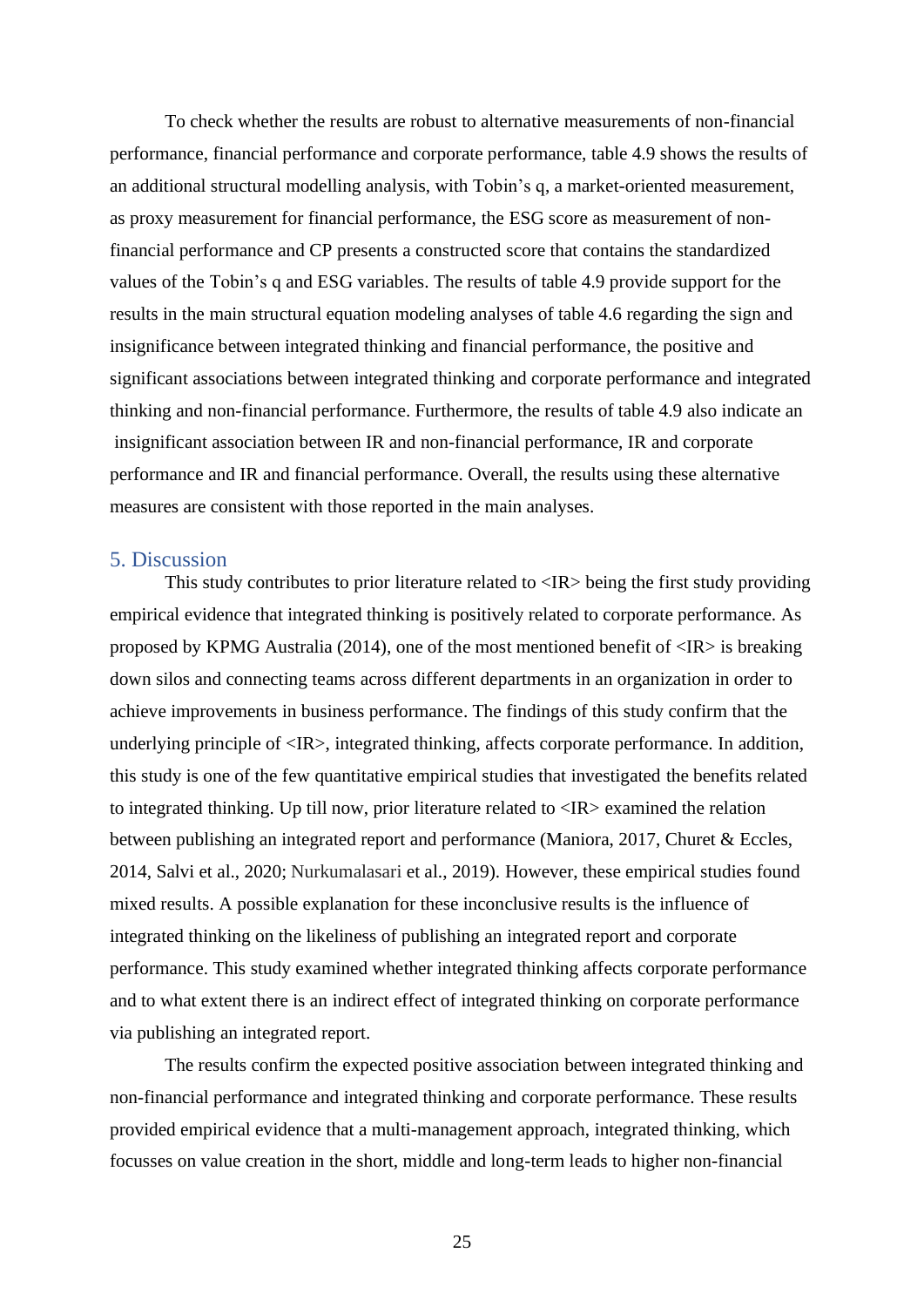performance and corporate performance. On the contrary, the results of the main and additional structural equation modeling analyses did not indicate that integrated thinking affects financial performance. The study of Lopez et al. (2007) provides an explanation for this insignificant relationship because the adoption of <IR>, for example embedding integrated thinking throughout the whole organization, means additional expenses incurred in research, training and risk prevention. This requires time, effort and investment and cause a short-term decrease in profitability. Furthermore, the results of the structural equation models showed an insignificant association between IR and RoA, IR and ESP and IR and IR and CP. A possible explanation of this insignificant results is given by Eccles et al. (2011). This study argues that there is a significant time lag between implementing <IR>, publishing an integrated report and reaping the benefits of superior non-financial performance. Furthermore,  $\langle IR \rangle$  is a relatively new management practice, yet most companies that adopt  $\langle IR \rangle$  and publish an integrated report do not fully capture the benefits of practicing in the holistic way described by the IIRC. In line with the theory of proprietary cost, companies make additional expenses during the issuance of an integrated report related to the preparation and dissemination of voluntary information through disclosure. These additional expenses negatively impact financial performance and cause especially in the short-term a decrease in profitability, which mitigates the benefits related to <IR>. Furthermore, the results indicate that integrated thinking is positively related to the likeliness of publishing an integrated report, which provides support for arguments of the signaling theory, suggesting that firms with high integrated thinking embedded into an organization voluntary disclose this information into an integrated report to signal their higher integrated thinking. Overall, the findings of the main and additional structural equation modelling analyses suggest that integrated thinking positively affects non-financial and corporate performance. However, the insignificant association between IR and ESP, RoA and CP provide no empirical support that integrated thinking has an indirect effect on corporate performance via publishing an integrated report.

Finally, this study performed a robustness check whether the results were biased by the inclusion of the United Kingdom, since 32,05% of the firms are headquartered in the United Kingdom. However, Table 4.7 indicates that the findings of the structural modelling analyses are robust with regard to the different frequencies of country observations. Also, other robustness checks are performed in order to assure that the ESP is a reliable measurement for the company's non-financial performance, the RoA, return on assets, is reliable measurement for the company's financial performance and the CP is a reliable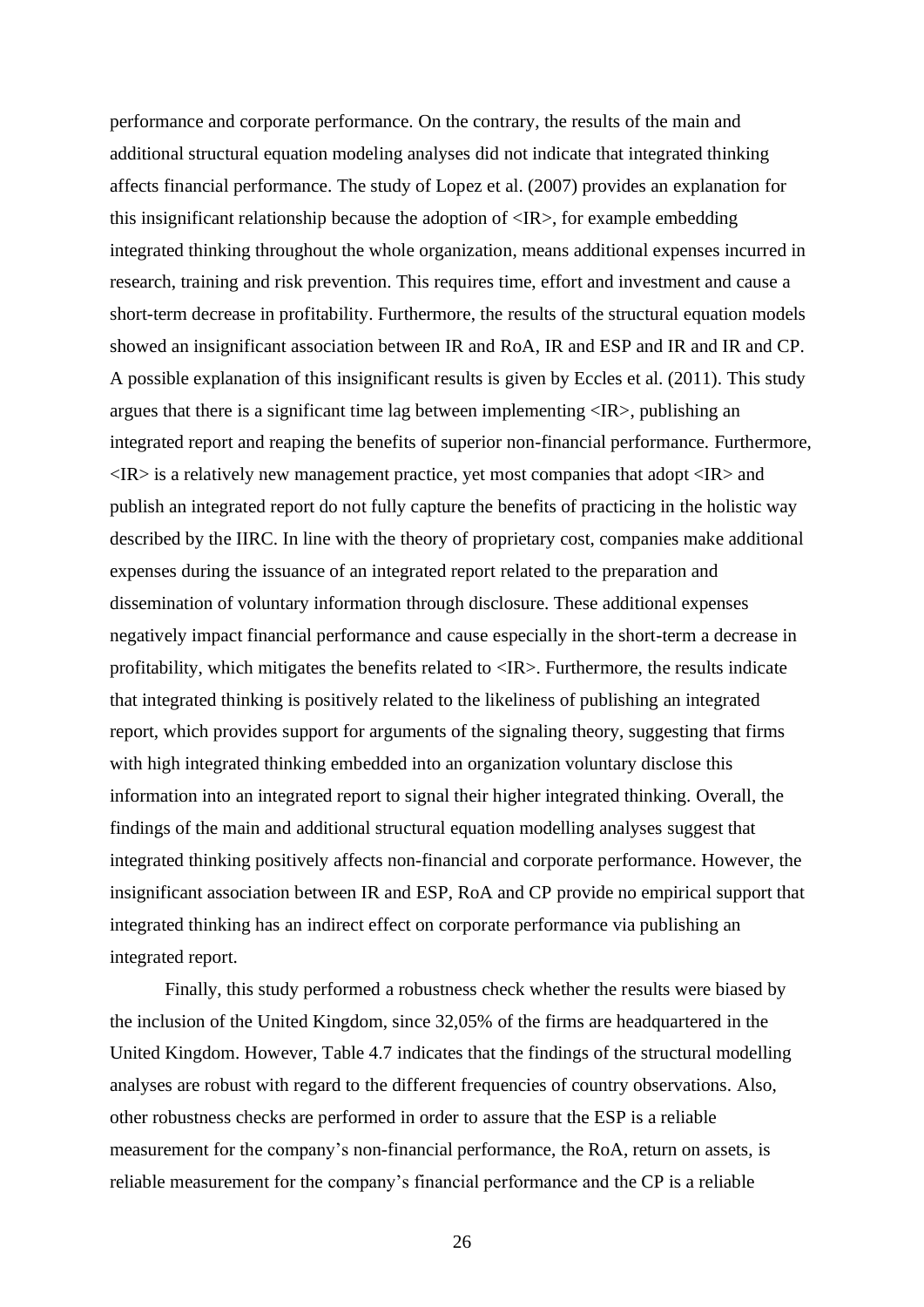measurement for corporate performance. The results of Table 4.7 shows that the results of the main structural equation modeling analyses are robust with regard to alternative measurements. Overall, the results of this study indicate that integrated thinking positively affects corporate performance. However, there is no empirical evidence that integrated thinking indirectly affects corporate performance via publishing an integrated report.

The findings of this study have to be considered in the light of several limitations. First, the validity of the proxy measurement to measure the integrated thinking embedded in an organization. The research on integrated thinking is growing, however there are doubts about the validity of the measurement of integrated thinking (De Villiers et al., 2017). Previous empirical research on integrated thinking is limited and therefore there are little alternative measurements of integrated thinking. The measurement used in this study, similar to previous quantitative studies that measured integrated thinking, is the CSR strategy score. Up till now, this measurement is perceived as best proxy measurement for integrated thinking (De Villiers et al., 2017). Furthermore, it is questionable whether the return on assets is a reliable proxy for the company's financial performance because this measurement has a shortterm perspective and <IR> does not mainly focusses on value creation in the short term. Therefore, future studies should use a measurement of financial performance that incorporates the longer term to receive a more comprehensive picture about the effect of  $\langle IR \rangle$  on firm performance.

Second, related to data availability, the firms in the data sample included were firms from Europe during the years 2014-2019. This panel data study on data from European firms is a study in a unique context with similar cultures and institutional settings that might negatively affect the generalizability of the findings. Therefore, future research should include a broader and an intercontinental firm sample and use a longer time period to increase the generalizability of the findings.

Third, this study investigated the effects of publishing an integrated report on corporate performance. However, the quality of the information disclosed in an integrated report may also affect corporate performance (Barth et al., 2017; Lee & Yeo, 2016; Pistoni et al., 2018). Future research could further examine the interrelatedness of the quality of an integrated report.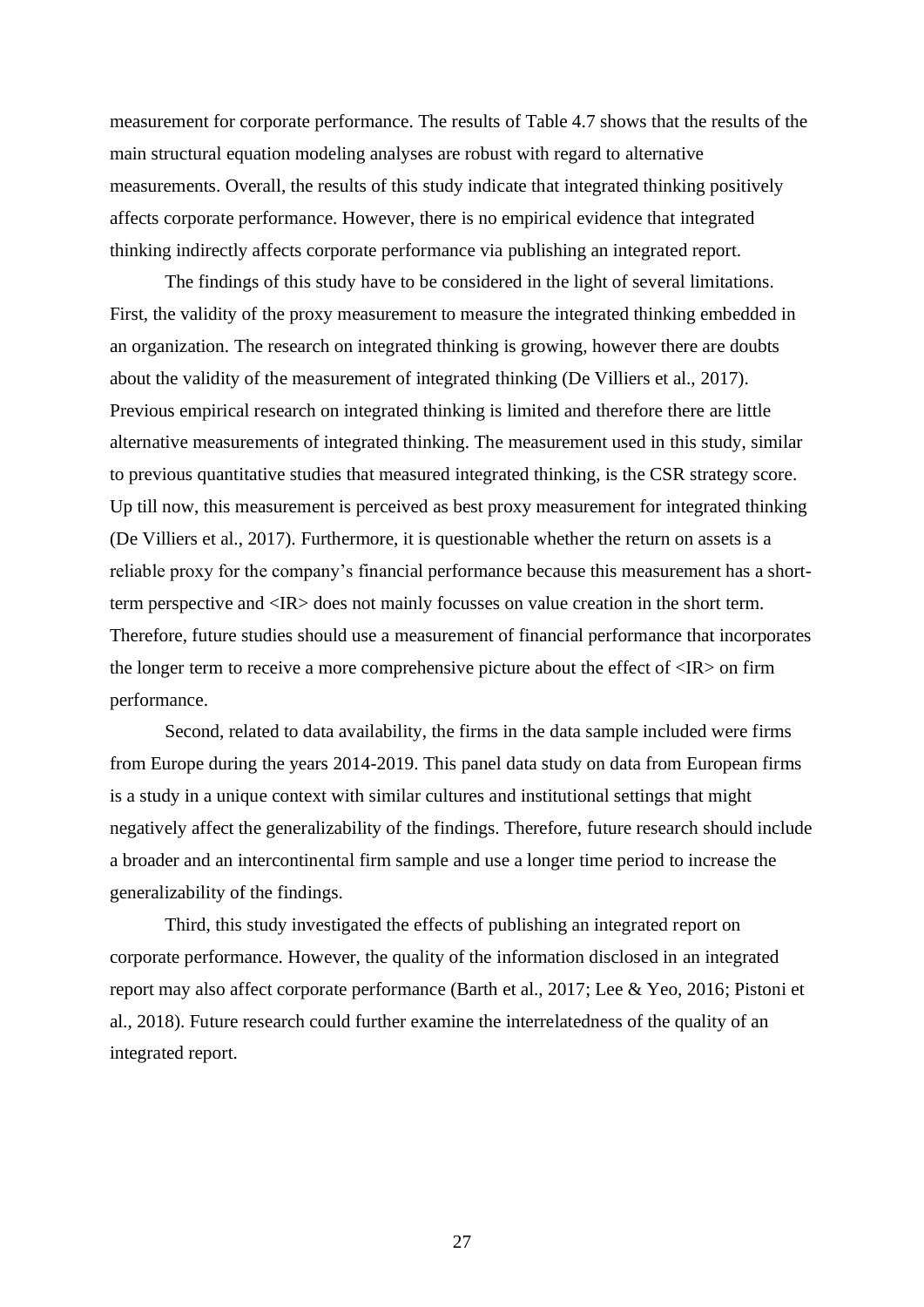#### <span id="page-28-0"></span>6. Conclusion

This study examined whether integrated thinking affects corporate performance and to what extent integrated thinking has an indirect effect on corporate performance via publishing an integrated report for a European sample during the period of 2014-2019. This study made a distinction between direct effects and indirect effects of integrated thinking on IR, ESP, RoA, and CP, using structural equation modeling with lagged effects. The results of the structural equation models show that integrated thinking is positively related to the publication of an integrated report, the company's non-financial and corporate performance. However, the results do not indicate that integrated thinking is significantly affecting the company's financial performance. Although the significant association between integrated thinking and the company's non-financial performance, the results do not indicate that publishing an integrated report affects the company's non-financial performance. The latter result provides further support for legitimacy theory, which suggests that companies under high public pressure, in the short term, adjust their reporting behavior, such as publishing an integrated report, rather than improving the underlying non-financial performance. Also, the results do not indicate that publishing an integrated report affects the company's financial and corporate performance. An explanation for this insignificant relationship is the significant time lag between publishing an integrated report and reaping the benefits of superior non-financial performance. Finally, this study performed robustness checks to ensure the results of the main analyses are robust. The findings of the robustness checks indicates that the results of this study are robust with regard to different frequencies of country observations, alternative measurements and a non-lagged effect analysis. This study found additional empirical evidence that integrated thinking has a direct positive effect on corporate performance, however, this study found no empirical evidence that integrated thinking indirectly affects corporate performance via publishing an integrated report due to the insignificant associations between IR and the company's financial performance, IR and the company's non-financial performance and IR and corporate performance.

The findings of this study have several implications for integrated reporting practices and related research to integrated thinking. First, the findings are likely to be helpful for external capital providers and other stakeholders in assessing the integrity of the publication of voluntary disclosed integrated reports and the external effects of integrated thinking. Second, the results, which shows incremental effects of integrated thinking on the company's non-financial performance and corporate performance, but not on the company's financial performance, have implications for future research. These results call for further analyses on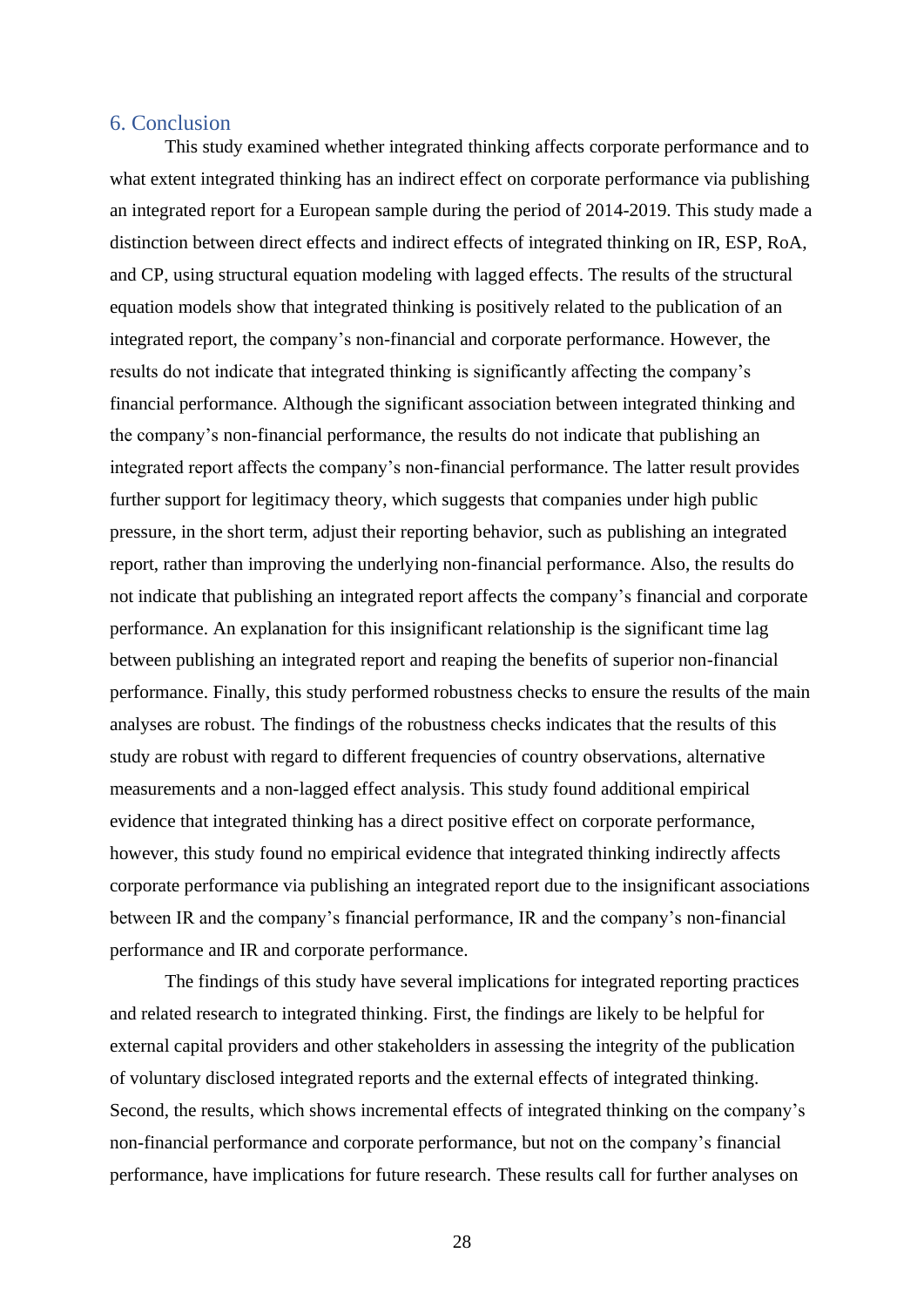whether and how integrated thinking influences financial performance and which other related factors influences the relationship between integrated thinking and non-financial performance. Overall, more research is needed on both drivers and consequences of integrated thinking to advance our understanding of the conditions that facilitate or inhibit integrated reporting practices and the creation of long-term value.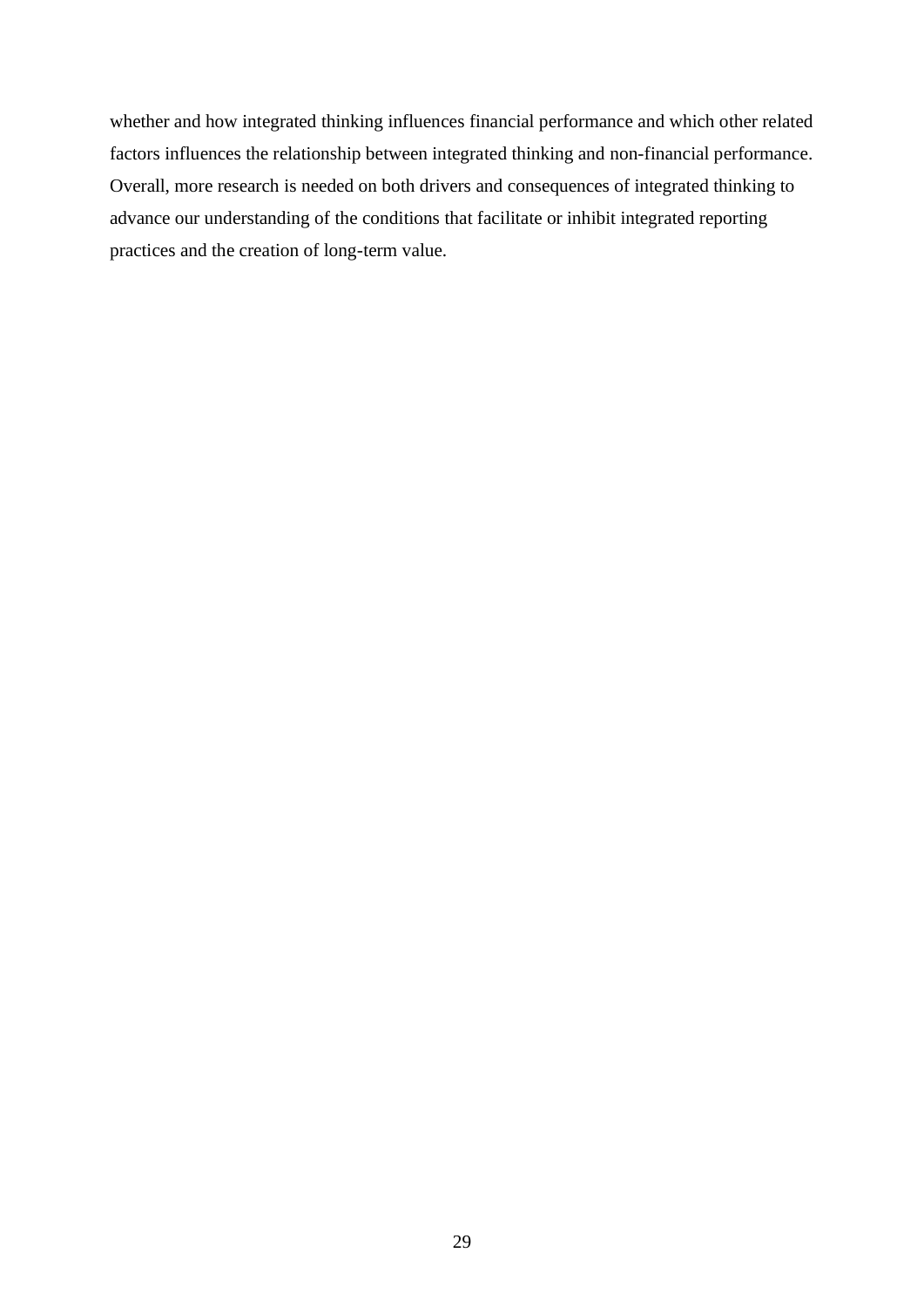#### <span id="page-30-0"></span>References

- Abeysekera, I. (2013). A template for integrated reporting. *Journal of Intellectual Capital*, 14(2), 227 -245.<https://doi.org/10.1108/14691931311323869>
- Adams, C. A. (2015). The International Integrated Reporting Council: A call to action. *Critical Perspectives on Accounting, 27*, 23–28.<https://doi.org/10.1016/j.cpa.2014.07.001>
- Albetairi, H. T. A., Kukreja, G., & Hamdan, A. (2018). Integrated Reporting and Financial Performance: Empirical Evidences from Bahraini Listed Insurance Companies. *Accounting and Finance Research, 7*(3), 102[. https://doi.org/10.5430/afr.v7n3p102](https://doi.org/10.5430/afr.v7n3p102)
- Al-Htaybat, K., & von Alberti-Alhtaybat, L. (2018). Integrated thinking leading to integrated reporting: case study insights from a global player. *Accounting, Auditing & Accountability Journal, 31*(5), 1435–1460.<https://doi.org/10.1108/aaaj-08-2016-2680>
- Barth, M. E., Cahan, S. F., Chen, L., & Venter, E. R. (2017). The economic consequences associated with integrated report quality: Capital market and real effects. *Accounting, Organizations and Society*, *62*, 43-64. <https://doi.org/10.1016/j.aos.2017.08.005>
- Bebbington, J., Larrinaga, C., & Moneva, J. M. (2008). Corporate social reporting and reputation risk management. *Accounting, Auditing & Accountability Journal, 21*(3), 337–361. <https://doi.org/10.1108/09513570810863932>
- Bernardi, C., & Stark, A. W. (2018). Environmental, social and governance disclosure, integrated reporting, and the accuracy of analyst forecasts. *The British Accounting Review, 50*(1), 16–31. <https://doi.org/10.1016/j.bar.2016.10.001>
- Braam, G., Nandy, M., Weitzel, U., & Lodh, S. (2015). Accrual-based and real earnings management and political connections. *The International Journal of Accounting, 50*(2), 111–141. <https://doi.org/10.1016/j.intacc.2013.10.009>
- Braam, G. J., Uit de Weerd, L., Hauck, M., & Huijbregts, M. A. (2016). Determinants of corporate environmental reporting: the importance of environmental performance and assurance. *Journal of Cleaner Production, 129*, 724–734[. https://doi.org/10.1016/j.jclepro.2016.03.039](https://doi.org/10.1016/j.jclepro.2016.03.039)
- Busco, C., Frigo, M. L., Quattrone, P., & Riccaboni, A. (2013). Towards integrated reporting: Concepts, elements and principles. In Busco, C., Frigo, M. L., Riccaboni, A., & Quattrone, P. (Eds.), *Integrated reporting* (pp. 3-18)[. https://doi.org/10.1007/978-3-319-02168-3\\_1](https://doi.org/10.1007/978-3-319-02168-3_1)
- Cheng, S., Lin, K. Z., & Wong, W. (2015). Corporate social responsibility reporting and firm performance: evidence from China. *Journal of Management & Governance, 20*(3), 503–523. <https://doi.org/10.1007/s10997-015-9309-1>
- Cho, S. Y., Lee, C., & Pfeiffer, R. J. (2013). Corporate social responsibility performance and information asymmetry. *Journal of Accounting and Public Policy, 32*(1), 71–83. <https://doi.org/10.1016/j.jaccpubpol.2012.10.005>
- Churet, C., & Eccles, R. G. (2014). Integrated reporting, quality of management, and financial performance. *Journal of Applied Corporate Finance*, *26*(1), 56-64. <https://doi.org/10.1111/jacf.12054>
- Cohen, D. A., Dey, A., & Lys, T. Z. (2008). Real and accrual‐based earnings management in the pre and post‐Sarbanes‐Oxley periods. *The accounting review*, *83*(3), 757-787. <https://doi.org/10.2308/accr.2008.83.3.757>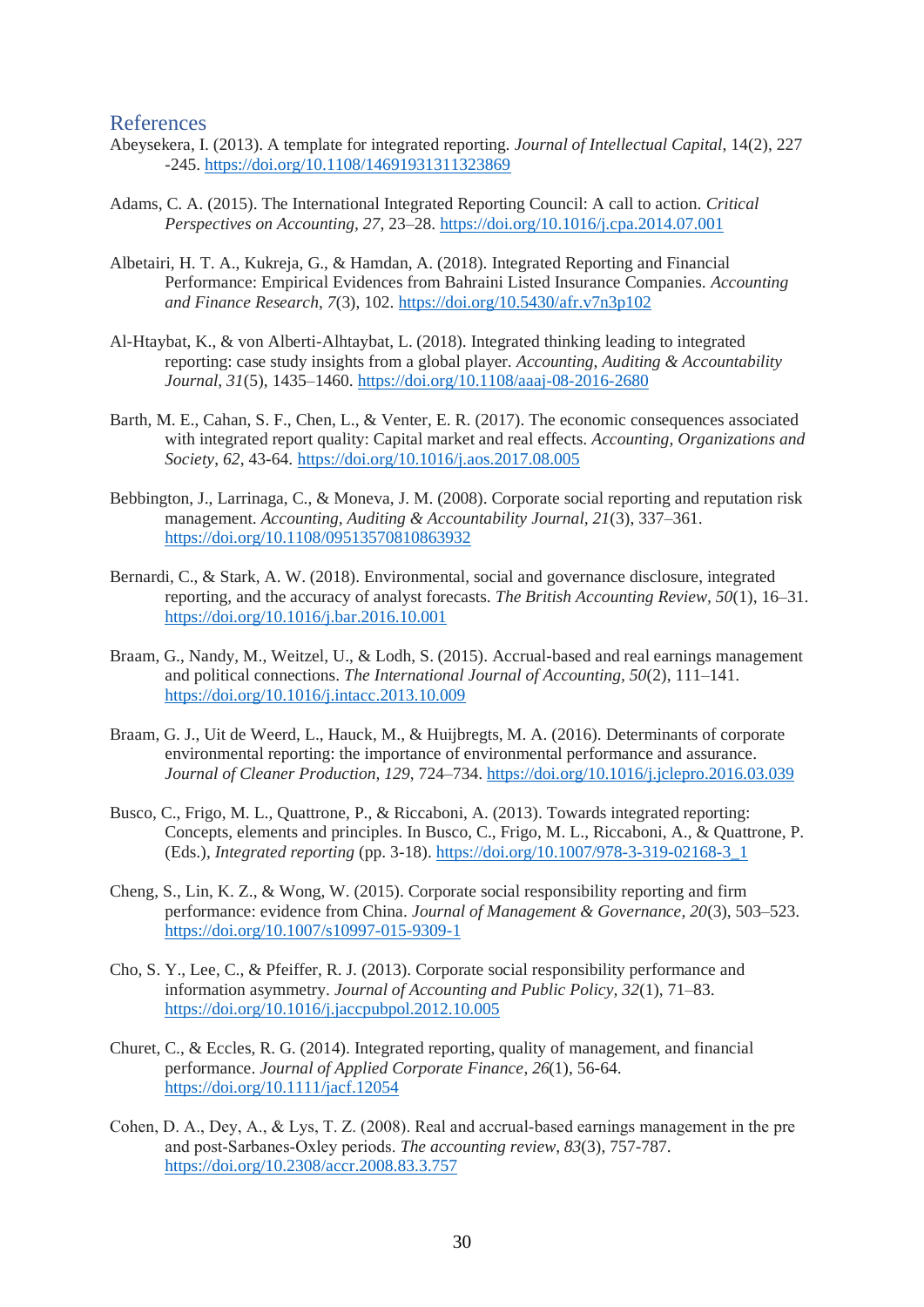- Dal Maso, L., Liberatore, G., & Mazzi, F. (2017). Value relevance of stakeholder engagement: The influence of national culture. *Corporate Social Responsibility and Environmental Management*, *24*(1), 44-56. <https://doi.org/10.1002/csr.1390>
- Deloitte. (2015). Integrated Reporting as a driver for Integrated Thinking? Retrieved from <https://www2.deloitte.com/content/dam/Deloitte/nl/Documents/risk/deloitte-nl-risk> integrated-reporting-a-driver-for-integrated-thinking.pdf
- De Villiers, C., Unerman, J., & Rinaldi, L. (2014). Integrated Reporting: Insights, gaps and an agenda for future research. *Accounting, Auditing & Accountability Journal*. <https://doi.org/10.1108/AAAJ-06-2014-1736>
- De Villiers, C., Venter, E. R., & Hsiao, P. C. K. (2017). Integrated reporting: background, Measurement issues, approaches and an agenda for future research. *Accounting & Finance*, *57*(4), 937-959. <https://doi.org/10.1111/acfi.12246>
- Dhaliwal, D. S., Li, O. Z., Tsang, A., & Yang, Y. G. (2011). Voluntary Nonfinancial Disclosure and the Cost of Equity Capital: The Initiation of Corporate Social Responsibility Reporting. *The Accounting Review*, *86*(1), 59-101.<https://doi.org/10.2308/accr.00000005>
- Dowling, J., & Pfeffer, J. (1975). Organizational legitimacy: Social values and organizational behavior. *Pacific sociological review*, *18*(1), 122-136. <https://doi.org/10.2307/1388226>
- Dumay, J., & Dai, T. (2017). Integrated thinking as a cultural control? *Meditari Accountancy Research, 25*(4), 574–604.<https://doi.org/10.1108/medar-07-2016-0067>
- Dumay, J., de Villiers, C., Guthrie, J., & Hsiao, P. C. (2018). Thirty years of Accounting, Auditing and Accountability Journal. Accounting, Auditing & Accountability Journal, 31(5), 1510– 1541.<https://doi.org/10.1108/aaaj-04-2017-2915>
- Eccles, R. G., Krzus, M. P., & Tapscott, D. (2010). *One Report: Integrated Reporting for a Sustainable Strategy* (1st ed.). Wiley.
- Eccles, R. G., and G. Serafeim, 2011, Accelerating the adoption of integrated reporting. in: F. De Leo, M. Vollbracht. (Eds), *CSR Index 2011*, (pp.70– 92)
- Elliott, R. K., & Jacobson, P. D. (1994). Costs and benefits of business information. *Accounting horizons*, *8*(4), 80-96.
- Fasan, M. (2013). Annual reports, sustainability reports and integrated reports: Trends in corporate disclosure. In Busco, C., Frigo, M. L., Riccaboni, A., & Quattrone, P. (Eds.), *Integrated reporting* (pp. 41-57)[. https://doi.org/10.1007/978-3-319-02168-3\\_3](https://doi.org/10.1007/978-3-319-02168-3_3)
- Feng, T., Cummings, L., & Tweedie, D. (2017). Exploring integrated thinking in integrated reporting – an exploratory study in Australia. *Journal of Intellectual Capital, 18*(2), 330–353. <https://doi.org/10.1108/jic-06-2016-0068>
- Frías-Aceituno, J., Rodríguez-Ariza, L., & García-Sánchez, I. (2013). Is integrated reporting determined by a country's legal system? An exploratory study. *Journal of Cleaner Production, 44*, 45–55.<https://doi.org/10.1016/j.jclepro.2012.12.006>
- Galant, A., & Cadez, S. (2017). Corporate social responsibility and financial performance relationship: a review of measurement approaches. *Economic research-Ekonomska istraživanja*, *30*(1), 676- 693. <https://doi.org/10.1080/1331677x.2017.1313122>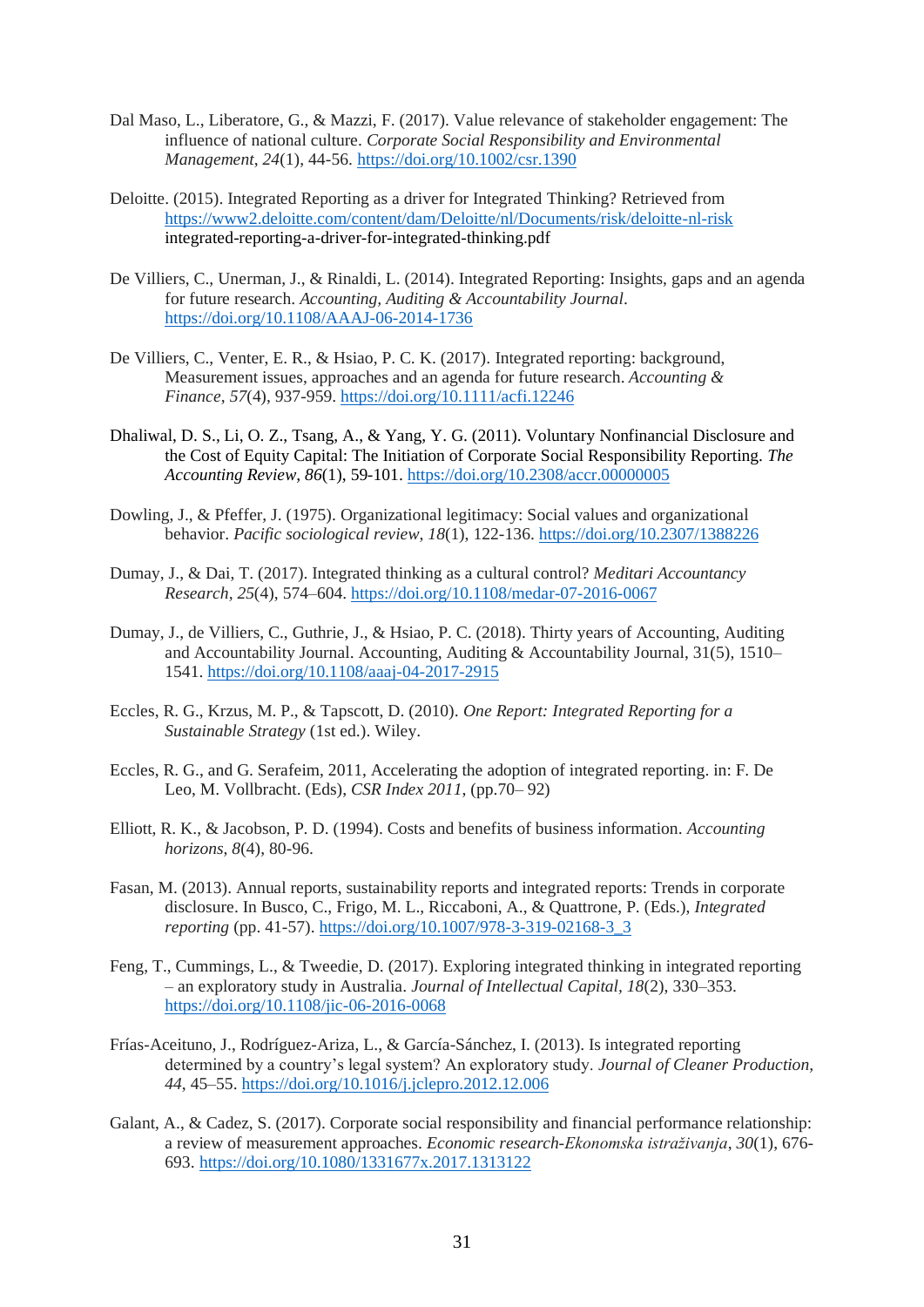- García-Sánchez, I. M., Rodríguez-Ariza, L., & Frías-Aceituno, J. V. (2013). The cultural system and integrated reporting. *International Business Review, 22*(5), 828–838. <https://doi.org/10.1016/j.ibusrev.2013.01.007>
- Girella, L., Rossi, P., & Zambon, S. (2019). Exploring the firm and country determinants of the voluntary adoption of integrated reporting. *Business Strategy and the Environment*, *28*(7), 1323-1340. <https://doi.org/10.1002/bse.2318>
- Haller, A., Van Staden, C. J., & Landis, C. (2018). Value added as part of sustainability reporting: reporting on distributional fairness or obfuscation?.*Journal of business ethics*, *152*(3), 763- 781. <https://doi.org/10.1007/s10551-016-3338-9>
- Creating Value for SMEs through Integrated Thinking. (2020, November 4). IFAC. [https://www.ifac.org/knowledge-gateway/contributing-global-economy/publications/creating](https://www.ifac.org/knowledge-gateway/contributing-global-economy/publications/creating-value-smes-through-integrated-thinking)[value-smes-through-integrated-thinking](https://www.ifac.org/knowledge-gateway/contributing-global-economy/publications/creating-value-smes-through-integrated-thinking)
- IIRC. (2011). *TOWARDS INTEGRATED REPORTING Communicating Value in the 21st Century*. Integratedreporting.org. [https://integratedreporting.org/wp](https://integratedreporting.org/wp-content/uploads/2012/06/Discussion-Paper-Summary1.pdf)[content/uploads/2012/06/Discussion-Paper-Summary1.pdf](https://integratedreporting.org/wp-content/uploads/2012/06/Discussion-Paper-Summary1.pdf)
- IIRC. (2013). *THE INTERNATIONAL <IR> FRAMEWORK*. [https://integratedreporting.org/wp](https://integratedreporting.org/wp-)content/uploads/2015/03/13-12-08-THE-INTERNATIONAL-IR-FRAMEWORK-2-1.pdf
- IIRC. (2013a). *Integrated Thinking*. Integratedreporting.Org. <https://integratedreporting.org/integrated-thinking/>
- IIRC. (2014). *Assurance on <IR>: An introduction to the discussion.* <http://www.theiirc.org/resources-2/assurance>
- IIRC. (2016). *When? Advocate for global adoption.* <https://integratedreporting.org/when-advocate-for-global-adoption/>
- IIRC. (2020). *Integrated Thinking & Strategy: State of play report.* [https://integratedreporting.org/wp-content/uploads/2020/01/Integrated-Thinking-and-Strategy-](https://integratedreporting.org/wp-content/uploads/2020/01/Integrated-Thinking-and-Strategy-State-of%20Play-%20report_2020.pdf)State-of Play- [report\\_2020.pdf](https://integratedreporting.org/wp-content/uploads/2020/01/Integrated-Thinking-and-Strategy-State-of%20Play-%20report_2020.pdf)
- Jensen, J. C., & Berg, N. (2012). Determinants of traditional sustainability reporting versus integrated reporting. An institutionalist approach. *Business Strategy and the Environment*, *21*(5), 299- 316. <https://doi.org/10.1002/bse.740>
- Knauer, A., & Serafeim, G. (2014). Attracting long‐term investors through integrated thinking and reporting: A clinical study of a biopharmaceutical company. *Journal of Applied Corporate Finance*, *26*(2), 57-64. <https://doi.org/10.1111/jacf.12067>
- KMPG Australia. (2014). *A New era in Corporate Reporting*. [https://assets.kpmg/content/dam/kpmg/pdf/2015/09/new-era-corporate-reporting-asx-200-](https://assets.kpmg/content/dam/kpmg/pdf/2015/09/new-era-corporate-reporting-asx-200-2015.pdf) [2015.pdf](https://assets.kpmg/content/dam/kpmg/pdf/2015/09/new-era-corporate-reporting-asx-200-2015.pdf)
- La Torre, M., Bernardi, C., Guthrie, J., & Dumay, J. (2019). Integrated reporting and integrating thinking: Practical challenges. In Arvidsson, S., Arvidsson, S., & Harrison. (Eds.), *Challenges in Managing Sustainable Business*. (pp. 25-54)[. https://doi.org/10.1007/978-3-319-93266-8\\_2](https://doi.org/10.1007/978-3-319-93266-8_2)
- Lai, A., Melloni, G., & Stacchezzini, R. (2018). Integrated reporting and narrative accountability: the role of preparers. *Accounting, Auditing & Accountability Journal*, *31*(5), 1381-1405. <https://doi.org/10.1108/AAAJ-08-2016-2674>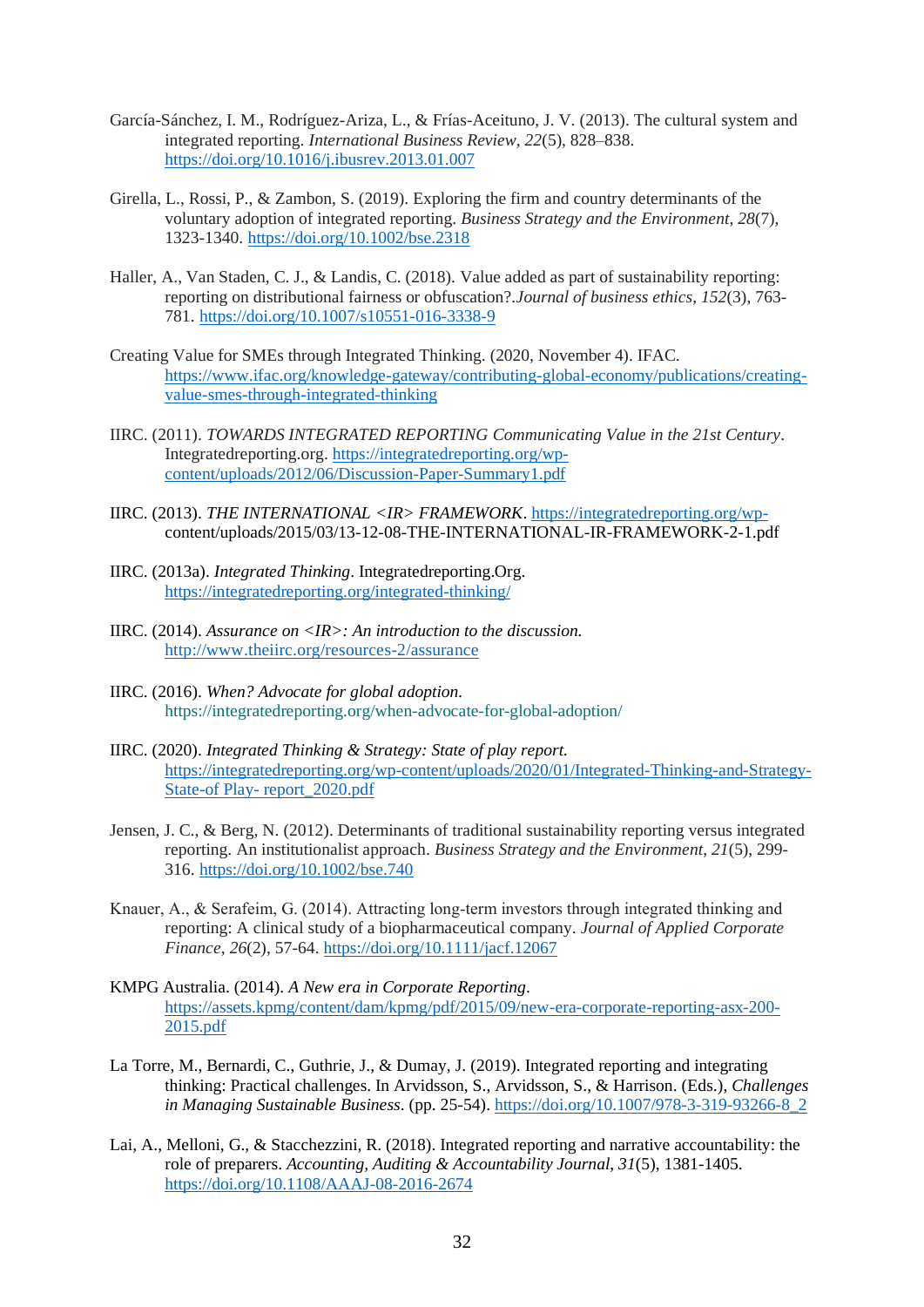- Lee, K. W., & Yeo, G. H. H. (2016). The association between integrated reporting and firm valuation. *Review of Quantitative Finance and Accounting*, *47*(4), 1221-1250. <https://doi.org/10.1007/s11156-015-0536-y>
- Lemma, T. T., Khan, A., Muttakin, M. B., & Mihret, D. G. (2019). Is integrated reporting associated with corporate financing decisions? Some empirical evidence. *Asian Review of Accounting, 27*(3), 425–443[. https://doi.org/10.1108/ara-04-2018-0101](https://doi.org/10.1108/ara-04-2018-0101)
- Lev, B. (2003). Corporate earnings: Facts and fiction. *Journal of economic perspectives*, *17*(2), 27-50. [https://doi.org/](https://doi.org/10.1257/089533003765888412)[10.1257/089533003765888412](https://doi.org/10.1257/089533003765888412)

Lev, B., & Gu, F. (2016). *The End of Accounting and the Path Forward for Investors and Managers.*  Wiley.

- Lindblom, C. K. (1994). The implications of organizational legitimacy for corporate social performance and disclosure. In Critical Perspectives on Accounting Conference, New York.
- López, M. V., Garcia, A., & Rodriguez, L. (2007). Sustainable development and corporate performance: A study based on the Dow Jones sustainability index. *Journal of business ethics*, *75*(3), 285-300. <https://doi.org/10.1007/s10551-006-9253-8>
- Lozano, R., & Huisingh, D. (2011). Inter-linking issues and dimensions in sustainability reporting. *Journal of cleaner production*, *19*(2-3), 99-107. <https://doi.org/10.1016/j.jclepro.2010.01.004>
- Manning, B., Braam, G., & Reimsbach, D. (2019). Corporate governance and sustainable business conduct—Effects of board monitoring effectiveness and stakeholder engagement on corporate sustainability performance and disclosure choices. *Corporate Social Responsibility and Environmental Management*, *26*(2), 351-366. <https://doi.org/10.1002/csr.1687>
- Maniora, J. (2017). Is integrated reporting really the superior mechanism for the integration of ethics into the core business model? An empirical analysis. *Journal of business ethics*, *140*(4), 755- 786. <https://doi.org/10.1007/s10551-015-2874-z>
- Mervelskemper, L., & Streit, D. (2017). Enhancing market valuation of ESG performance: Is integrated reporting keeping its promise? *Business Strategy and the Environment*, *26*(4), 536- 549. <https://doi.org/10.1002/bse.1935>
- Nijman, T., & Verbeek, M. (1992). Nonresponse in panel data: The impact on estimates of a life cycle consumption function. *Journal of Applied Econometrics*, *7*(3), 243-257. <https://doi.org/10.1002/jae.3950070303>
- Nurkumalasari, I. S., Restuningdiah, N., & Sidharta, E. A. (2019). Integrated reporting disclosure and its impact on firm value: Evidence in Asia. *International Journal of Business, Economics and Law*, *18*(5), 99-108.
- Oliver, J., Vesty, G., & Brooks, A. (2016). Conceptualising integrated thinking in practice. *Managerial Auditing Journal, 31*(2), 228–248[. https://doi.org/10.1108/maj-10-2015-1253](https://doi.org/10.1108/maj-10-2015-1253)
- Roberts, P. W., & Dowling, G. R. (2002). Corporate reputation and sustained superior financial performance. Strategic Management Journal, 23(12), 1077–1093. <https://doi.org/10.1002/smj.274>
- Rodríguez, L. C., & LeMaster, J. (2007). Voluntary Corporate Social Responsibility Disclosure. *Business & Society, 46*(3), 370–384[. https://doi.org/10.1177/0007650306297944](https://doi.org/10.1177/0007650306297944)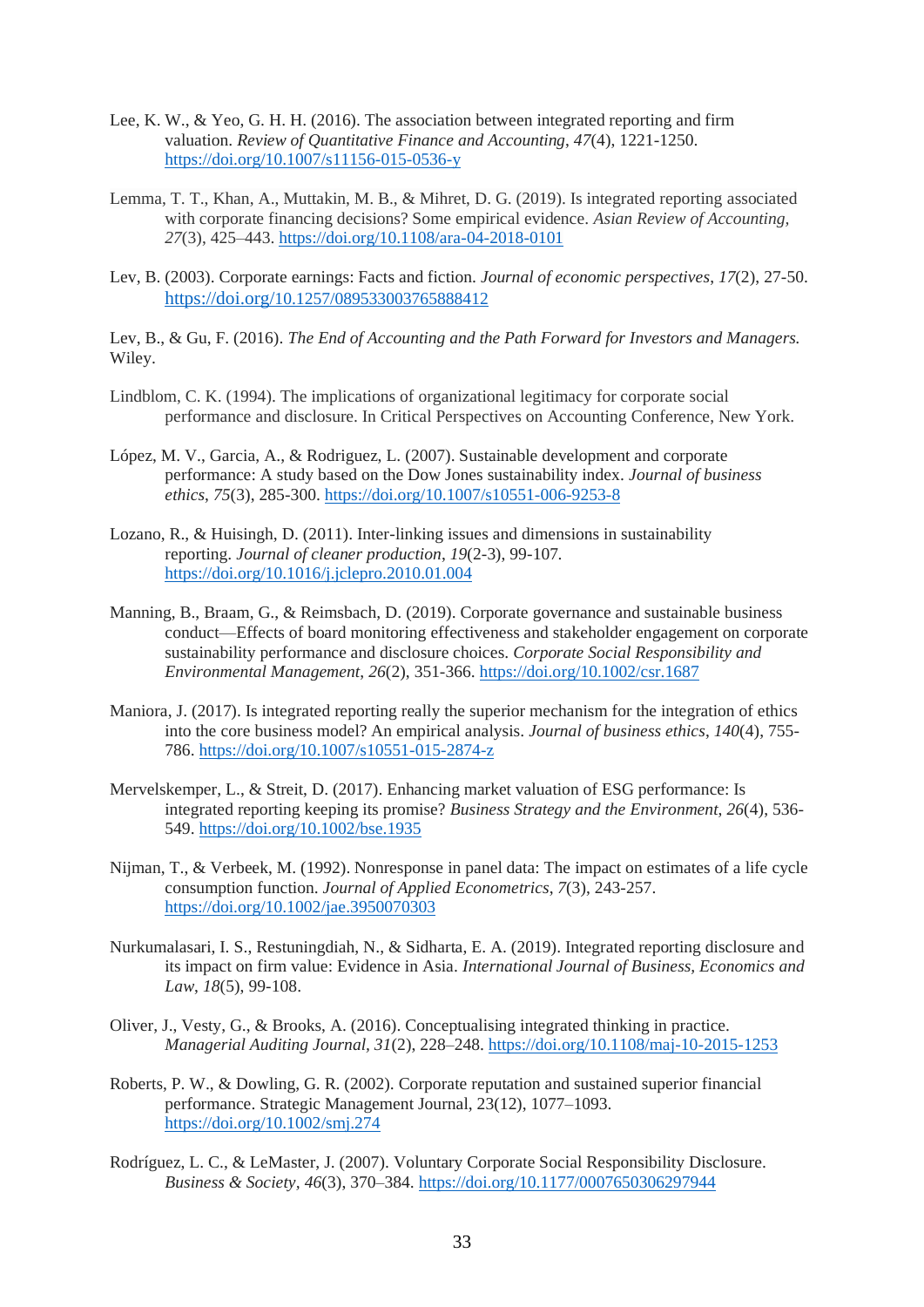- Perego, P., Kennedy, S., & Whiteman, G. (2016). A lot of icing but little cake? Taking integrated reporting forward. *Journal of cleaner production*, *136*, 53-64. <https://doi.org/10.1016/j.jclepro.2016.01.106>
- Pistoni, A., Songini, L., & Bavagnoli, F. (2018). Integrated reporting quality: An empirical analysis. *Corporate Social Responsibility and Environmental Management*, *25*(4), 489-507. <https://doi.org/10.1002/csr.1474>
- Porta, R. L., Lopez-de-Silanes, F., Shleifer, A., & Vishny, R. W. (1998). Law and finance. *Journal of political economy*, *106*(6), 1113-1155. <https://doi.org/10.1086/250042>
- Salvi, A., Vitolla, F., Giakoumelou, A., Raimo, N., & Rubino, M. (2020). Intellectual capital disclosure in integrated reports: The effect on firm value. *Technological Forecasting and Social Change*, *160*, 120228. <https://doi.org/10.1016/j.techfore.2020.120228>
- Studenmund, A. H., & Cassidy, H. J. (2017). *A Practical Guide to Using Econometrics Global Edition* (7th edition). Pearson Education Limited.
- Suchman, M. C. (1995). Managing legitimacy: Strategic and institutional approaches. *Academy of management review*, *20*(3), 571-610. <https://doi.org/10.5465/amr.1995.9508080331>
- Thomson Reuters (2019). *Thomson Reuters ESG Scores*. [https://www.refinitiv.com/content/dam/marketing/en\\_us/documents/methodology/esgscores](https://www.refinitiv.com/content/dam/marketing/en_us/documents/methodology/esgscores-methodology.pdf)[methodology.pdf](https://www.refinitiv.com/content/dam/marketing/en_us/documents/methodology/esgscores-methodology.pdf)
- UK GBC. (2015). *Practical how-to guide: Implementing integrated reporting*. [https://www.ukgbc.org/sites/default/files/How%20to%20implement%20integrated%20reporti](https://www.ukgbc.org/sites/default/files/How%20to%20implement%20integrated%20reporting%20in%20your%20organisation.pdf) [ng%20in%20your%20organisation.pdf](https://www.ukgbc.org/sites/default/files/How%20to%20implement%20integrated%20reporting%20in%20your%20organisation.pdf)
- Venter, E. R., Stiglingh, M., & Smit, A. R. (2017). Integrated thinking and the transparency of taks disclosures in the corporate reports of firms. *Journal of International Financial Management & Accounting*, *28*(3), 394-427. <https://doi.org/10.1111/jifm.12064>
- Vitolla, F., Raimo, N., & Rubino, M. (2019). Appreciations, criticisms, determinants, and effects of integrated reporting: A systematic literature review. *Corporate Social Responsibility and Environmental Management*, *26*(2), 518-528. <https://doi.org/10.1002/csr.1734>
- Vitolla, F., Salvi, A., Raimo, N., Petruzzella, F., & Rubino, M. (2020). The impact on the cost of equity capital in the effects of integrated reporting quality. *Business Strategy and the Environment*, *29*(2), 519-529. <https://doi.org/10.1002/bse.2384>
- Waddock, S. A., & Graves, S. B. (1997). The corporate social performance–financial performance link. *Strategic management journal*, *18*(4), 303-319. [https://doi.org/10.1002/\(SICI\)1097-](https://doi.org/10.1002/(SICI)1097-0266(199704)18:4%3c303::AID-SMJ869%3e3.0.CO;2-G) [0266\(199704\)18:4<303::AID-SMJ869>3.0.CO;2-G](https://doi.org/10.1002/(SICI)1097-0266(199704)18:4%3c303::AID-SMJ869%3e3.0.CO;2-G)
- Wen, L. P., Yap Kiew Heong, A., & Lim Chee Hooi, S. (2017). Integrated Reporting and Financial Performance. *Management & Accounting Review (MAR)*, *16*(2), 101-130. <https://dx.doi.org/10.24191/mar.v16i2.647>